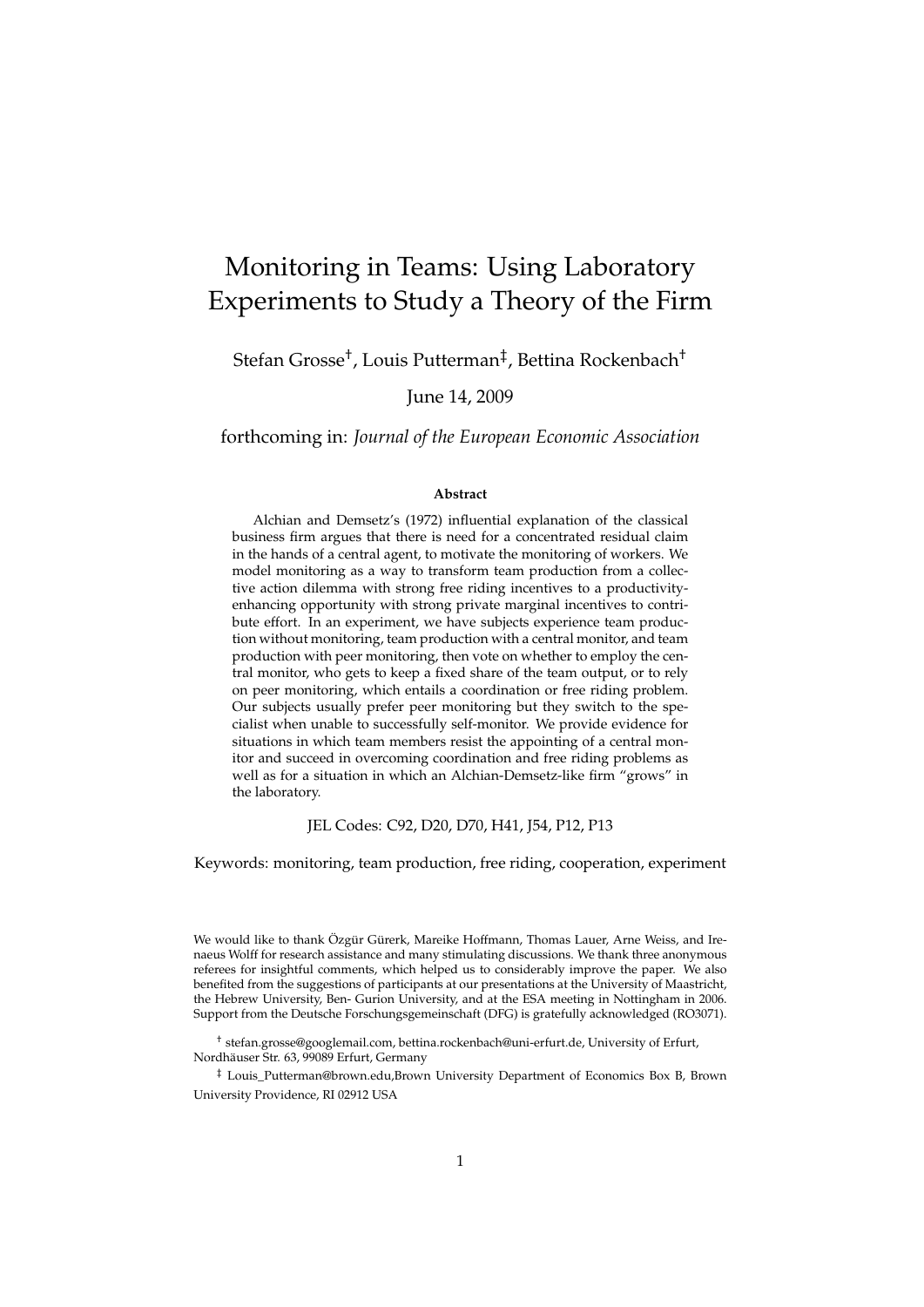## **1 Introduction**

What accounts for the structure of the capitalist firm, in which equity suppliers or their agents hire and supervise workers given few or no residual claims? In an influential paper about the theory of the firm, [Alchian and Demsetz](#page-25-0) [\(1972\)](#page-25-0) characterized team production by the following four properties: 1. there exist several input providers, 2. the combined output is larger than the sum of the outputs that the individual input providers can achieve by working alone, 3. there is an observable team output but no observable output of the individual input provider, and 4. it is possible but costly to measure the amount of input contributed by each individual provider. The central dilemma of team production, they argued, is that the benefits of working as a team (e.g. benefits from economies of scale or of specialization) may be undercut by the incentive that each team member has to free ride if compensated according to team output rather than personal input. To mitigate this problem, team members' rewards must be tied to their contributions, but that requires another costly input – monitoring – and this in turn gives rise to another collective action problem if monitoring is to be supplied by the team members themselves. The classical capitalist firm solves this problem, they argue, by making one specialized agent the monitor of the other team members who pays them according to their ob served inputs. The central agent is motivated to monitor by the fact that he keeps all team revenue above his contractual obligations to the input providers.

We understand Alchian and Demsetz's depiction of team production in the absence of monitoring to be an example of the familiar problem of collective action or incentives in teams that has been studied by experimental economists in recent decades under the heading Voluntary Contribution Mechanism (VCM) or Public Goods Game (PGG). In a VCM or PGG, subjects are grouped with others and each decides how much of a certain endowment to contribute to a group project and how much to hold for herself. Contributions to the project are scaled up by the experimenter, such that there is a social optimum of contributing. However, since the resulting revenues are divided equally among team members, the individual optimum is contributing nothing. We interpret Alchian and Demsetz as saying that if a sufficient investment is made in monitoring individuals' contributions, then they can be paid according to their contributions, rather than an equal per capita share, as a result of which there will be an incentive to contribute and not to free ride.

We present a simple theoretical model corresponding to this structure, and we investigate how real decision-makers respond to the structure by having subjects make potentially rewarding/costly decisions under it in a laboratory experiment. In the model and experiment, monitoring can either be done by a specialized agent, who is assigned a fraction of the team's joint output, or by the team members themselves, who are then compensated for their contributions to production but not for their monitoring itself. Suppose that agents care only about increasing their own earnings, know one another to be of the same type, and are rational. Then if the only monitoring were to be that done by the team members themselves, there would be a considerable possibility that monitoring would not suffice and hence that the production stage of the model would be a simple VCM, for which there is a straightforward prediction of zero contributions. If, instead, a specialist were offered a sufficient fraction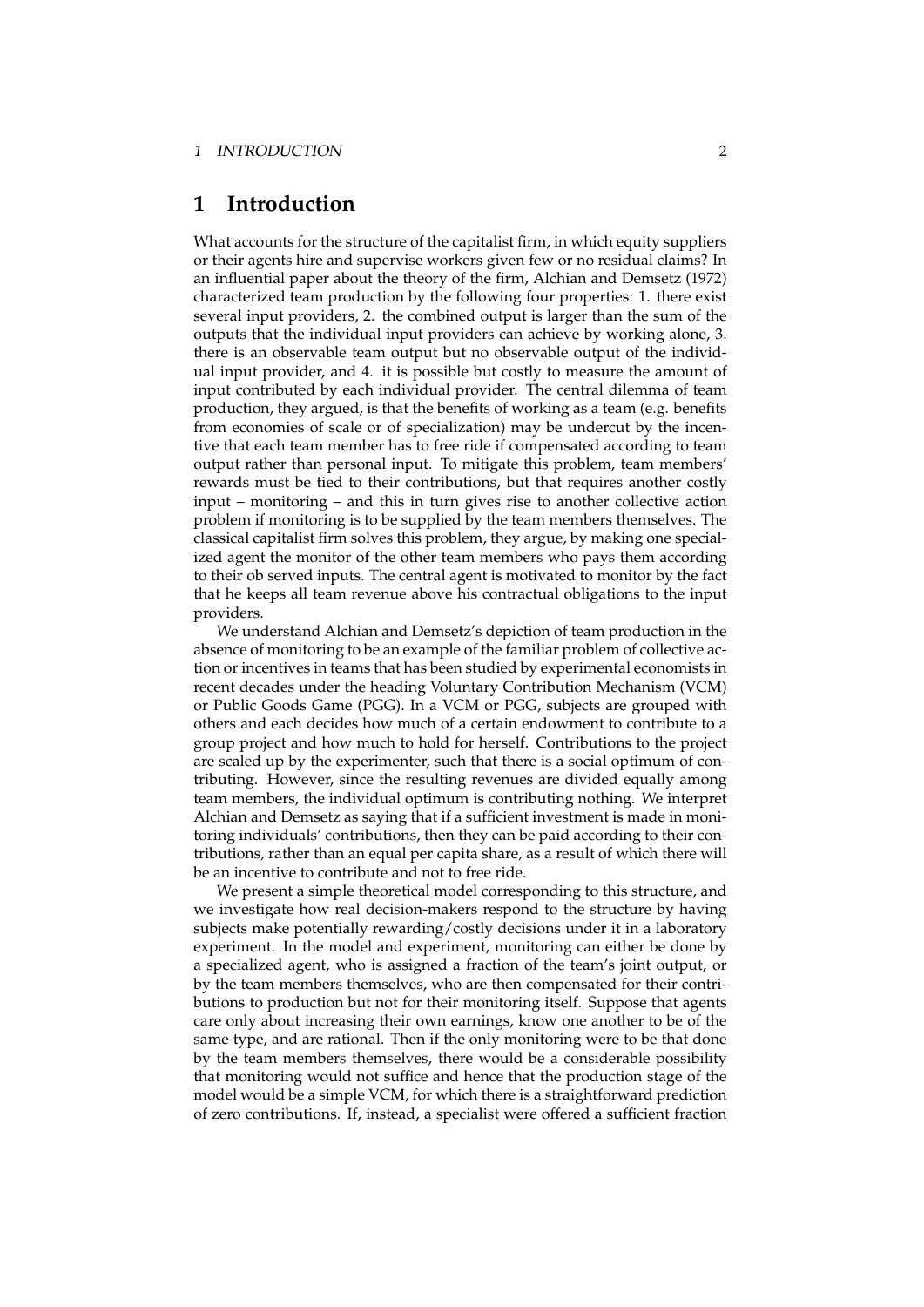of team output and permitted to monitor, it would be in the specialist's interest to monitor enough to make contributing to team production rational for each team member. With appropriate specifications of returns to team production and of the share claimed by the specialist, team members earn more producing together with a specialist monitor than having no monitor and producing individually. If allowed to vote at no cost – a proxy for workers' choice among organizational forms in a market economy – the model predicts that team members will vote to hire the specialist unless they manage to successfully monitor themselves.

We carry out experimental play of such a model. We vary the conditions under which team members and specialists can learn about their tasks by varying the order in which play occurs (a) with no monitoring, (b) with monitoring (if any) by team members, and (c) with monitoring (if any) by a specialist, before having several opportunities to vote on which kind of monitoring to use, more periods of play, and opportunities to vote again. We also vary the costliness of monitoring for team members versus specialists, and whether or not there exist peer monitoring equilibria on which teams members can potentially coordinate.

Ours is the first experiment we are aware of in which a public goods game with its well-known free rider problem can be converted into a payment for effort environment without free rider problem by the free choices of subjects. It extends the recent innovation of studying institutional evolution in the laboratory, applying it to a key issue in the theory of economic organization that has not previously been addressed by such methods.

Our results are striking. In four of the six treatments with which we experiment, almost all teams are successful at self-monitoring and thus choose not to hire a specialist. But when we make monitoring by team members more costly than that by the specialist, and especially when we switch to a model without a peer monitoring equilibrium, peer monitoring fails in many groups and a trend towards specialist monitoring emerges. Our results thus accord with experimental findings that a large number of subjects attempt cooperation in the lab, but also with the standard experimental finding that in repeated dilemma games without devices such as punishment opportunities or pre-play communication, cooperation tends to flag over time. $1$  For this reason, the logic of Alchian and Demsetz's argument is supported in the lab in a particularly clear fashion.

The structure of the paper is as follows. Section [2](#page-3-0) briefly discusses the theory and literature on the organizational form of production in a market economy. Section [3](#page-4-0) presents our theoretical model, and section [4](#page-10-0) lays out its implementation in our experimental design. Sections  $5.1 - 5.3$  $5.1 - 5.3$  $5.1 - 5.3$  present the experiment's results. Section [5.4](#page-19-0) introduces an alternative model with a unique equilibrium of free riding in peer monitoring, and presents results for the corresponding treatment. Section [6](#page-23-0) summarizes and provides additional discussion.

<span id="page-2-0"></span><sup>&</sup>lt;sup>1</sup>See for example [Ledyard](#page-26-0) [\(1995\)](#page-26-0) and [Davis and Holt](#page-25-1) [\(1993\)](#page-25-1) for an overview of older public goods experiments, [Fehr and Gächter](#page-25-2) [\(2000a\)](#page-25-2) for the effect of punishment and [Brosig et al.](#page-25-3) [\(2003\)](#page-25-3) for the effect of communication.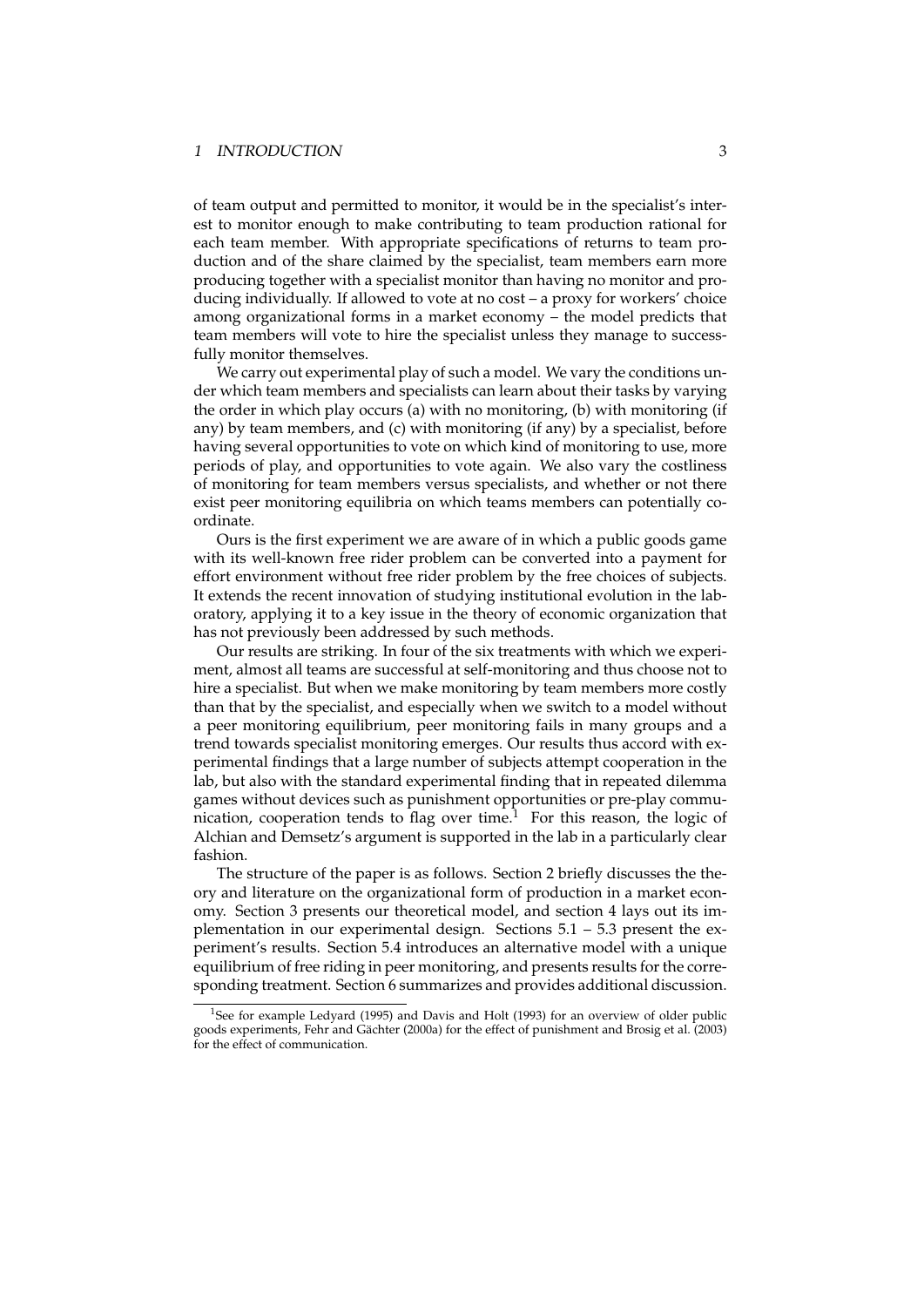## <span id="page-3-0"></span>**2 Literature**

Why most firms in market economies exhibit certain common features, and in particular why control rights usually reside in a group of investor/residual claimants, with employees working under the supervision of their employers, has long been a central question of the economics of organization and comparative institutional analysis. [Knight](#page-26-1) [\(1921\)](#page-26-1) argued that the more confident and less risk-averse individuals become entrepreneurs while others become workers who demand insurance against risk and who accordingly must be supervised, since their fixed wages give rise to moral hazard (see also [Kihlstrom](#page-26-2) [and Laffont](#page-26-2) [\(1979\)](#page-26-2)). Alchian and Demsetz's explanation of why workers are supervised by a residual-claiming central monitor was summarized in the introduction. [Marglin](#page-27-0) [\(1974\)](#page-27-0) argued that capitalists carved out the role of imposing discipline on workers at the expense of workers' welfare, by developing technologies that undercut the positions of independent workers. [Holmström](#page-26-3) [\(1982\)](#page-26-3) suggested that the monitoring of inputs could be rendered unnecessary by a forcing contract, but the contract envisioned is largely hypothetical and has been argued to suffer from serious moral hazard problems [\(Eswaran and](#page-25-4) [Kotwal](#page-25-4) [\(1984\)](#page-25-4), [MacLeod](#page-26-4) [\(1988\)](#page-26-4)). [Eswaran and Kotwal](#page-25-5) [\(1989\)](#page-25-5) and [Banerjee and](#page-25-6) [Newman](#page-25-6) [\(1993\)](#page-25-6) explain the assignment of control rights to financiers by reference to unequal wealth and imperfections in credit markets associated with the limited liability of borrowers. [Kremer](#page-26-5) [\(1997\)](#page-26-5) argued that workers usually don't run firms because control by workers leads to a tendency to redistribute earnings among members, which distorts incentives.

[Dow and Putterman](#page-25-7) [\(2000\)](#page-25-7) and [Dow](#page-25-8) [\(2003\)](#page-25-8) view Alchian-Demsetz's monitoring hypothesis as one of the leading candidates to explain the conven-tional employment relationship,<sup>[2](#page-3-1)</sup> alongside theories of worker liquidity constraints and risk aversion, additional financing problems associated with missing membership markets, and potential decision-making problems due to heterogeneity of worker preferences. However, they point out that contrary to the theory's implication that work incentives would be weak without a residualclaiming central monitor, most evidence on worker-owned and profit-sharing firms, as well as that on self-managing teams, suggests that they achieve higher-than-average effort levels with less-than-average numbers of supervisors [\(Estrin et al.](#page-25-9) [\(1987\)](#page-25-9); [Weitzman and Kruse](#page-27-1) [\(1990\)](#page-27-1); [Craig and Pencavel](#page-25-10) [\(1995\)](#page-25-10)). Incentives appear to be a strength rather than a weakness of profit-sharing, with a frequently mentioned theme being its encouragement of mutual monitoring.

In a recent experimental study of work organization and incentives [Pot](#page-27-2)[ters et al.](#page-27-2) [\(2009\)](#page-27-2) compare laboratory manager-less teams that play a standard

<span id="page-3-1"></span><sup>&</sup>lt;sup>2</sup>See also the references to Alchian and Demsetz's hypothesis in many of the papers cited in the previous paragraph. One of our referees argued that Alchian and Demsetz's model has no applicability to modern corporations, since in such firms supervision is done by hired personnel and since such personnel could as easily be hired by workers. In fact, Alchian and Demsetz took care to state that their approach is most directly applicable to the "classical capitalist firm" with an owner-manager engaging directly in supervision. They argue, nonetheless, that the corporation system works well partly due to the existence of a market for corporate control in which "control is facilitated by the temporary congealing of share votes into voting blocs owned by one or a few contenders . . . a transient resurgence of the classical firm" (p. 788). A full discussion of the applicability of Alchian and Demsetz's theory to real world firm organization would take us beyond the scope of this paper.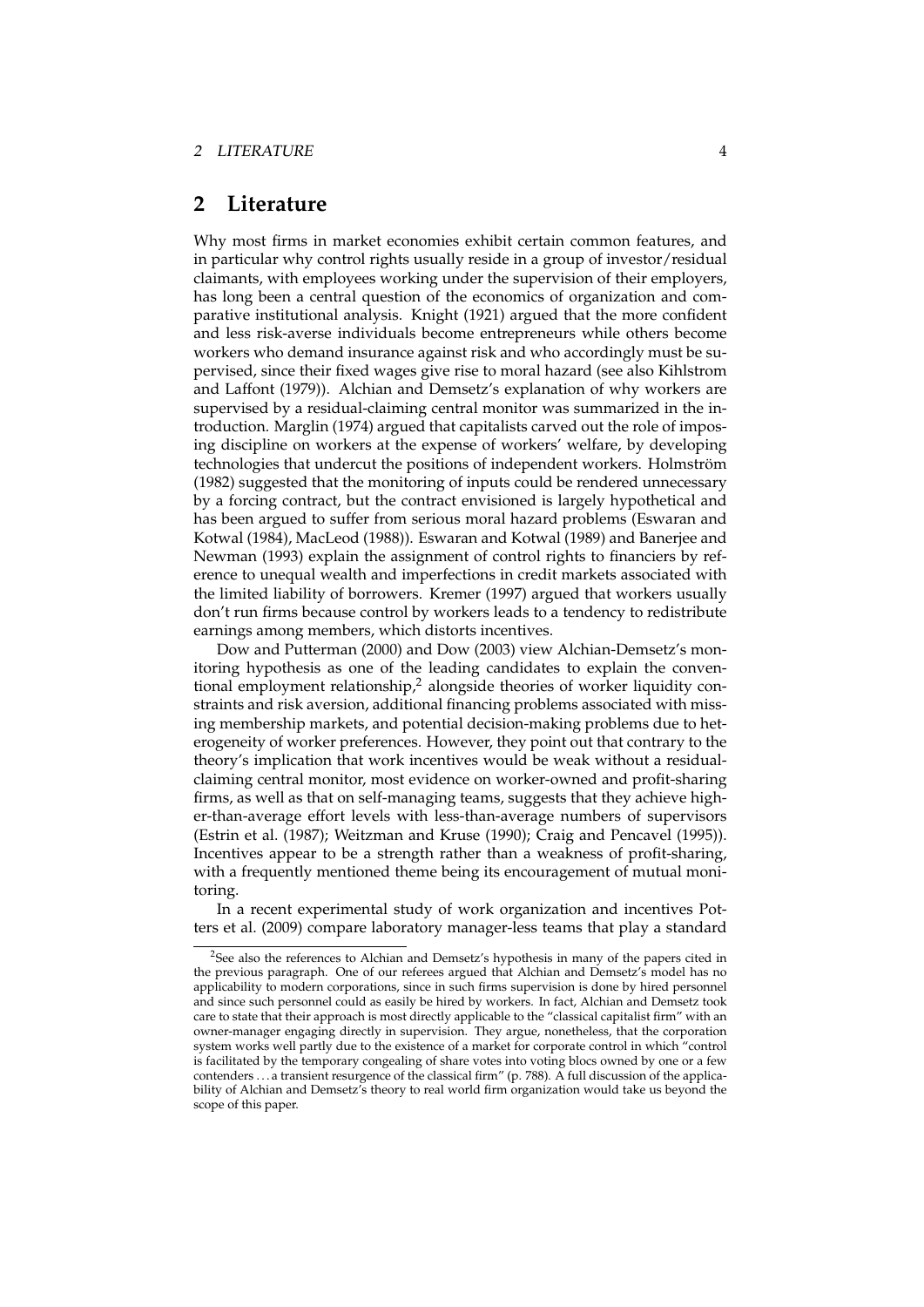public goods game with teams having managers who can decide how much to pay the other members. They find that managers are able to elicit higher effort from team members than is forthcoming in the PGG, by linking pay to effort somewhat in the manner suggested by Alchian and Demsetz. While the performance of their "managerial" firms is remarkable, their manager-less firms may be a poor representation of self-managing teams, since linkage of pay to effort is ruled out in such teams under their experimental design.

Another attempt to experimentally compare self-managed teams and centrally managed teams has been undertaken by [Frohlich et al.](#page-26-6) [\(1998\)](#page-26-6). They designed a real-effort experiment wherein they observed higher productivity, greater perceived fairness in pay and lower need of supervisory efforts for employee owned firms compared to the "conventionally owned" firms. Another experimental study incorporating different group incentive mechanisms is [Nalbantian and Schotter](#page-27-3) [\(1997\)](#page-27-3). They compared revenue sharing, forcing contracts, competition between teams, profit sharing and monitoring. Monitoring in their context was a probability of being observed and getting fired when one's effort is too low. This kind of monitoring was successful but only if the probability is high enough; thus, successful monitoring is expensive.<sup>[3](#page-4-1)</sup>

## <span id="page-4-0"></span>**3 A model of team production with monitoring**

We model a team consisting of *N* members who play a finitely repeated game for *T* periods. In each period, a team member receives an endowment *e*, which we'll assume to be identical for all members. Team member *i* chooses an amount  $c_i$  with  $0 \leq c_i \leq e$  to contribute to a team production process, leaving *e* − *c<sup>i</sup>* for private production. The sum of the team members' contributions (denoted by  $C = \sum_{i=1}^{N} c_i$ ) generates a team profit of  $R \cdot C$  with  $1 \lt R \lt N$ . The division of the team profit among the team members depends upon the monitoring technology applied to identify the individual team contributions, which is a result of a simultaneous investment process prior to the contribution decision. Each team member invests  $m_i \in [0, \ldots, 1]$  into the monitoring technology at a linear cost  $\kappa \cdot m_i$  (with the marginal monitoring cost  $\kappa \geq 1$ ). The total investment in monitoring  $M = \sum_{i=1}^{N} m_i$  determines the "accuracy" of the monitoring technology and thus the proportion of the team profit which is divided according to the individual contribution.  $M = 0$  allows no identification of the individual contributions and hence the team profit is divided equally among the team members. The higher *M* is the higher is the proportion of the team profit which is allocated according to the individual contributions. *M* = *N* allows a perfect identification of the team members' contributions and hence the team profit is allocated according to the individual contributions. The general rule for team member *i*'s profit is:

<span id="page-4-2"></span>
$$
\pi_i = e - \kappa \cdot m_i - c_i + \frac{N - M}{N} \cdot \frac{R}{N} \cdot C + \frac{M}{N} \cdot R \cdot c_i \tag{1}
$$

<span id="page-4-1"></span><sup>&</sup>lt;sup>3</sup>The numerous social dilemma experiments beginning with [Fehr and Gächter](#page-25-2) [\(2000a\)](#page-25-2) or [Car](#page-25-11)[penter et al.](#page-25-11) [\(2009\)](#page-25-11), in which subjects can punish those who contribute too little to a public good, can also be viewed as studying alternative incentive mechanisms for group production. In these experiments, the public good always remains public, whereas we allow its public character to be eliminated by monitoring.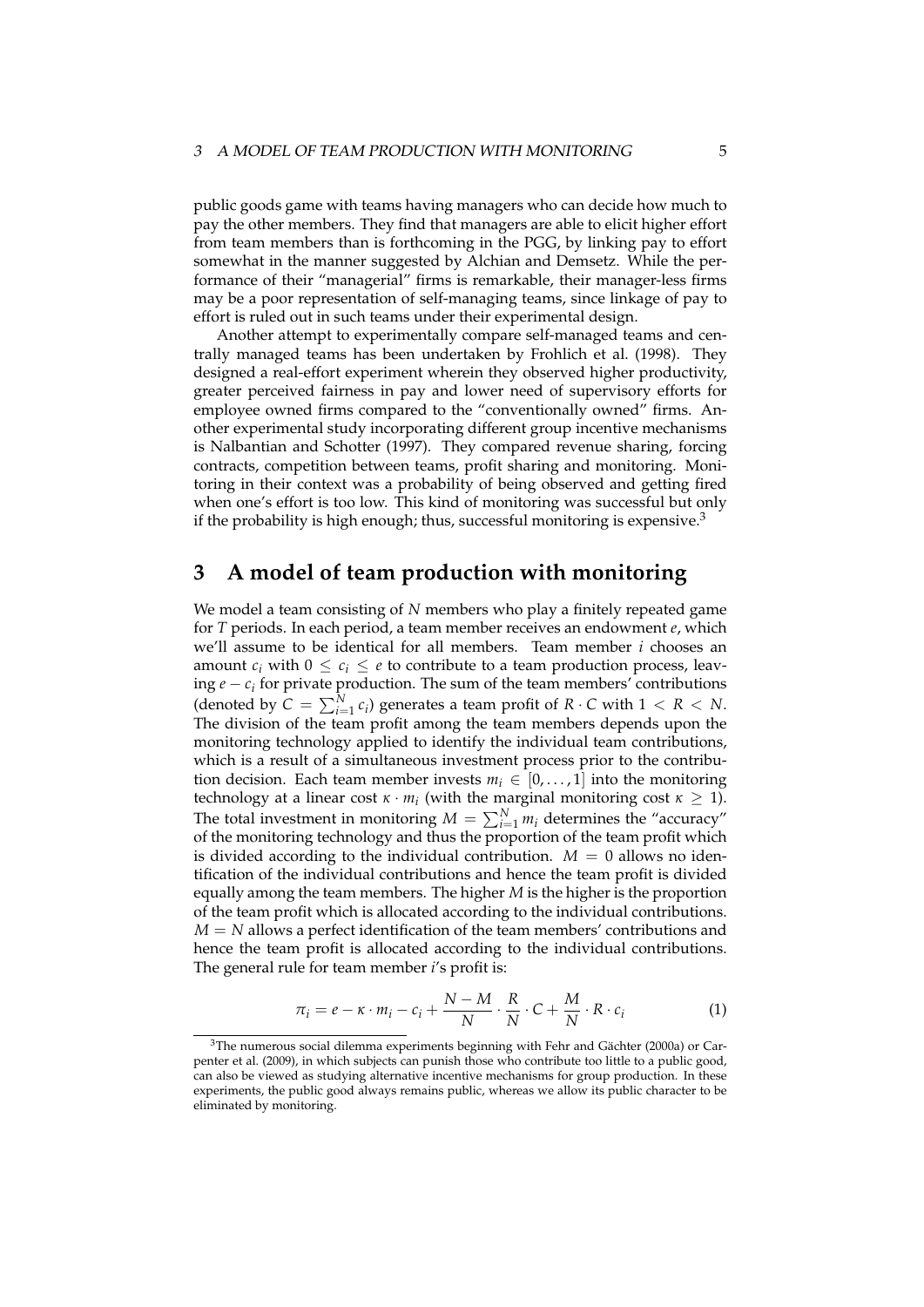#### 3 A MODEL OF TEAM PRODUCTION WITH MONITORING 6

The monitoring technology changes the nature of the team problem. Without any monitoring  $(M = 0)$  team production is a classical linear public good provision problem with free-rider incentives due to  $\pi_i = e - c_i + \frac{R}{N} \cdot C$ . However, if each team member fully invests in the monitoring technology  $(M = N)$ , team production is a private investment task with  $\pi_i = e - \kappa - c_i + R \cdot c_i$ . The positive interest rate *R* − 1 provides incentives for full contributions. Intermediate values of *M* lead to linear combinations of the public and the private good provision. If, for example, half of all team members fully invest in monitoring, i.e.  $M = N/2$ , then half of the team output is allocated according to the private contribution and the other half is distributed equally among the team members, i.e.  $\pi_i = e - \kappa \cdot m_i - c_i + \frac{1}{2} \cdot \frac{R}{N} \cdot C + \frac{1}{2} \cdot R \cdot c_i$ .

Thus, the model reflects Alchian and Demsetz's idea that without monitoring team members have incentives to free-ride on others' effort provision, however with a sufficient investment in monitoring individuals' contributions, team members can be paid according to their contributions as a result of which there will be an incentive to contribute and not to free ride<sup>[4](#page-5-0)</sup>. In the model, the level of monitoring and hence the quality of the pay-effort link is determined and made known before the team members select their production effort, which is necessary if monitoring is to influence effort as Alchian and Dem-setz assume it to do.<sup>[5](#page-5-1)</sup> For simplicity, our model compresses the choice of monitoring investment, the observation of effort, and the translation of observations into payment shares into a single step, much as Alchian and Demsetz (p. 778) cover both measurement and apportionment by the term "metering".<sup>[6](#page-5-2)</sup> Hence, team members may choose their effort in response to the remuneration scheme in place, including whether their pay will be linked to their effort, something that might be possible only with monitoring.

For the analysis of the subgame perfect equilibria of the game it is convenient to restructure [\(1\)](#page-4-2) as:

$$
\pi_i = e - \kappa \cdot m_i - c_i + \beta \cdot c_i + \gamma \cdot C_{-i} \tag{2}
$$

<span id="page-5-0"></span><sup>4</sup>Notice that the production function in our model is – in contrast to Alchian and Demsetz – additively separable in individual inputs. We decided on this for two reasons: first, to keep the model simple and understandable to the subjects and second that with this kind of production function we can link up to the literature on public good provision, which uses the same kind of modelling. Our set-up nevertheless captures the key Alchian and Demsetz idea that it is socially efficient to contribute to team production, but individual input is not costlessly distinguishable from the inputs of others, unless costly monitoring is provided. Even with a separable production function like the one that we use, individual reward may not be well linked to individual effort without costly monitoring because the inputs of the individual team members might be costly to discern.

<span id="page-5-1"></span><sup>5</sup>The level of supervision or probability of detection of shirking is also assumed known when effort choices are made in efficiency wage models like [Shapiro and Stiglitz](#page-27-4) [\(1984\)](#page-27-4) and [Bowles and](#page-25-12) [Gintis](#page-25-12) [\(1990\)](#page-25-12).

<span id="page-5-2"></span> ${}^{6}$ In real organizations, there is first a commitment of resources to the monitoring process, then the process itself is carried out as effort is being exerted, and finally the information obtained is used to adjust rewards, including by making promotion and firing decisions. We capture all of this in the simplest possible manner, as a decision on monitoring resources that automatically determines observational accuracy and thereby the degree to which payment follows an equal-sharing versus a proportionate-to-effort formula. Whereas more complex models in which monitoring's accuracy or its translation into payments are stochastic or even subject to intra-organizational conflict (see, e.g. [Kremer](#page-26-5) [\(1997\)](#page-26-5)) are possible, our model is kept simple so as to focus on the central idea that the members of the team must have a sense of how much monitoring will be in place and how the information obtained is to be used if it is to affect their effort choices.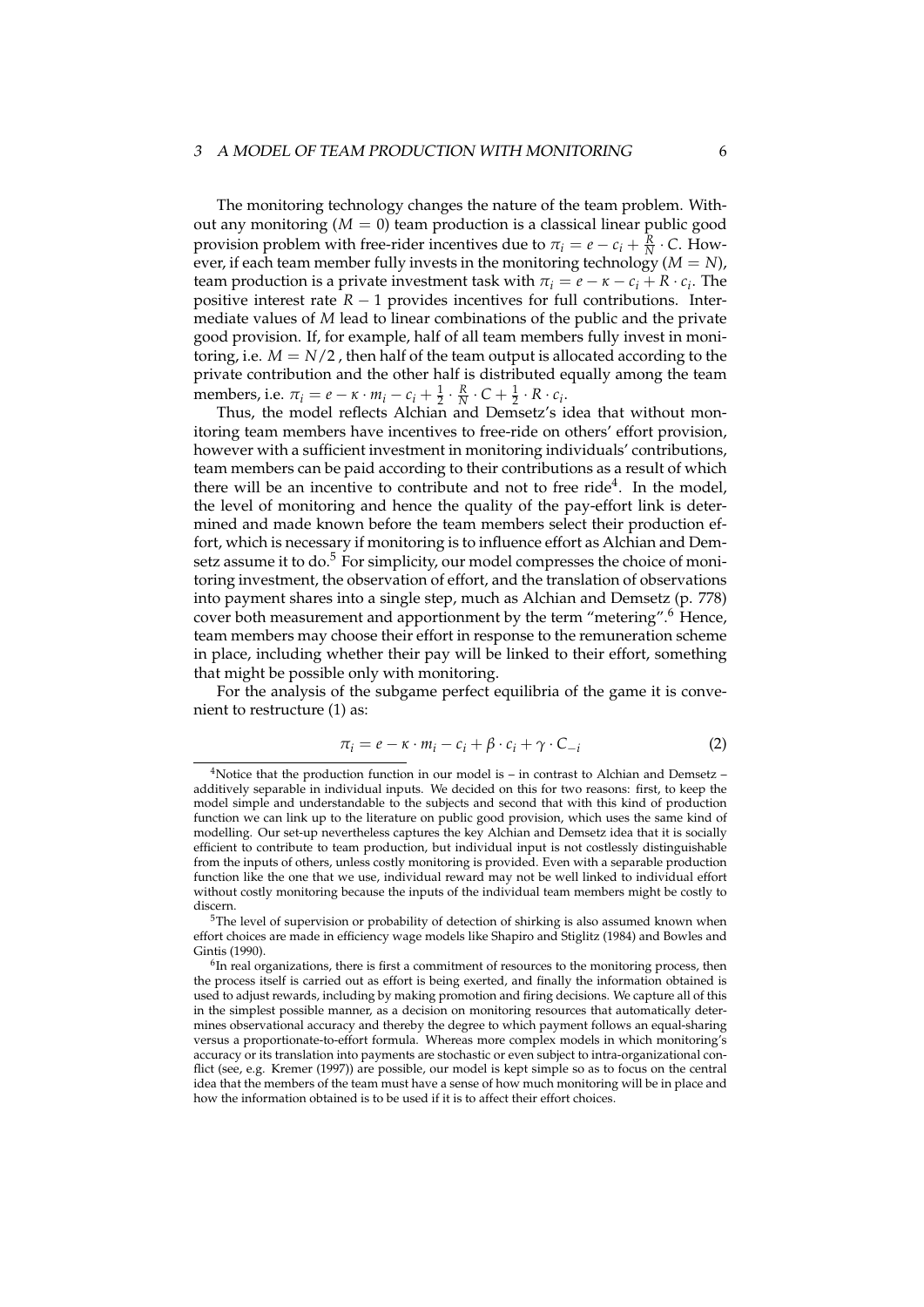where  $C_{-i}$  =  $\sum_{j=1; j\neq i}^{N} c_j$  denotes the sum of the others' contributions, the weight  $\beta = \frac{R}{N^2} \cdot (N - M + N \cdot M)$  denotes the team member's individual return from his/her own investment and the weight  $\gamma = \frac{R}{N^2} \cdot (N - M)$  denotes the team member's return from the investment of the others.

With no monitoring  $\beta = \gamma = \frac{R}{N}$ , meaning that all team members profit equally from each unit of contribution, while with perfect monitoring  $\beta = R$ and  $\gamma = 0$ , meaning that only the contributor profits from the own contribution. Obviously, it is individually rational to contribute the entire endowment when  $\beta \geq 1$ , because each token invested has an individual return of at least 1.  $\beta \geq 1$  is satisfied if and only if  $M \geq \frac{N}{N-1} \cdot \left( \frac{N}{R} - 1 \right) =: \widetilde{M}.$ 

## **Equilibrium investment in monitoring and contributions to the team project**

The game consists of two stages. In the first stage players simultaneously invest in monitoring. After having learned the total investment *M* players simultaneously decide on their contribution to the team project. We analyze the game by backward induction identifying the subgame perfect equilibria under the assumption that each team member is solely motivated by the maximization of her monetary payoff. Consider the subgames of the contribution to the team project (after the amount *M* was made public). It suffices to distinguish three classes of subgames: those with  $\beta$  < 1, those with  $\beta$  > 1, and those with  $β = 1$ . For  $β < 1$  the individual return from the individual contribution is lower than the cost of contributing and hence in the equilibria of these subgames all team members choose  $c_i = 0$ . If, however,  $\beta > 1$  each team member individually gains from contributing and hence will choose  $c_i = e$  in equilibrium. For  $\beta = 1$  players are indifferent between contributing and keeping the entire endowment or parts of it and hence each contribution  $0 \leq c_i \leq e$  may be part of a subgame perfect equilibrium. Now turn to the investment in monitoring. The subgame has multiple equilibria. There is a symmetric Nash equilibrium in pure strategies in which no player invests in monitoring  $(m_i = 0)$ and there is a multiplicity of equlibria in which the critical investment level  $M$  (which is necessary to make full contribution to the public good individually rational) is exactly met. One of these is a symmetric equilibrium in pure strategies in which each player invests the *N*-th part of  $\widetilde{M}$  (i.e.  $m_i = \frac{M}{N}$ ). In addition, there is an infinite number of asymmetric pure strategy equilibria of the subgame which are all characterized by investments  $m_i$  satisfying  $M = M$  and additionally there are symmetric and asymmetric mixed strategy equilibria.

Hence the "good news" that the public good dilemma of team production may be "resolved" in the monitoring phase prior to it comes along with the "bad news" that the investment in monitoring is vulnerable to severe coordi-nation failures due to a multiplicity of equilibria.<sup>[7](#page-6-0)</sup>

#### **Specialists monitoring**

To overcome the problem of multiple equilibria in the monitoring phase, team members may hire a specialist to take the monitoring decision. The substitution of peer monitoring by specialist monitoring has the advantage that the

<span id="page-6-0"></span><sup>&</sup>lt;sup>7</sup>See also [Marx and Matthews](#page-27-5) [\(2000\)](#page-27-5).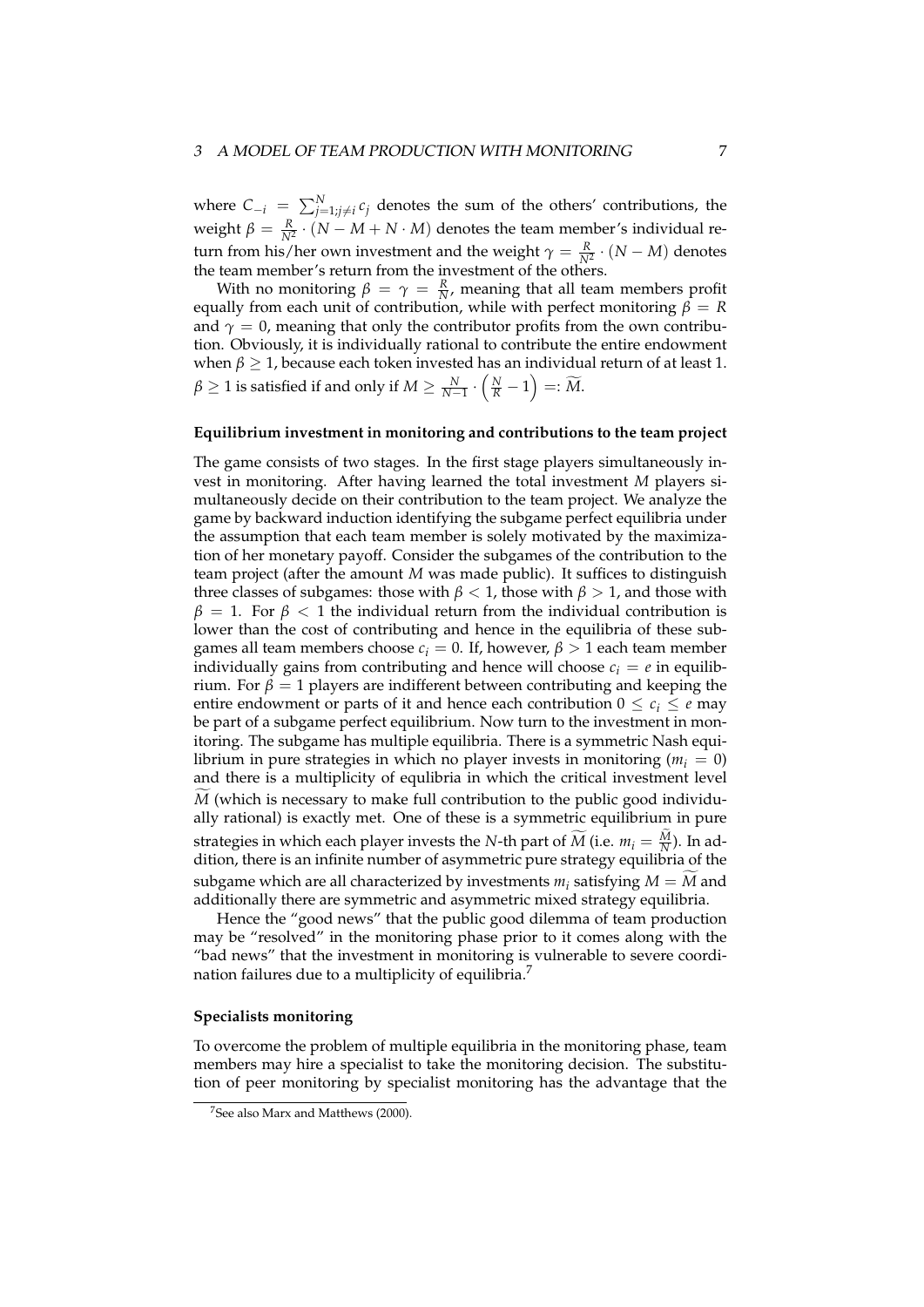specialist is a single decision maker who (in equilibrium) chooses an incentive compatible level of monitoring without any coordination problems. The drawback is that she has to be paid a share of the team output in order to have the proper incentives.[8](#page-7-0)

Let the specialist be entitled to a share  $S \leq 1$  of the team profit  $R \cdot C$ . Suppose that the specialist has an endowment  $e<sub>S</sub>$  which enables her to invest at least *M* units of monitoring. Thus, the payoff functions under specialist monitoring are as follows:

$$
\pi_S = e_S - \kappa_S \cdot m_S + S \cdot C \cdot R \quad \text{for the specialist} \tag{3}
$$

$$
\pi_i^S = e - c_i + \beta^S \cdot c_i + \gamma^S \cdot C_{-i} \quad \text{for team member } i \tag{4}
$$

with the adjusted weight  $β^S = (1 - S) \cdot β$  denoting the team member's individual return from the own investment after deduction of the specialist's share and the adjusted weight  $\gamma^S = (1-S) \cdot \gamma$  denoting the team member's return from the investment of the others after deduction of the specialist's share.

Full contribution of the team members is individually rational if and only if

$$
\beta^{S} \ge 1 \Leftrightarrow M \ge \frac{N}{N-1} \cdot \left(\frac{N}{(1-S) \cdot R} - 1\right) =: \widetilde{M}^{S}.
$$
 (5)

If the specialist invests less than  $\overline{M}^S$ , team members in equilibrium contribute a total of 0 units of effort to team production, so the specialist's earnings from team production will be  $S \cdot 0 = 0$ . If the specialist invests at least  $\overline{M}^S$  in monitoring, each team member in equilibrium contributes his/her full endowment of e to team production, so the specialist's earnings from team production will be  $S \cdot N \cdot e \cdot R$ . Hence, for reasonable costs  $\kappa_S$  the specialist will in equilibrium choose the lowest monitoring level for which it is individually rational for the team members to fully contribute their endowment – that is  $\widetilde{M}^S$  – and gain a total profit of  $\pi_S = e_S - \kappa_S \cdot \widetilde{M}^S + S \cdot N \cdot e \cdot R > e_S$ .

To recap, we presented a formal model of team production in the spirit of Alchian and Demsetz. The elegance of the model is that it allows a continuous transformation of the team problem with free-riding incentives into a profitable private investment prob- lem through the actions of the team members and/or the decision of the specialist monitor. Due to the multiplicity of equilibria, it is difficult – though not impossible – that team members manage the transformation on their own. In contrast, the specialist is unambiguously predicted to carry out the transformation if parameters are consistent with  $\pi_S > e_S$  when  $M = \overline{M}^S$ , since she can accomplish this by a single individual decision. The drawback to the team members of hiring is its cost, albeit it is – in equilibrium – more than compensated compared to full free-riding.

<span id="page-7-0"></span><sup>8</sup>Alchian and Demsetz never spell out where the residual earnings of the central monitor come from, simply asserting that the monitor pays team members the estimated value of their marginal products and keeps the residual. Our model assigns to the monitor a fraction of the output because with average and marginal product equal, there is no residual above the sum of marginal products. We implement the model with sufficiently large *R* so that both monitor and team members can profit from centrally monitored team production.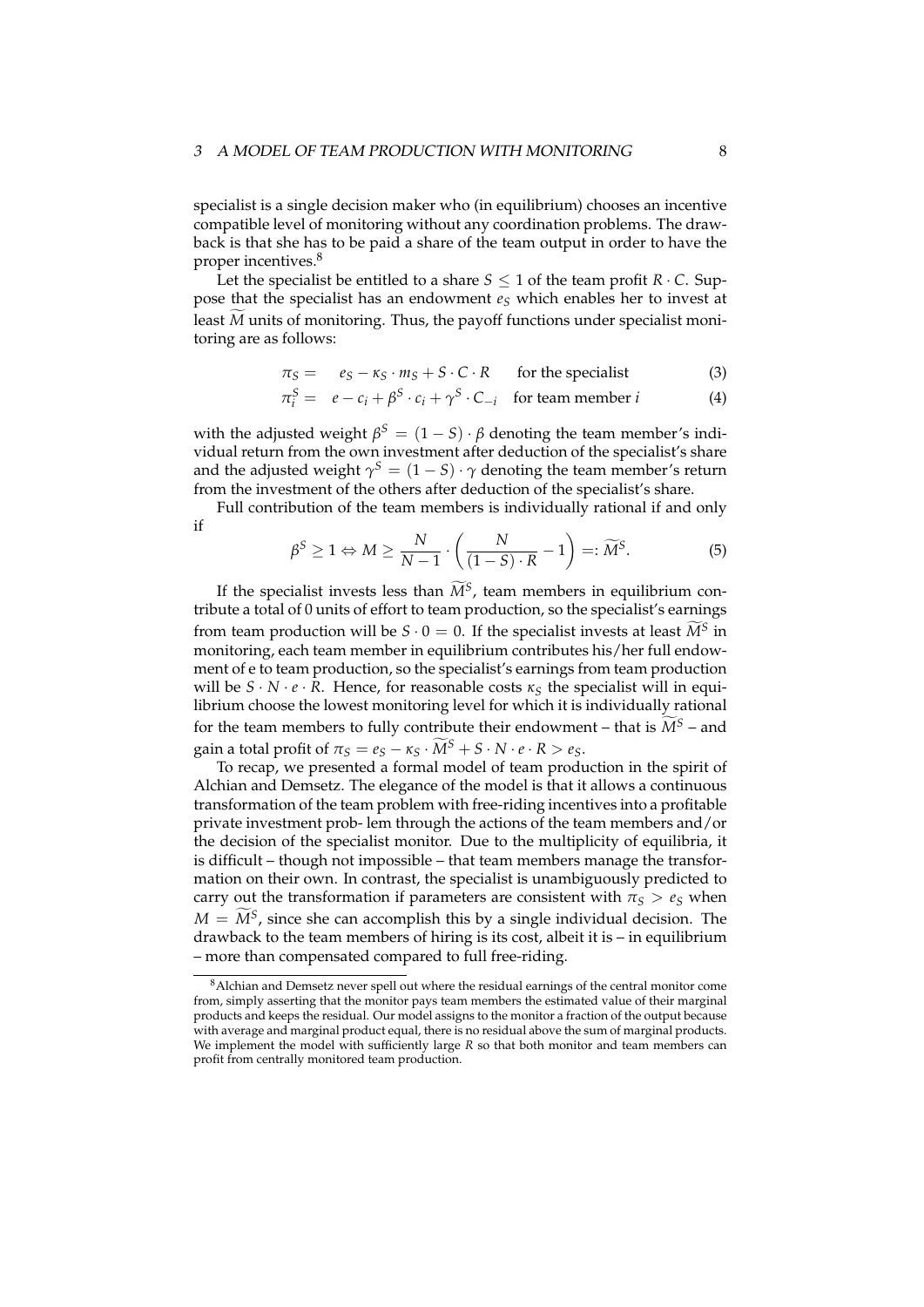#### 3 A MODEL OF TEAM PRODUCTION WITH MONITORING 9

#### **A discrete version of the model**

For the experimental implementation of the game we chose a discrete version of the payoff function and a binary choice in the investment in peer monitoring  $m_i \in \{0,1\}$  to facilitate comprehension by subjects. We exogenously introduce two different thresholds of monitoring  $T_1$  and  $T_2$  with  $T_1 < T_2 \le N$ . If the total investment in monitoring  $M < T_1$  all team members equally profit from all contributions, for  $T_1 \leq M < T_2$  half of the team profit is allocated equally and the other half according to individual contributions, and finally, for  $T_2 \leq M \leq T_1$ *N* each team member solely profits from his/her own contribution. Notice, that players are informed both on the achieved monitoring threshold (but not on the exact value of *M*) and on the corresponding payoff function:

$$
\pi_i = \begin{cases}\n e - \kappa \cdot m_i - c_i + \frac{1}{N} \cdot R \cdot C, & 0 \le M < T_1 \\
 e - \kappa \cdot m_i - c_i + \frac{1}{2} \cdot \frac{1}{N} \cdot R \cdot C + \frac{1}{2} \cdot R \cdot c_i, & T_1 \le M < T_2 \\
 e - \kappa \cdot m_i - c_i + R \cdot c_i, & T_2 \le M \le N\n\end{cases}\n\tag{6}
$$

In terms of *β* and *γ* this means:

$$
\begin{cases}\n\beta = R/N, & \gamma = R/N & 0 \le M < T_1 \\
\beta = \frac{R(N+1)}{2N}, & \gamma = \frac{R}{2N} & T_1 \le M < T_2 \\
\beta = R, & \gamma = 0 & T_2 \le M < N\n\end{cases}
$$

### **Example**

The following example illustrates the model and uses functional forms and parameters that will also be used in our experiment. Let  $N = 5$  be the number of team members with an endowment  $e = 10$ , marginal monitoring costs  $\kappa = \kappa_S = 1$ , a multiplier  $R = 3$ , the specialist's endowment  $e_S = 5$  and the specialist's share  $S = 0.25$ . Then

$$
\begin{cases}\n\beta = 0.6, & \gamma = 0.6, & \beta^S = 0.45, & \gamma^S = 0.45 & 0 \le M < T_1 \\
\beta = 1.8, & \gamma = 1.5, & \beta^S = 1.35, & \gamma^S = 1.125 & T_1 \le M < T_2 \\
\beta = 3.0, & \gamma = 0, & \beta^S = 2.25, & \gamma^S = 0 & T_2 \le M < N\n\end{cases}
$$

Hence for  $M \geq T_1$  full contribution to the team project is individually rational, because the individual return from investment *β* is greater than 1. In the subgame perfect equilibrium without peer monitoring  $(m_i^* = 0)$ , contributions to the team project are  $0$  ( $c_i^* = 0$ ), leading to team members' payoffs of 10. However, there are also equilibria in which monitoring takes place. The simplification of the model by choosing discrete values of monitoring and thresholds restricts the number of those equilibria. Nevertheless, there are still  $\binom{N}{T_1}$  subgame perfect pure strategy equilibria, characterized by exactly  $T_1$  team members investing in monitoring in addition to mixed strategy equilibria (see below).

In the experiment we used two treatments in which  $T_1 = 2$  and three in which  $T_1 = 4$ . Because team members are restricted to integer investments, a symmetric equilibrium with monitoring is not achievable. This means that the only symmetric pure strategy equilibrium prescribes no investment in peer monitoring. All the pure strategy equilibria with monitoring are asymmetric and hence very vulnerable to coordination failure. In case of  $N = 5$  and  $T_1 = 2$ ,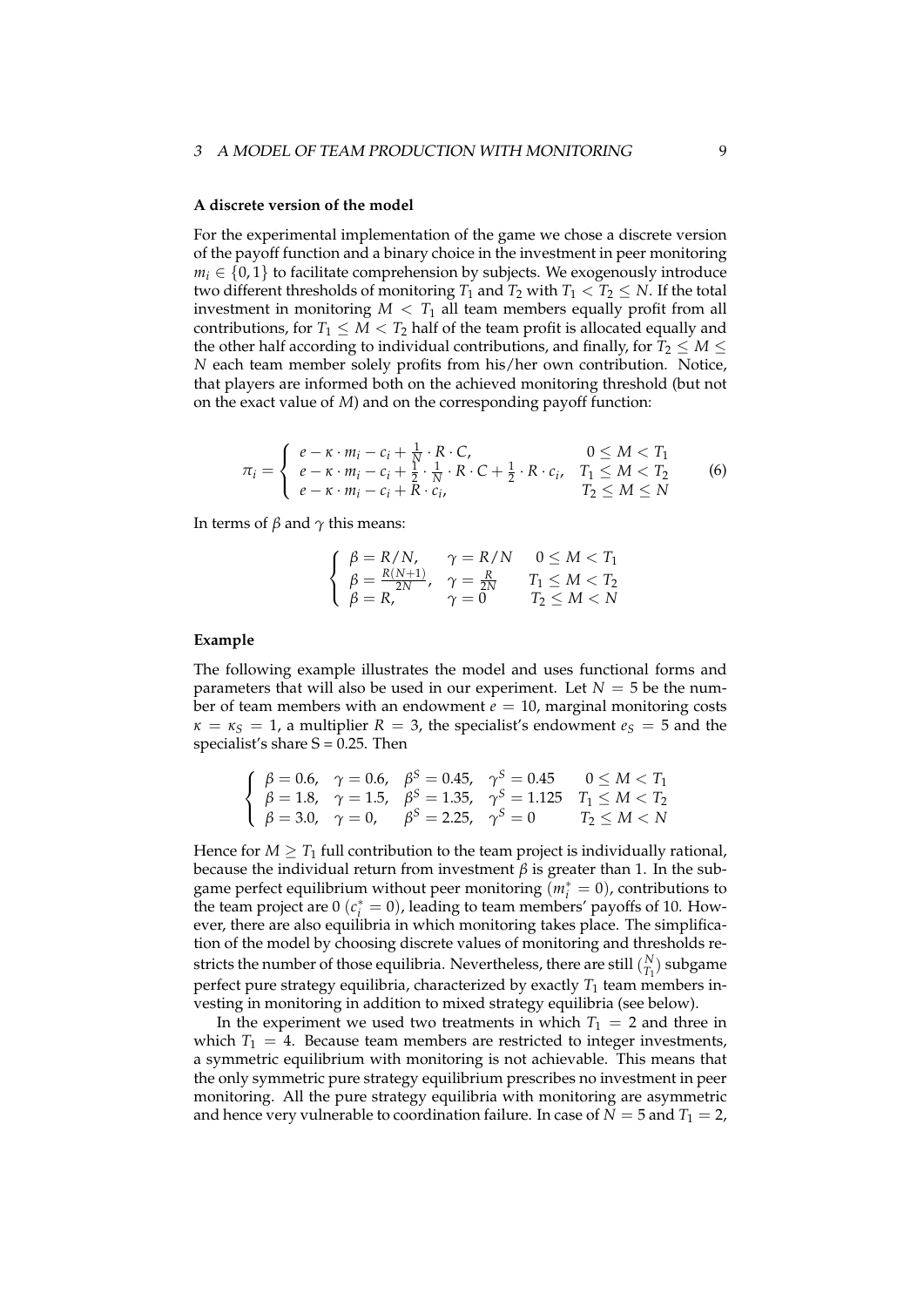| Parameterization               | Probability of investment in monitoring in<br>"low probability"<br>"high probability"<br>equilibrium<br>equilibrium |        |  |  |  |
|--------------------------------|---------------------------------------------------------------------------------------------------------------------|--------|--|--|--|
| $T_1 = 2, T_2 = 5, \kappa = 1$ | 0.0130                                                                                                              | 0.7439 |  |  |  |
| $T_1 = 4, T_2 = 5, \kappa = 1$ | 0.2561                                                                                                              | 0.9870 |  |  |  |
| $T_1 = 4, T_2 = 5, \kappa = 3$ | 0.3960                                                                                                              | 0.9572 |  |  |  |

<span id="page-9-1"></span>Table 1: Symmetric mixed strategy equilibria

the game has 10 pure strategy equilibria in which exactly 2 out of the 5 players have to invest in monitoring and in case of  $N = 5$  and  $T_1 = 4$ , the game has 5 pure strategy equilibria in which exactly 4 out of the 5 players have to invest in monitoring.

In a symmetric mixed strategy equilibrium each player has to be indifferent between investing and not investing in monitoring, which means that the expected excess gain from investing in monitoring has to equal the cost of investing in monitoring. To achieve this, each team member assesses the probability that he/she is pivotal, meaning that by his/her investment in monitoring the threshold to incentive compatible contributions would be reached.<sup>[9](#page-9-0)</sup> Only in the case of being pivotal, a player may have an incentive to invest in monitoring. Appendix [A](#page-28-0) provides the exact calculations for the symmetric mixed strategy equilibrium. In fact, it can be shown that in our parameterization there are two symmetric mixed strategy equilibria in each of the parameterizations, one with a low probability of investment in monitoring and another one with a high probability of investment in monitoring, as listed in table [1.](#page-9-1) For each of the three parameterizations the table lists the probability of investing in monitoring in each of both equilibria. In the first parameterization, for example, each player independently chooses to invest in monitoring with probability of 1.3% in the low probability equilibrium, whereas each player independently chooses to invest in monitoring with roughly 75% probability in the high probability equilibrium. These numbers allow us to calculate the likelihood with which we can expect the different investment levels if subjects are playing the respective equilibrium strategies. In figure [3](#page-15-0) we will report these numbers and contrast them to the observed frequencies.

If team members are able to self-organize (i.e. achieve  $M \geq T_1$ ) each team member earns 30 minus the investment in monitoring (if individually applica-ble).<sup>[10](#page-9-2)</sup> In the equilibrium of specialist monitoring the specialist invests  $T_1$  in monitoring and the team members contribute their entire endowment. Hence, the team members earn  $22.5 = 0.75 \cdot 30$  and the specialist earns her endowment (of 5) minus the monitoring investment plus  $37.5 = 0.25 \cdot 150$ .

Obviously, it would be most profitable for the team members to play one of the equilibria with positive peer-monitoring. Then each member earns 29 or 30, dependent on whether he/she invested in monitoring or not. However, failing to reach the sufficient level of monitoring leads to drastically lower individual payoffs of 9 and 10, dependent on whether the individual invested

<span id="page-9-2"></span><span id="page-9-0"></span><sup>&</sup>lt;sup>9</sup>See also [Gradstein and Nitzan](#page-26-7) [\(1990\)](#page-26-7) and [Offerman et al.](#page-27-6) [\(1996\)](#page-27-6).

 $10$ Notice that the monitoring cost is paid out of end-of-round earnings; thus, contributing to monitoring doesn't prevent a subject from still contributing a full 10 units to team production.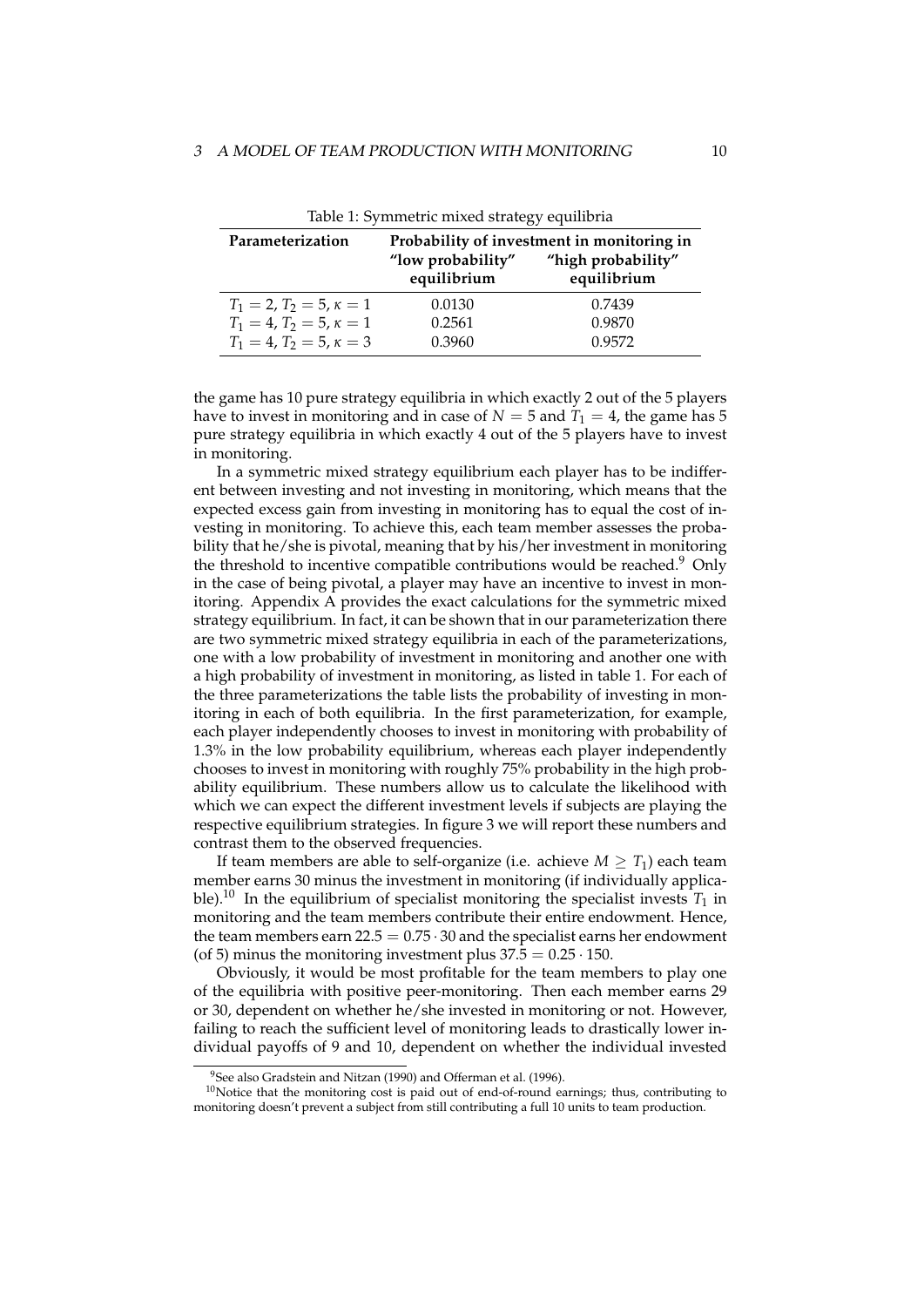| Table 2. Dynametric maxed strategy equilibria                          |                                  |                              |
|------------------------------------------------------------------------|----------------------------------|------------------------------|
| Division rule                                                          | <b>Step Structure</b><br>$2 - 5$ | <b>Step Structure</b><br>4-5 |
| equal division ("EQUAL")                                               | $0 \leq M \leq 2$                | $0 \le M \le 4$              |
| half divided equally, half according<br>to contributions ("HALF/HALF") | $2 \le M \le 5$                  | $4 \le M \le 5$              |
| Division according to individual<br>contributions ("ATIC")             | $M=5$                            | $M=5$                        |

<span id="page-10-2"></span>Table 2: Symmetric mixed strategy equilibria

in monitoring or not.<sup>[11](#page-10-1)</sup> Facing this risk, team members may decide to hire a specialist to make the monitoring decision and achieve a payoff 7.5 lower than the highest equilibrium payoff, but 13.5 higher than the worst payoff in case of coordination failure without sufficient monitoring.

## <span id="page-10-0"></span>**4 Experimental design**

We conducted an experiment consisting of five treatments corresponding closely to the model above. In each session of the experiment, subjects were randomly and anonymously assigned to groups of six, with one subject randomly assigned the role dubbed "observer" (corresponding to the theory section's "specialist") and the other five the role "team member". We implemented the discrete version of the game described above with the parameters of the example above. Subjects were told at the outset that they would engage in thirty rounds of decisions in the same roles and with the same anonymous group members. The two *step structures* 2-5 ( $T_1 = 2$  and  $T_2 = 5$ ) and 4-5 ( $T_1 = 4$  and  $T_2 = 5$ ) specify two sets of parameters for the thresholds  $T_1$  and  $T_2$ , which in turn generate three possible incentive regimes for team production henceforth referred to as EQUAL, HALF/HALF, and ATIC ("according to individual contribution") (see table [2\)](#page-10-2).

In step structure 2-5 at least two units have to be invested in monitoring to make contributions to the team project individually rational, while in step structure 4-5 at least 4 units have to be invested. Each group of subjects was assigned to either one structure or the other throughout their session, with no knowledge of the other structure.

The 30 rounds of a session were divided into six phases, with 5 rounds each. In every session, Phase I consisted of 5 rounds with no monitoring – i.e., a standard 5 round VCM condition. Phases II and III consisted of 5 rounds with monitoring (if any) by the observer and 5 rounds of monitoring (if any) by peers, with the order in which observer and peer monitoring occurred varying among sessions (see table [3\)](#page-12-0). In OP sessions, the observer made the monitoring decisions in Phase II and the team members made the monitoring decisions in Phase III; in PO sessions, the order was reversed.

<span id="page-10-1"></span> $11$ The other form of coordination failure in the form of over-provision of monitoring is "less disastrous" because it just leads to more players earning 29 instead of 30, than in equilibrium.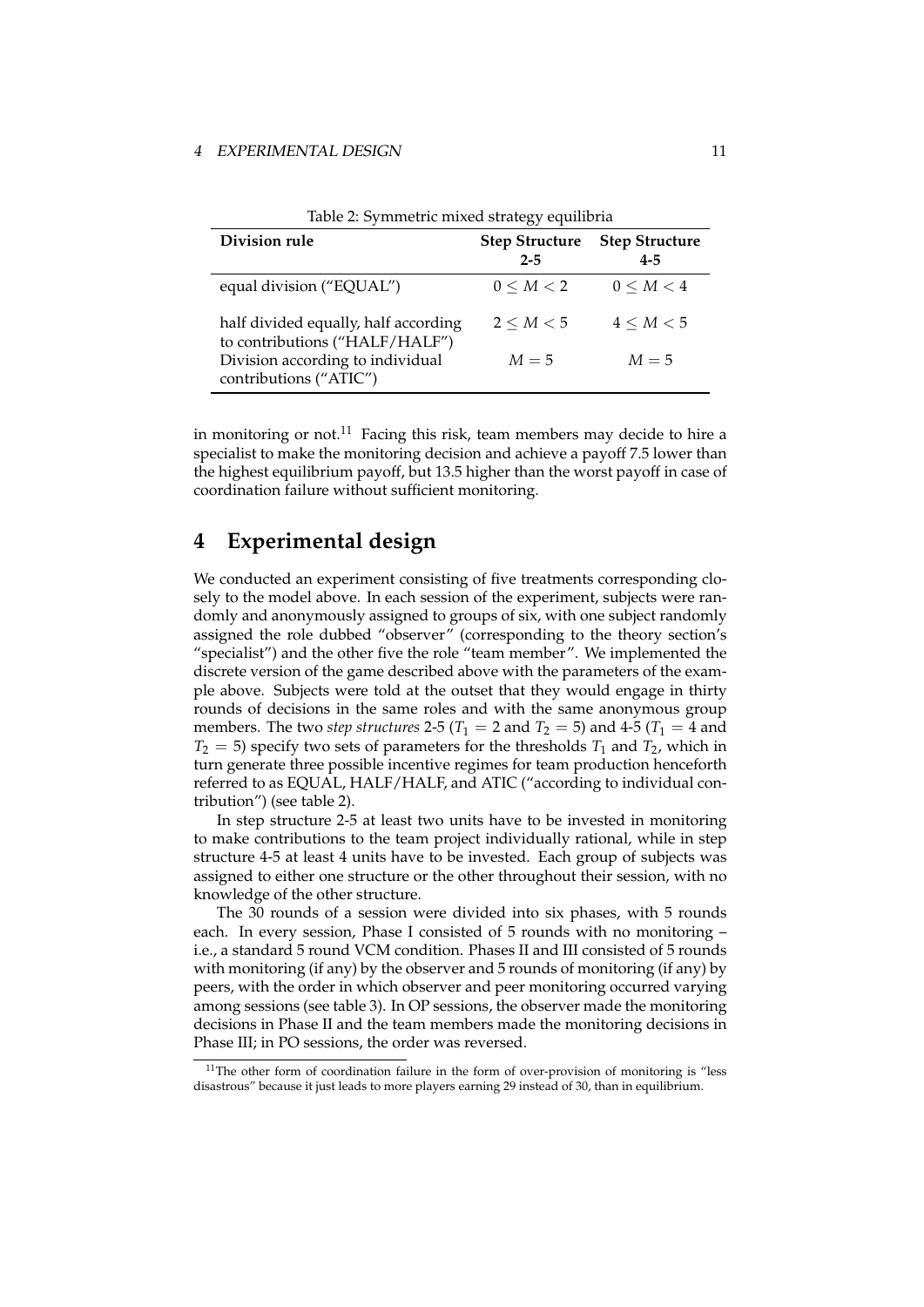

<span id="page-11-1"></span>Figure 1: Schematic representation of the course of the interaction for PO

To avoid boredom and unnecessary inequalities and to motivate the observer to learn about incentives in team production, we assigned the observer a task to perform in those periods in which he or she was not permitted to monitor and earn a 25% share of team project revenue. The observer's task was to estimate the period's sum of contributions *C* in his/her group. As an incentive for accuracy, the observer earned more the closer was his/her guess to the actual *C*, which was revealed to him/her at the end of the period.<sup>[12](#page-11-0)</sup> Note that the observer might learn something about how team members' contributions respond to monitoring by observing peer monitoring phases, and accordingly sessions using the PO ordering might be expected to be more conducive than those with ordering OP to successful decision-making by the observer when in the monitoring role.

In each session, each of the last three phases could have either observer or peer monitoring, depending on how the members of the team in question voted. Before rounds 16, 21, and 26, each team member was asked to vote for either observer or peer monitoring. The group was informed of the majority vote (without a breakdown of the number of votes) and began to play five rounds according to the chosen institution. A schematic representation of the course of the interaction in the PO ordering is given in figure [1.](#page-11-1) Phases I to III form the first half of the experiment, and phases IV to VI the second half.

The alternatives of the PO or OP ordering and of the 2-5 or 4-5 monitoring structure give rise to a 2x2 design with four treatments: PO25, OP25, PO45, OP45. Due to the unexpected nature of the results of those treatments, which

<span id="page-11-0"></span><sup>&</sup>lt;sup>12</sup>The formula for the observer's profit during phases in which he did not play a monitoring role, such as Phase I, was:  $\pi = \frac{30}{1+0.05|C-Guess\, of\, C|}$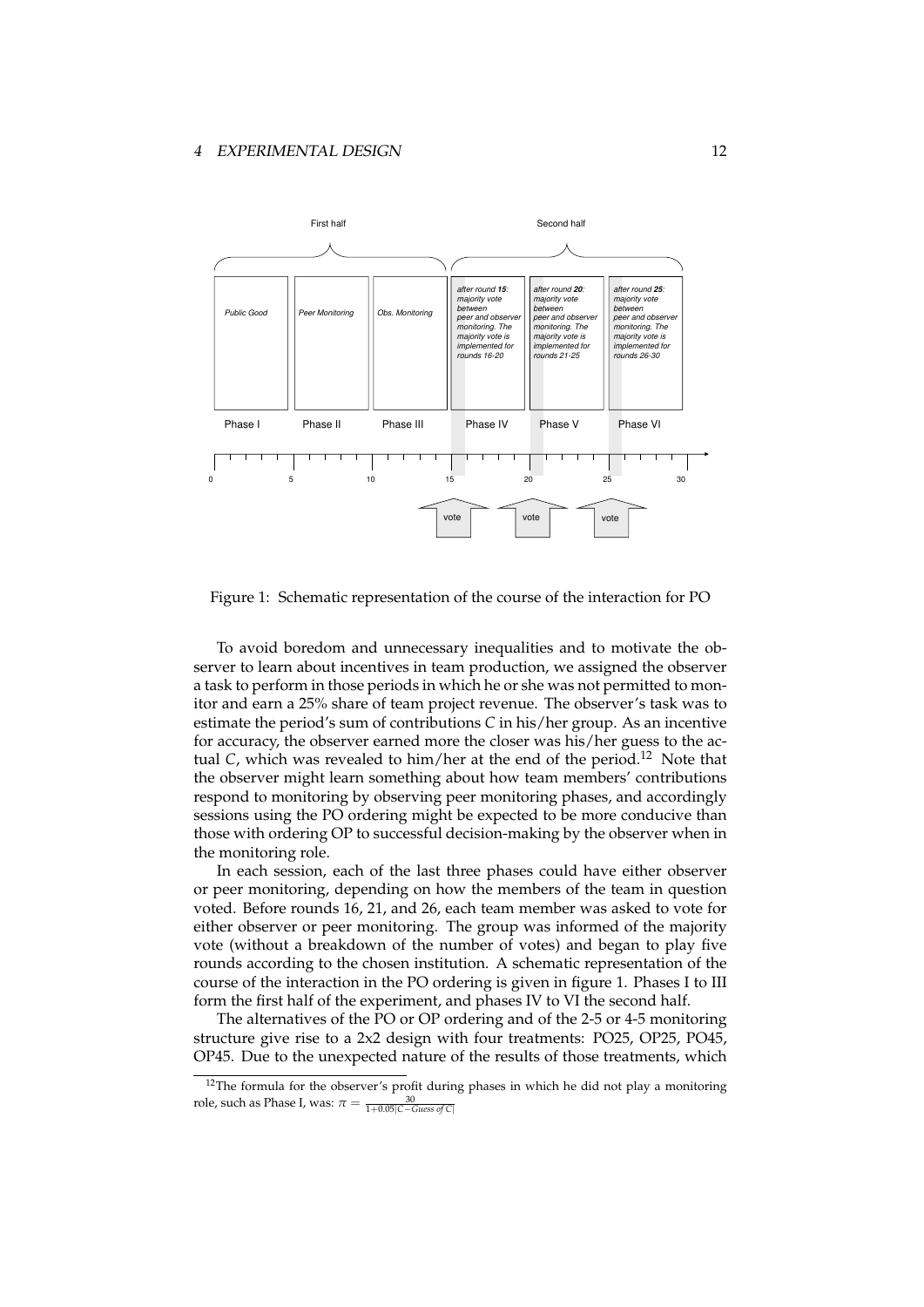| <b>Treatment</b>                            | <b>Phase Sequence</b><br><b>Phase III</b><br><b>Phase II</b> |                              | <b>Step</b><br>strc.          |   | Monitoring unit cost<br><b>Peer</b> $\kappa$ <b>Observer</b> $\kappa_S$ |
|---------------------------------------------|--------------------------------------------------------------|------------------------------|-------------------------------|---|-------------------------------------------------------------------------|
| PO <sub>25</sub> MC <sub>1</sub><br>OP25MC1 | Peer<br>Observer                                             | Observer<br>Peer             | $2 - 5$<br>$2 - 5$            |   |                                                                         |
| PO45MC1<br>OP45MC1<br>PO45MC3               | Peer<br>Observer<br>Peer                                     | Observer<br>Peer<br>Observer | $4 - 5$<br>$4 - 5$<br>$4 - 5$ | 3 |                                                                         |

<span id="page-12-0"></span>Table 3: Treatment description

are discussed in the next section, we conducted sessions with an additional treatment that is otherwise like the OP45 treatment but in which the marginal cost of monitoring was made three times higher for a team member than in the other four treatments, while the cost of monitoring for the observer was left unchanged (i.e.  $\kappa = 3$  and  $\kappa_S = 1$ ). We distinguish the two treatments by referring to them as OP45MC1 and OP45MC3, with the other three treatments also sharing the MC1 designation. Table [3](#page-12-0) provides an overview of the five treatments.

In each treatment we have 6 groups (from two sessions of three groups each) each containing 6 subjects (5 team members and 1 observer). Hence we had 180 subjects in the experiment who were randomly allocated to the different treatments. Each subject sat in a separate compartment in the experimental lab at the University of Erfurt and interacted anonymously via the computer interface with the other subjects in his/her group. The identities of the other group members were not revealed and could not be deduced, because three groups were playing in parallel. There was no possibility of verbal communication with others; the only information transmitted was on the actual choices. Subjects were first read aloud and followed on their screens instructions explaining the structure of the entire session, worked through examples, and asked the experimenter questions, if any. The instructions are provided in appendices C and  $D$ .<sup>[13](#page-12-1)</sup> The subjects were students who were recruited at the University of Erfurt using the Orsee System $14$ . The experiment was conducted with the z-tree Software package [\(Fischbacher,](#page-26-8) [2007\)](#page-26-8). Subjects were paid privately after the end of the experimental session with an exchange rate of EUR 3 for each 100 experimental currency units. They earned on average EUR 21.

## **5 Results**

Evaluation of the data shows that there are no significant effects associated with whether the OP or the PO order is used in phases II and III, in particular the investments in monitoring and the contribution levels are not signifi-cantly different.<sup>[15](#page-12-3)</sup> Therefore, we analyze the pooled treatments PO25MC1 and

<span id="page-12-1"></span><sup>&</sup>lt;sup>13</sup>See also <http://data.cereb.eu/monitoring.html> for additional materials including the tables used to show payoffs in the treatment discussed in section 5.4.

<span id="page-12-3"></span><span id="page-12-2"></span><sup>&</sup>lt;sup>14</sup><http://www.orsee.org/>

<sup>&</sup>lt;sup>15</sup>The difference in average contributions and monitoring between OP and PO are not different at 10% level (exact Mann-Whitney-U-Test over the independent observations, two-sided) with one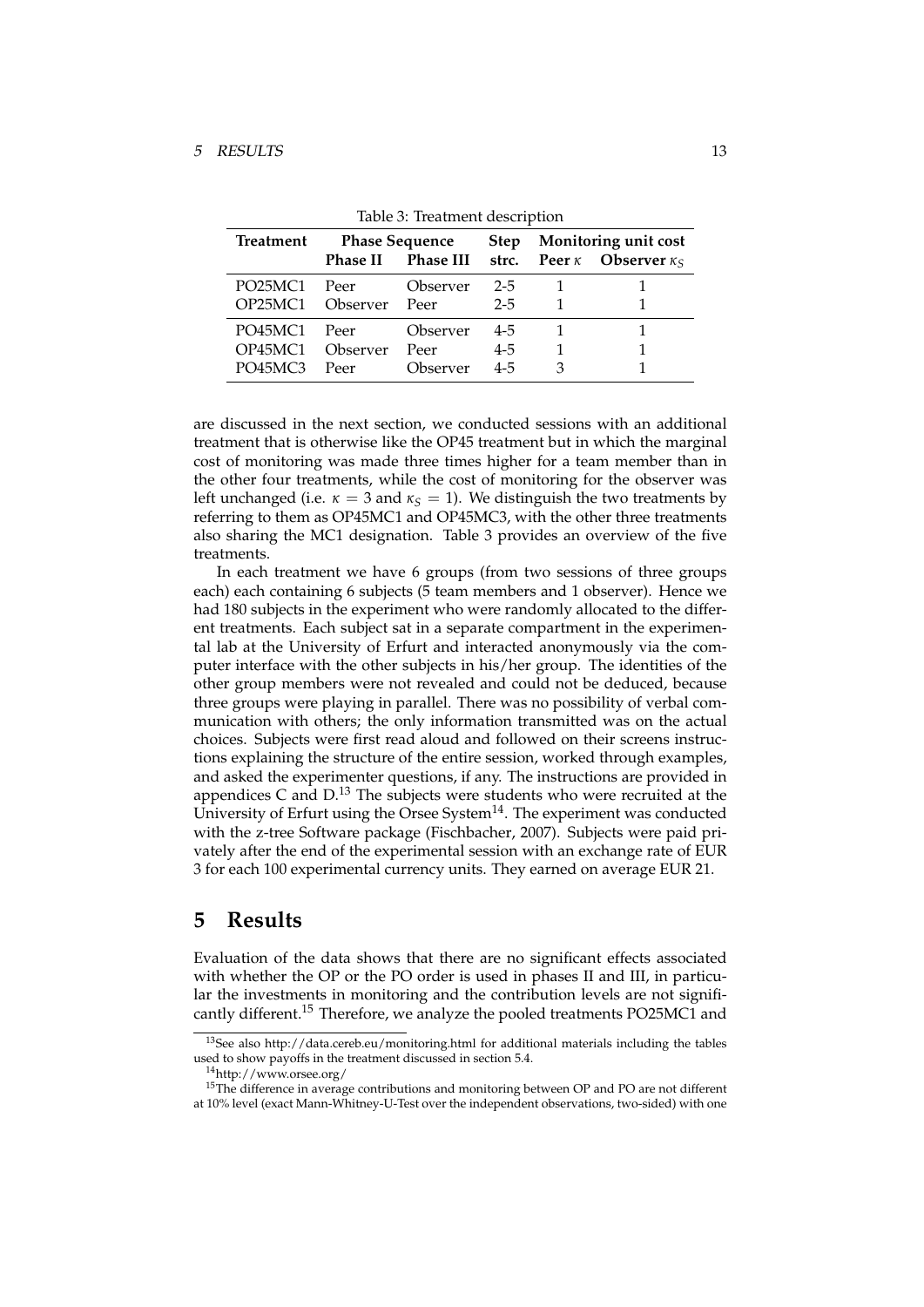OP25MC1 as 25MC1 and the pooled treatments PO45MC1 and OP45MC1 as 45MC1. In each of the pooled treatments we now have 12 independent observations. Discussion of treatment PO45MC3 is postponed to section [5.3.](#page-18-0)

## <span id="page-13-0"></span>**5.1 Effects of monitoring in the first half**

The results of the first phase of play, in which subjects interact in a classical public goods environment, are well in line with the observations from numerous previous experimental studies of VCMs. Average contributions start off at about half of the endowment – 5.5 on average over all groups – and decrease from there on. In all four treatments we observe a negative trend in contribu-tions over time<sup>[16](#page-13-1)</sup> with an average contribution of 3 in the last period of Phase I. This deterioration of contributions is in line with past experiments<sup>[17](#page-13-2)</sup> and illustrates Alchian and Demsetz's intuition about free riding if monitoring is absent, yet departs (as is typical in VCMs) from the strict theoretical prediction of zero contributions assuming payoff-maximizing agents.

*Which division rules were implemented?* Peers managed to supply incentiveimparting division rules 95% of the pooled cases of the two treatments, while the observers did so in 82.5% (see figure [2a](#page-14-0))).<sup>[18](#page-13-3)</sup>

**Result 1.** *Failure to achieve a division rule providing incentives to contribute the full endowment occurred less often in the peer than in the observer monitoring phases of the first half.*

At first glance, it comes as a surprise that despite their coordination problem team members succeeded more often in achieving an incentive compatible allocation rule than observers. But high "success rates" as observed in our experiment are well in line with observations in binary step-level/threshold public good experiments:<sup>[19](#page-13-4)</sup> [van de Kragt et al.](#page-27-7) [\(1983\)](#page-27-7) for example observed a  $72\%$  rate in the treatment with a step-return<sup>[20](#page-13-5)</sup> like our 45MC1 treatment. [Offer](#page-27-6)[man et al.](#page-27-6) [\(1996\)](#page-27-6) observed lower success-rates with step returns quite similar to 25MC1 and 45MC1. The observation of [Croson and Marks](#page-25-13) [\(2000\)](#page-25-13) that subjects respond to the size of the step-return may explain the difference in the success rates of 25MC1 and 45MC1.

*How did the teams manage the high investments in monitoring?* The only symmetric equilibria with positive investments in monitoring are the two mixed

<span id="page-13-5"></span><span id="page-13-4"></span><sup>19</sup>See [Croson and Marks](#page-25-13) [\(2000\)](#page-25-13) for a review.

exception: OP25MC1 vs. PO25MC1 is significantly different in the monitoring investments of the observer in the observer monitoring phase ( $p = 0.0065$ ), but has no significant effect in contributions. The average monitoring was 2.2 in PO25MC1 and 3.4 in OP25MC1.

<span id="page-13-1"></span><sup>&</sup>lt;sup>16</sup>A linear regression shows a negative time trend in contributions for Phase I. The regression is performed with the average (per group) contributions of Phase I as the dependent variable. The time coefficient is significantly negative with at least 5% for all treatments (robust, Huber-White standard errors).

<span id="page-13-2"></span> $17$ See again [Ledyard](#page-26-0) [\(1995\)](#page-26-0) as well as [Davis and Holt](#page-25-1) [\(1993\)](#page-25-1) for a review of the literature on VCM experiments.

<span id="page-13-3"></span><sup>&</sup>lt;sup>18</sup>This difference is significant ( $p = 0.044$ , two-sided exact Wilcoxon signed rank test over the independent observations).

 $20$ The step return is a concept analyzed in [Croson and Marks](#page-25-13) [\(2000\)](#page-25-13). The step return is the fraction of the aggregated group payoff over the total contribution threshold (step return = aggregated group payoff/ total contribution threshold). Assuming the subjects would fully contribute in HALF/HALF we would have a step-return of 10 in 25MC1 and a step-return of 5 in 45MC1.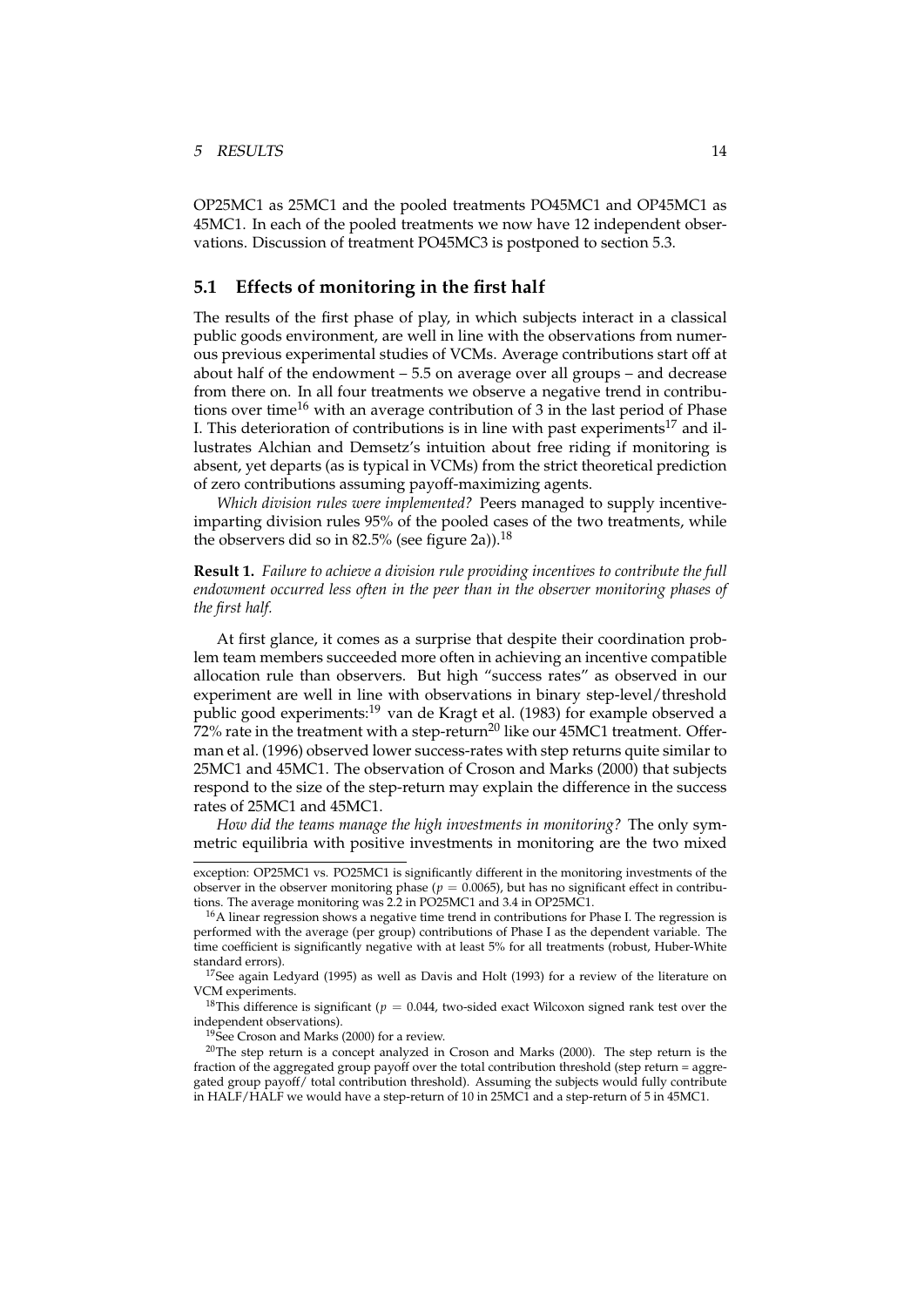

<span id="page-14-0"></span>Figure 2: **a)** Frequency of implemented division rules; displayed are averages over the observations in the peer and observer monitoring phases of the first half in the 25MC1 and 45MC1 treatments. **b)** Average contributions over the observations in the peer and observer monitoring phases of the first half in the 25MC1 and 45MC1 treatments. **c)** Average team member payoffs in the peer and observer monitoring phases of the first half in the 25MC1 and 45MC1 treatments. The team member payoffs are net payoffs, meaning that the individual team member's monitoring costs are already deducted in the peer monitoring phase and the observer's share is deducted in the observer monitoring phase.

strategy equilibria (see table [1\)](#page-9-1). Figure [3](#page-15-0) shows the distributions of total monitoring investments *M* in each of both symmetric mixed strategy equilibria and the actually observed distribution, for each of the three parameterizations in the first as well as in the second half.

In each of the six cases, displayed in figure [3,](#page-15-0) the generalized Fisher exact test rejects the hypotheses that the observed distribution coincides with the equilibrium distribution at p=0.0001 for the low probability equilibrium as well as for the high probability equilibrium. The low probability equilibrium rarely meets the threshold, while the high probability equilibrium leads to frequent overprovision. The team members seem to be better in "managing" the provision problem, because they meet the threshold more frequently than in the low probability equilibrium, avoiding overprovision more often than in the high probability equilibrium.<sup>[21](#page-14-1)</sup> Although team members do not seem to play one of the symmetric mixed strategy equilibria (an observation that is shared with [Offerman et al.](#page-27-8) [\(1998\)](#page-27-8)), we cannot definitely exclude that they play an asymmetric mixed strategy equilibrium. The frequencies displayed in figure [3](#page-15-0) also show that team members do not play any asymmetric pure strategy equilibrium, because then they would meet the threshold (2 and 4, respectively) and neither over- nor under-provide in monitoring.

A possible explanation of the observed behavior is that a certain fraction of subjects is guided by "non-standard" or social preferences, for example, that

<span id="page-14-1"></span><sup>21</sup>The theoretically expected overprovision is 89.0% for 25MC1, 93.7% for 45MC1 and 80.4% for 45MC3 in the high probability equilibrium, whereas we observe levels of 86.7% (25MC1), 61.7%  $(45MC1)$  and  $26.7\%$   $(45MC3)$ , respectively.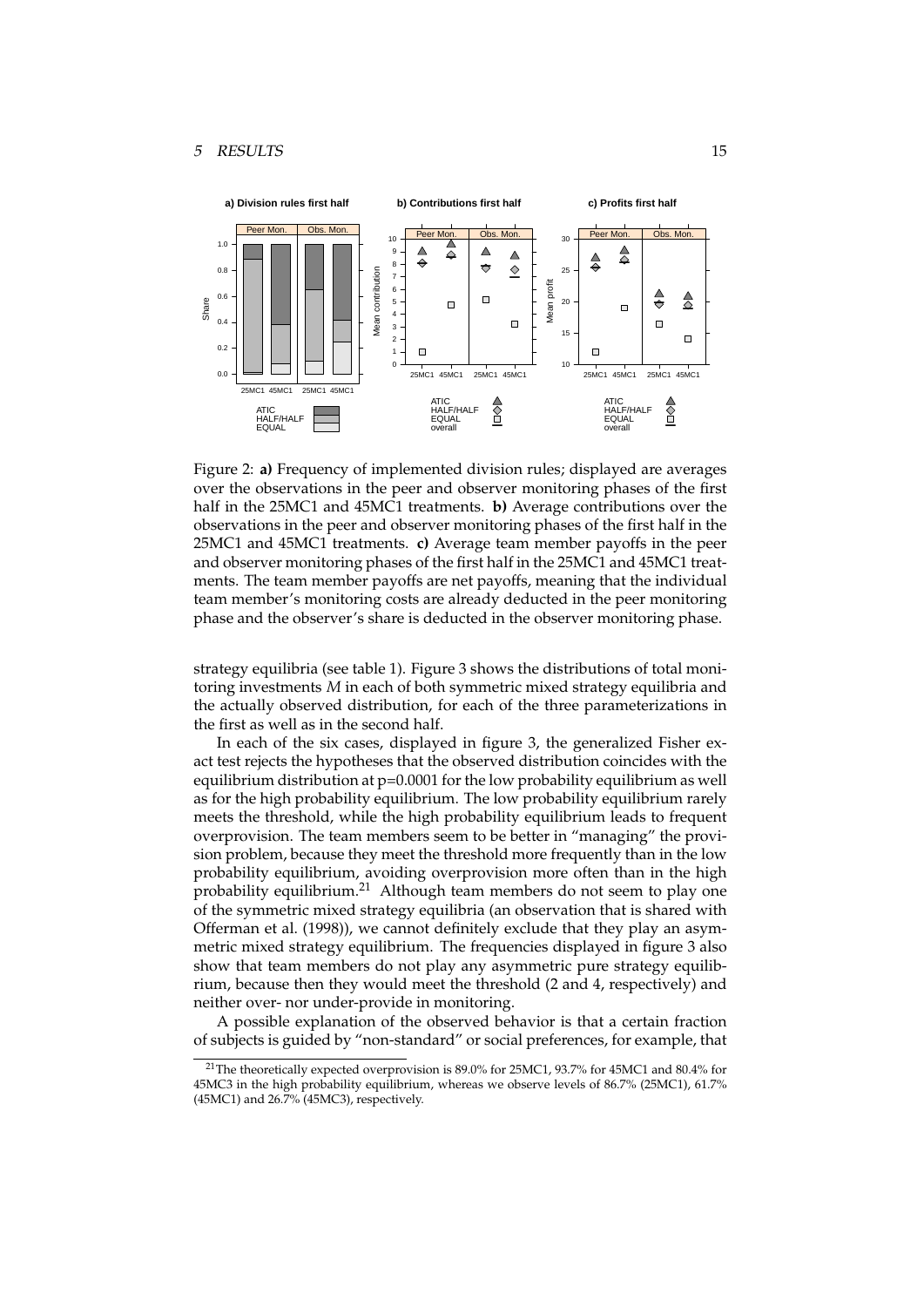

<span id="page-15-0"></span>Figure 3: Distributions of total peer monitoring investments *M* in each of both symmetric mixed strategy equilibria and the actually observed distribution, for each of the three parameterizations in the first as well as in the second half.

some subjects are conditional cooperator<sup>[22](#page-15-1)</sup> for whom the (subjective) payoffs in a VCM may resemble those of an assurance or stag hunt game more than those of a prisoners' dilemma. Their presence could help to explain the higher-thanpredicted contributions in Phase I, and likewise would account for propensities to contribute to monitoring even if coordination is difficult or if no equilibrium strategies existed, for payoff-maximizers.[23](#page-15-2) Evidence that subjects with preference-based inclinations to cooperate account both for some contributions and some monitoring could be found in a significant correlation between contributions especially in the first period of Phase I, and average monitoring during a peer monitoring phase. We checked the correlation at individual subject level between monitoring investment during the exogenous peer monitoring phase and first period contribution in Phase I. Pooling the data for the two MC1 treatments, we found a significant positive correlation, meaning that the subjects with high contributions also tend to invest in monitoring (asymptotic Spearman correlation test, stratified by treatment,  $p = 0.016$ ).

*How did subjects' contributions respond to the various division rules?* With peer monitoring (in Phase II) and observer monitoring (in Phase III), subjects responded to HALF/HALF and ATIC division rules with a considerable increase in average contributions compared to EQUAL division as can be seen in figure

<span id="page-15-2"></span><span id="page-15-1"></span><sup>&</sup>lt;sup>22</sup>In the sense of [Fehr and Gächter](#page-25-14) [\(2000b\)](#page-25-14) and [Fischbacher et al.](#page-26-9) [\(2001\)](#page-26-9)

 $23$ [Duffy et al.](#page-25-15) [\(2007\)](#page-25-15) find that subjects are not much more likely to complete a public project of fixed size when a final payoff jump causes equilibrium strategies in positive contributions to exist than when absence of such a jump makes a positive giving equilibrium theoretically nonexistent, a result that might also be explained by the presence of some conditional willingness to cooperate. Nevertheless, the presence of a payoff jump in this section's linear design but its absence in our later QUAD treatment (see section [5.4,](#page-19-0) below) may explain some of the difference between behaviours in these treatments.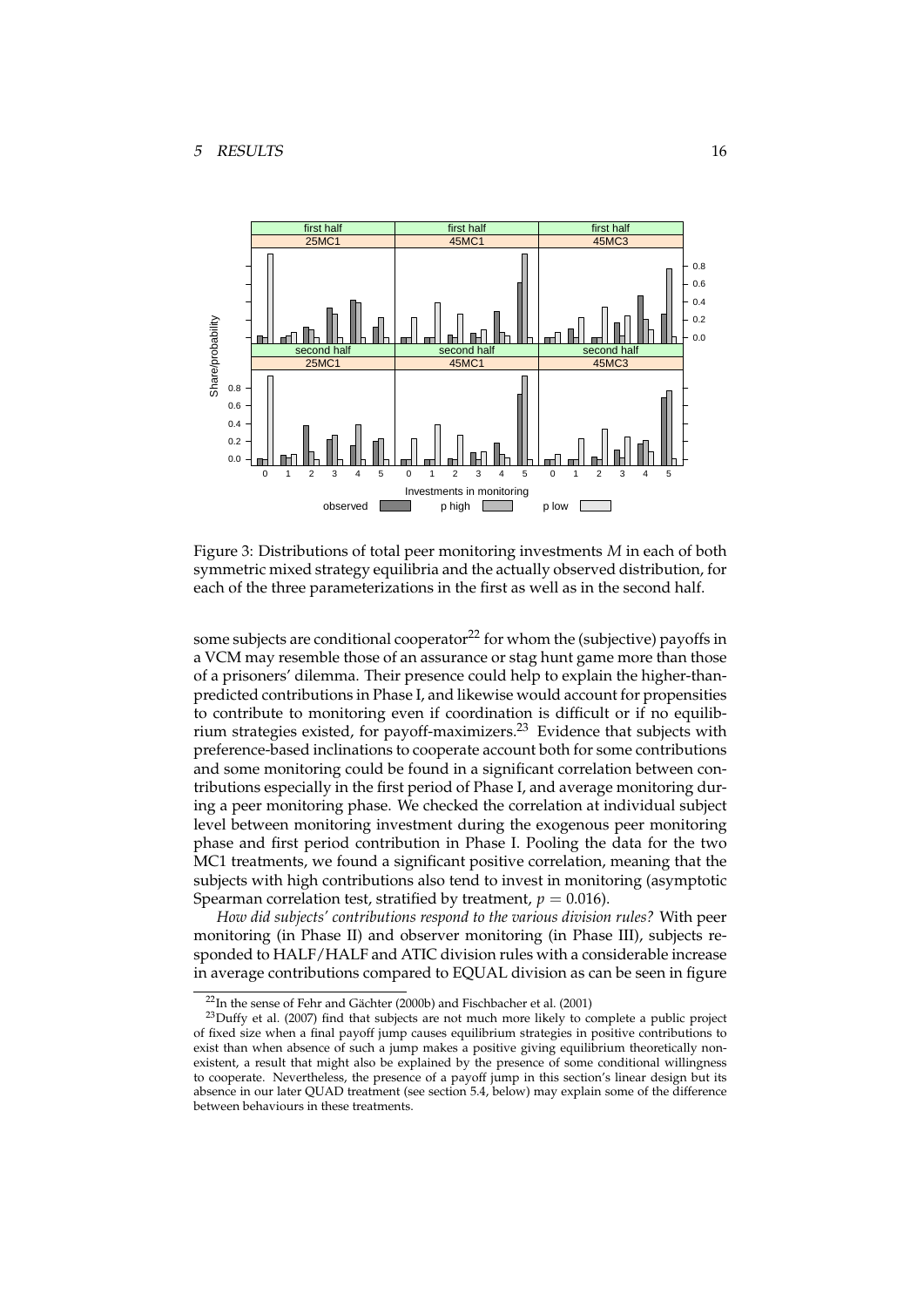[2b](#page-14-0)).[24](#page-16-0) A comparison of HALF/HALF and ATIC exhibits two mild surprises: First, subjects contributed moderately but significantly<sup>[25](#page-16-1)</sup> more under ATIC than under HALF/HALF. This is remarkable because a payoff-maximizing subject should contribute her full endowment under both division rules (recall that in both cases one unit of contribution is repaid by more than one, for all possible actions of the other team members). Two explanations, both invoking bounded rationality, come to mind. Firstly, although under both schemes each unit of contribution is repaid by more than 1, the private marginal return under HALF/HALF is just 1.8 while it is 3.0 under ATIC. The difference in contribu-tions may be explained by subjects' concern for marginal returns<sup>[26](#page-16-2)</sup> and/or social preferences. Under ATIC only the contributing team member profits from her contribution, whereas under HALF/HALF all other team members also profit (at least partly). Although it maximizes the individual payoff, a team member may (for example, due to fairness concerns) withhold contribution in order to reduce a potential free-rider's benefit from her contributions. The second surprise in comparing HALF/HALF and ATIC is that subjects tend to contribute somewhat less when the observer monitored than when the team members do.<sup>[27](#page-16-3)</sup> Both explanations offered above  $-$  i.e. the sensitivity to differences in MPCRs, although exceeding 1, and fairness considerations – may also be valid to explain this phenomenon.

**Result 2.** *Contributions in Phase I (EQUAL division) are consistent with those in the experimental literature on the voluntary contribution mechanism. In Phases II and III, contributions are higher under ATIC than under HALF/ HALF and – ceteris paribus – contributions are higher under peer than under observer monitoring.*

In light of result 2 and the higher costs under observer monitoring, it comes as no surprise that team members' earnings were significantly lower under observer monitoring than under peer monitoring. $^{28}$  $^{28}$  $^{28}$ 

**Result 3.** *Team members' earn less under observer monitoring than under peer monitoring.*

## <span id="page-16-5"></span>**5.2 Voting results and consequences**

One of our main research focuses is on the endogenous monitoring choice after subjects gained experience with peer as well as with observer monitoring. The voting results draw a very clear picture: the observer was never chosen by majority vote in the 36 voting rounds of treatment 45MC1 and chosen only once in the same number of votes in treatment 25MC1 (see table [4\)](#page-17-0). The experience from the first half of successful peer monitoring at higher payoffs may well explain why team members voted to implement peer rather than observer monitoring in the second half of their sessions. Of course, if teams had then

<span id="page-16-0"></span><sup>&</sup>lt;sup>24</sup>For observer monitoring contributions under EQUAL differ significantly from the ones of HALF/HALF ( $p = 0.023$  two-sided exact Wilcoxon signed-rank test, 25MC1 and 45MC1 pooled). For peer monitoring there are too few occurrences of the EQUAL rule for a meaningful test.

<span id="page-16-1"></span><sup>&</sup>lt;sup>25</sup>The difference is significant in both phases (Phase II:  $p = 0.006$  and Phase III:  $p = 0.006$ , both according to the two-sided exact Wilcoxon signed-rank test).

<span id="page-16-3"></span><span id="page-16-2"></span><sup>&</sup>lt;sup>26</sup>See also [Isaac and Walker](#page-26-10) [\(1988a\)](#page-26-10).

<sup>&</sup>lt;sup>27</sup>The difference is significant for HALF/HALF ( $p = 0.074$ ) as well as for ATIC ( $p = 0.025$ ), both according to the two sided exact Wilcoxon signed-rank test.

<span id="page-16-4"></span> $28 p < 0.01$ , two-tailed Mann-Whitney-U-test over the independent observations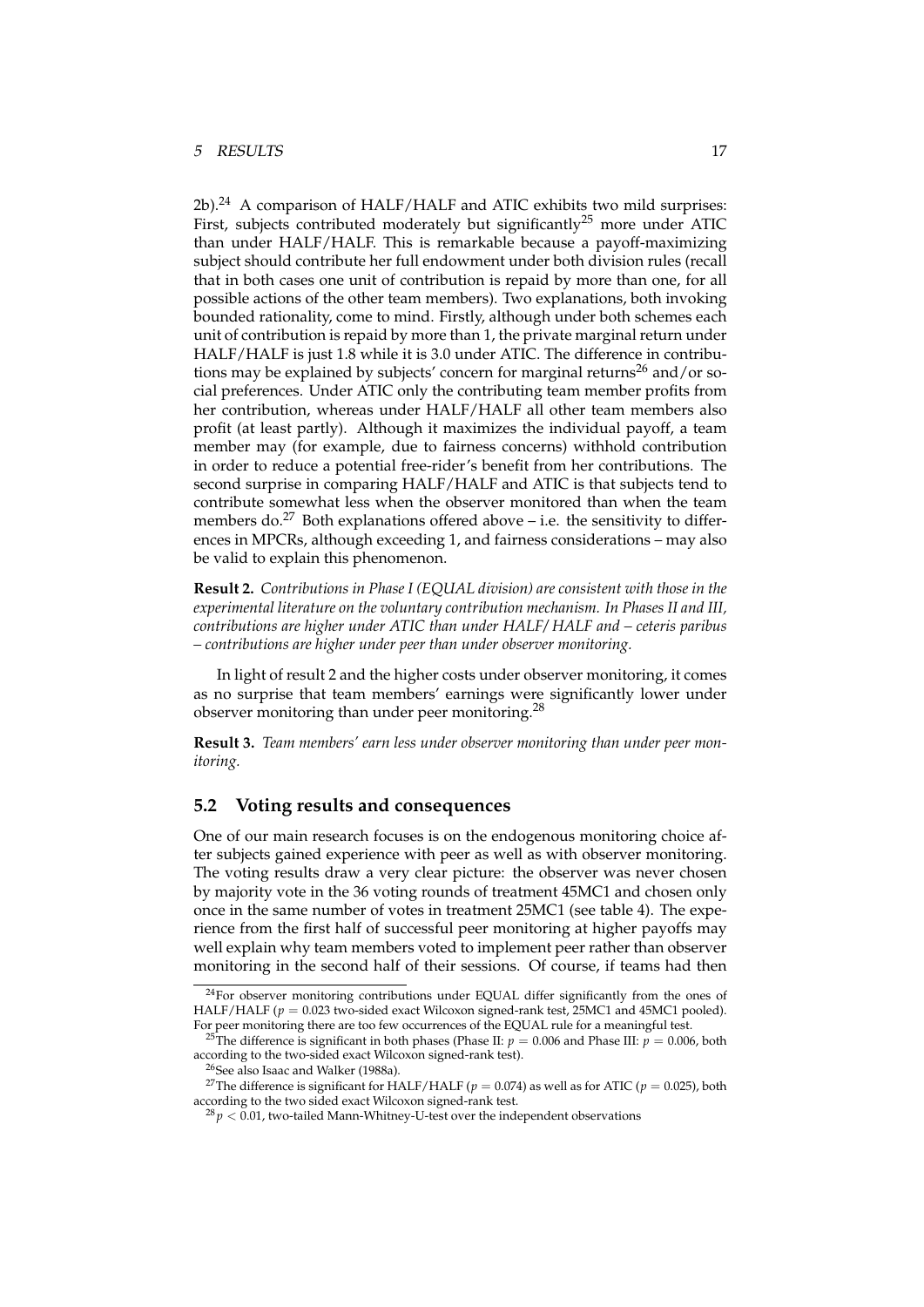<span id="page-17-0"></span>

| Number of choices of |                                     |           |  |  |  |
|----------------------|-------------------------------------|-----------|--|--|--|
|                      | Observer monitoring Peer monitoring |           |  |  |  |
| 25MC1                | 1(3%)                               | 35(97%)   |  |  |  |
| 45MC1                | $0(0\%)$                            | 36 (100%) |  |  |  |

failed to achieve sufficient monitoring to sustain contributions in later phases, they might be expected to have switched to voting for observer monitoring (see section [6\)](#page-23-0). But no team experienced more than one period of incentive failure during phases IV and V, so their ongoing preference for peer monitoring is not surprising.<sup>[29](#page-17-1)</sup>

**Result 4.** *In the four MC1 treatments, the observer is almost never chosen by the majority vote of the team members.*

*How did the teams voting for peer monitoring perform?* In the majority of cases team members failed to reach the exact level of monitoring necessary to provide incentives for full contributions. In 25MC1 an investment in monitoring of exactly 2 was reached in 37.7% of the cases, while in 45MC1 the equilibrium level of exactly 4 units of monitoring was only reached in 18.3% of all cases. This demonstrated the high vulnerability of monitoring to coordination failure. Nevertheless, as in the first half of the experiment in the two MC1 treatments the peer monitored groups were very successful in implementing a division rule in which full contribution to the team project is individually rational (see figure [4a](#page-18-1))). They implemented HALF/HALF or ATIC in 93% of the cases, either by providing the exact level of investment necessary to give incentives for full contribution or by over-investment (compared to the equilibrium prediction). Figures [4b](#page-18-1)) and [4c](#page-18-1)) additionally show that contributions as well as payoffs under both sharing rules are extremely high. However, we still observe the interesting difference between HALF/HALF and ATIC: contributions under ATIC are on average 9.9, whereas contributions under HALF/HALF are on average 8.7. The difference is significant $^{30}$  $^{30}$  $^{30}$ .

**Result 5.** *In the MC1 treatments peer monitoring performs extremely well: in 93% of the cases a rule capable of eliciting full contributions is reached; contributions are near 100% of endowments and payoffs are high.*

An interesting finding is that the average payoffs in 45MC1 are weakly significantly higher than in  $25MC1^{31}$  $25MC1^{31}$  $25MC1^{31}$ , although  $\overline{4}$  instead of 2 units of monitoring are required to make full contribution individually rational. The reason is the extremely high number of implementations of ATIC in 45MC1 accompanied

<span id="page-17-1"></span> $29$ We can find no explanation for the one instance in which three of five team members voted for observer monitoring after Phase IV, occurring in OP25MC1. Although the team in question had achieved HALF/HALF monitoring in four of five periods of Phase II with a bare two subjects monitoring (achieving ATIC one time), team members have no way to know whether 2, 3 or 4 monitored, and their earnings were higher under peer (Phase II) than observer (Phase III) monitoring in every period. Non-parametric tests for differences between the antecedents of that vote and others in the MC1 treatments are impossible since the case in question is singular.

<span id="page-17-2"></span> $\rm{^{30}}\it{p}$   $<$  0.001, two tailed exact Wilcoxon test conducted over the independent observations

<span id="page-17-3"></span> $31<sup>'p</sup> = 0.043$  one sided Mann-Whitney U test conducted over the independent observations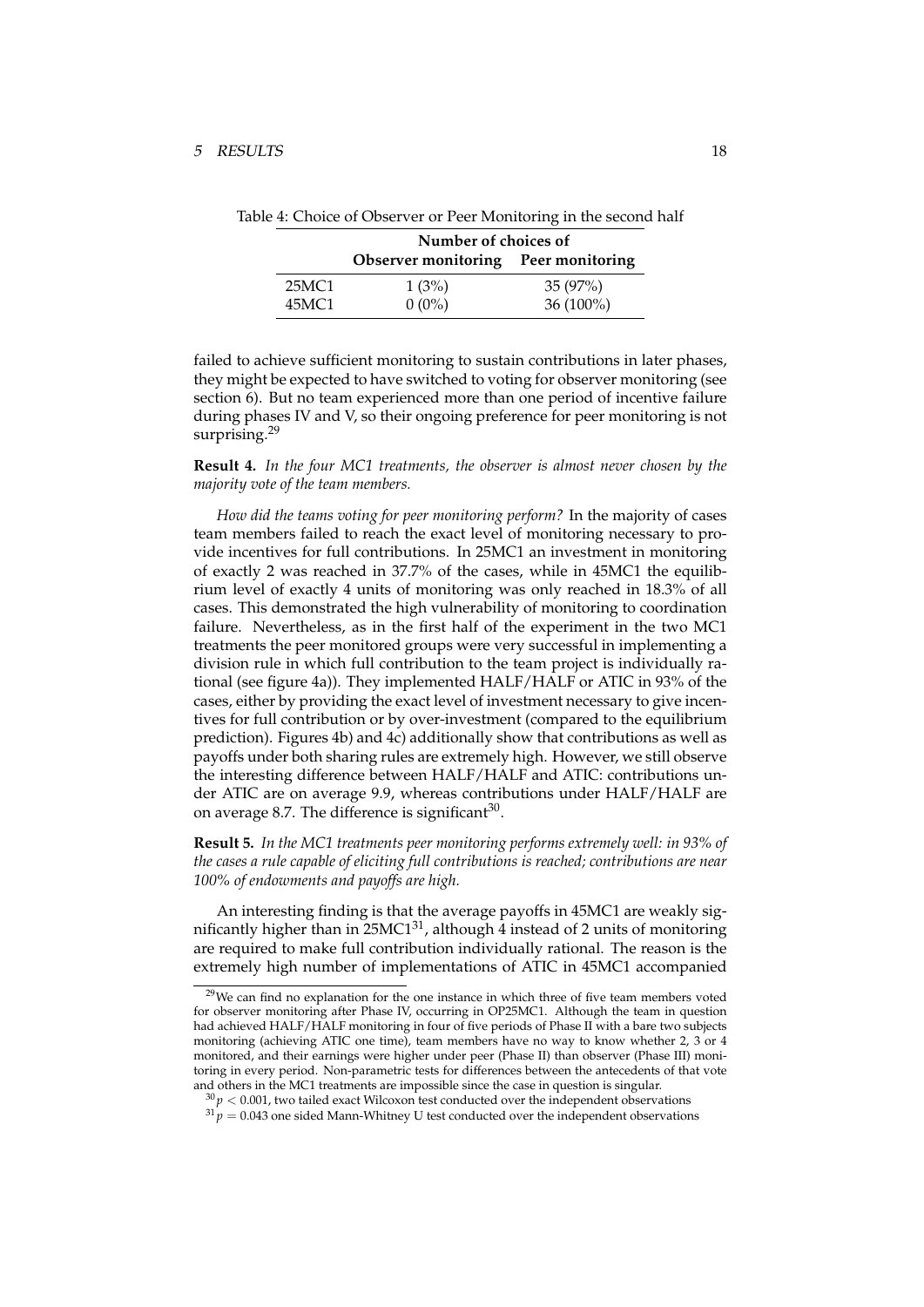

<span id="page-18-1"></span>Figure 4: **a)** Frequency of implemented division rules; **b)** Contributions; **c)** Payoffs (incl. monitoring costs); displayed are averages over the observations in the second half

by high contributions in ATIC (see above). A likely reason is that by "overinvestment" in monitoring the risk of coordination failure is reduced at a low cost. Given the lack of verbal communication it seems practically impossible to play an asymmetric equilibrium. Thus, most team members seem to have decided to monitor every period. Not only is the average cost of over-monitoring to each subject (statistically speaking) only one unit every five periods, but in practice that cost is not "wasted", given that subjects respond to ATIC with more effort than to HALF/HALF. The histograms of the total investment *M* in figure [3](#page-15-0) show systematic "overinvestment" in monitoring.

## <span id="page-18-0"></span>**5.3 Raising the bar – a further test**

As we have seen, in sections [5.1](#page-13-0) and [5.2](#page-16-5) team members seem to reduce the risk of coordination failure by "overinvestment" in monitoring, which is a less costly way of achieving an incentive compatible division rule than "hiring" the observer. In the light of these results we extended our analysis by conducting a new treatment PO45MC3 which is identical to PO45MC1, with the only exception that for the peers the cost of one unit of monitoring is raised to 3 (i.e.  $\kappa = 3$ ). This raises the bar for peer monitoring: it increases the cost of implementing the HALF/HALF rule from 4 to 12, triples the cost for implementing ATIC from 5 to 15, and it also triples the cost to the individual of adhering to an "overinvestment" strategy.<sup>[32](#page-18-2)</sup> Notice that the observer's cost remains at 1 per unit of monitoring (i.e. *κ<sup>S</sup>* = 1). We collected six independent observations in this treatment. Through this change monitoring by the observer should become more attractive.

<span id="page-18-2"></span><sup>&</sup>lt;sup>32</sup>As before, the monitoring charge is still paid out of end-of-round earnings, so it is possible to pay 3 to monitor, yet still contribute 10 to team production.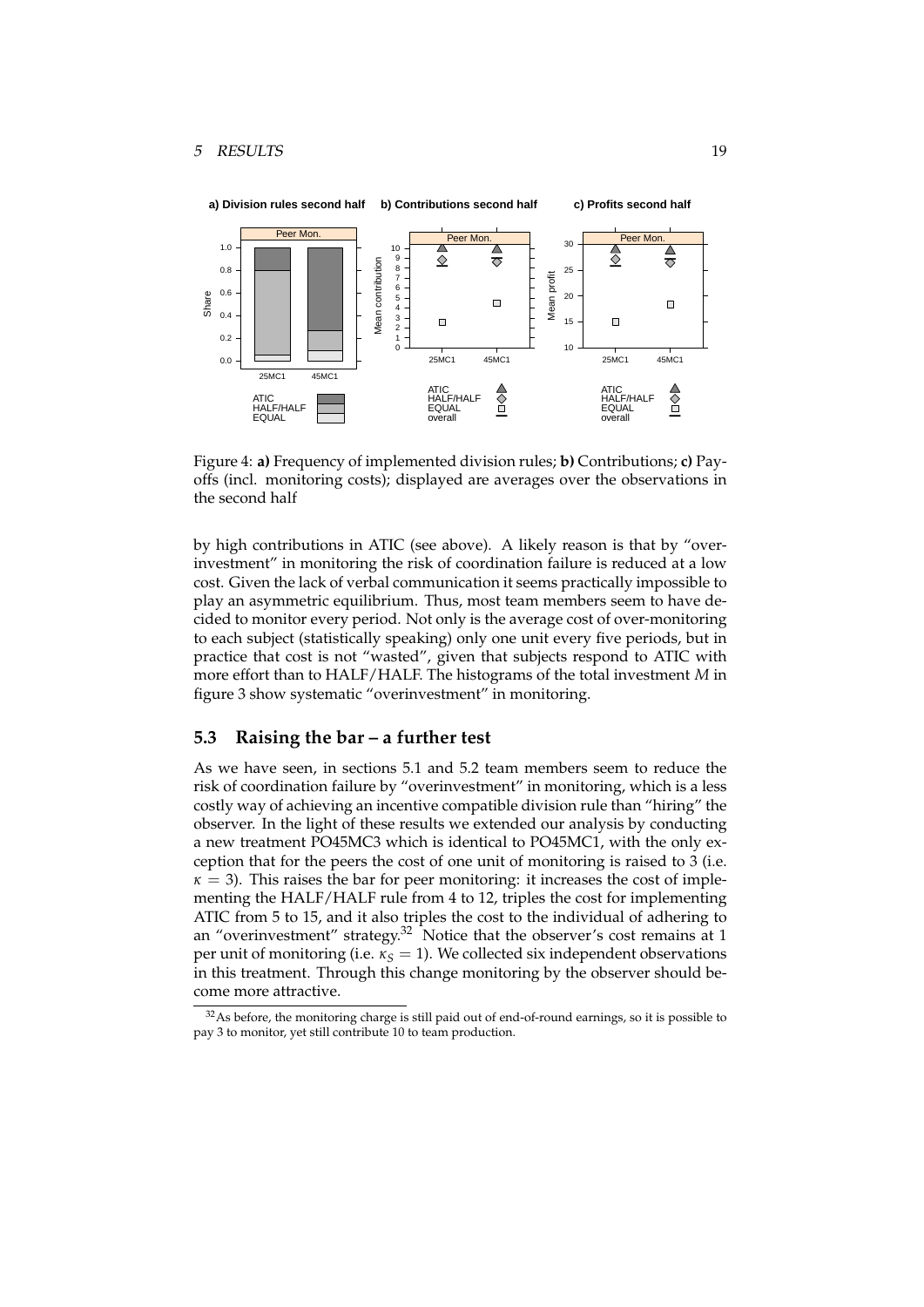#### **Voting results and consequences**

Indeed, we observe a sharp increase in voting results implementing observer monitoring. The observer was voted for by a majority in 61% of the 18 votes. Figure [5a](#page-20-0)) shows that the observer implements ATIC in the majority of cases. In response to this, team members make high contributions and receive payoffs which are diluted by the observer's share of 25%. Interestingly, in those groups and phases in which peer monitoring was the voting choice, team members manage to achieve HALF/HALF or ATIC in almost 90% of periods. Hence, when peer monitoring is voted by the majority of the team, the team is quite successful in providing enough units of monitoring to provide incentives for making full contributions individually rational, despite the higher costs and continued, perhaps even exacerbated, coordination problem.

What is it that makes the observer model more appealing to subjects in PO45MC3? Figures [5](#page-20-0) shows the differences in the first half between those groups voting for the observer later on (vote O) and those who did not (vote P). It is clear from figure 5a that there were more failures to achieve HALF/HALF or ATIC under exogenous peer (observer) monitoring, in groups that eventually voted for observer (peer) monitoring. Those groups which vote for peer monitoring experienced higher average contributions under peer monitoring in the first phase, while those who vote for observer monitoring experienced higher contributions under observer monitoring in the first phase (see figure [5b](#page-20-0)). The same tendency is observed when looking at profits (see figure [5c](#page-20-0)).

**Result 6.** *If the unit cost of peer monitoring is raised to 3, the majority of teams vote for observer monitoring. However, almost 40% still vote for peer monitoring and perform well, out-earning those who hire the observer.*

## <span id="page-19-0"></span>**5.4 Extending the model: The zero monitoring equilibrium case**

In our model presented so far equilibria with a positive level of monitoring exist. We wondered whether the tendency of team members to pay for monitoring – despite the temptation to let others do the job – would survive a still harder challenge: a situation in which the only equilibrium in monitoring involves no monitoring at all. To model peer monitoring as a pure public good problem, we need a specification in which the gains from monitoring lack the discrete jump that can make the marginal unit privately profitable. We achieve this by introducing a quadratic cost function in production.<sup>[33](#page-19-1)</sup> Specifically, we change the profit function for a team member in the peer monitoring phase to

<span id="page-19-2"></span>
$$
\pi_i = e - \kappa \cdot m_i - \frac{c_i^2}{f} + \beta \cdot c_i + \gamma \cdot C_{-i}.
$$
 (7)

where *f* is a cost function parameter. As a second change, we eliminate the step-like relationship between payoffs and monitoring, now allowing *β* and *γ* to increase and decrease, respectively with each unit by which *M* rises or

<span id="page-19-1"></span><sup>&</sup>lt;sup>33</sup>Quadratic cost functions in the context of public good experiments were used for example in [Isaac and Walker](#page-26-11) [\(1988b\)](#page-26-11), [Irlenbusch and Ruchala](#page-26-12) [\(2008\)](#page-26-12), [Keser](#page-26-13) [\(1996\)](#page-26-13), [Sefton and Steinberg](#page-27-9) [\(1996\)](#page-27-9).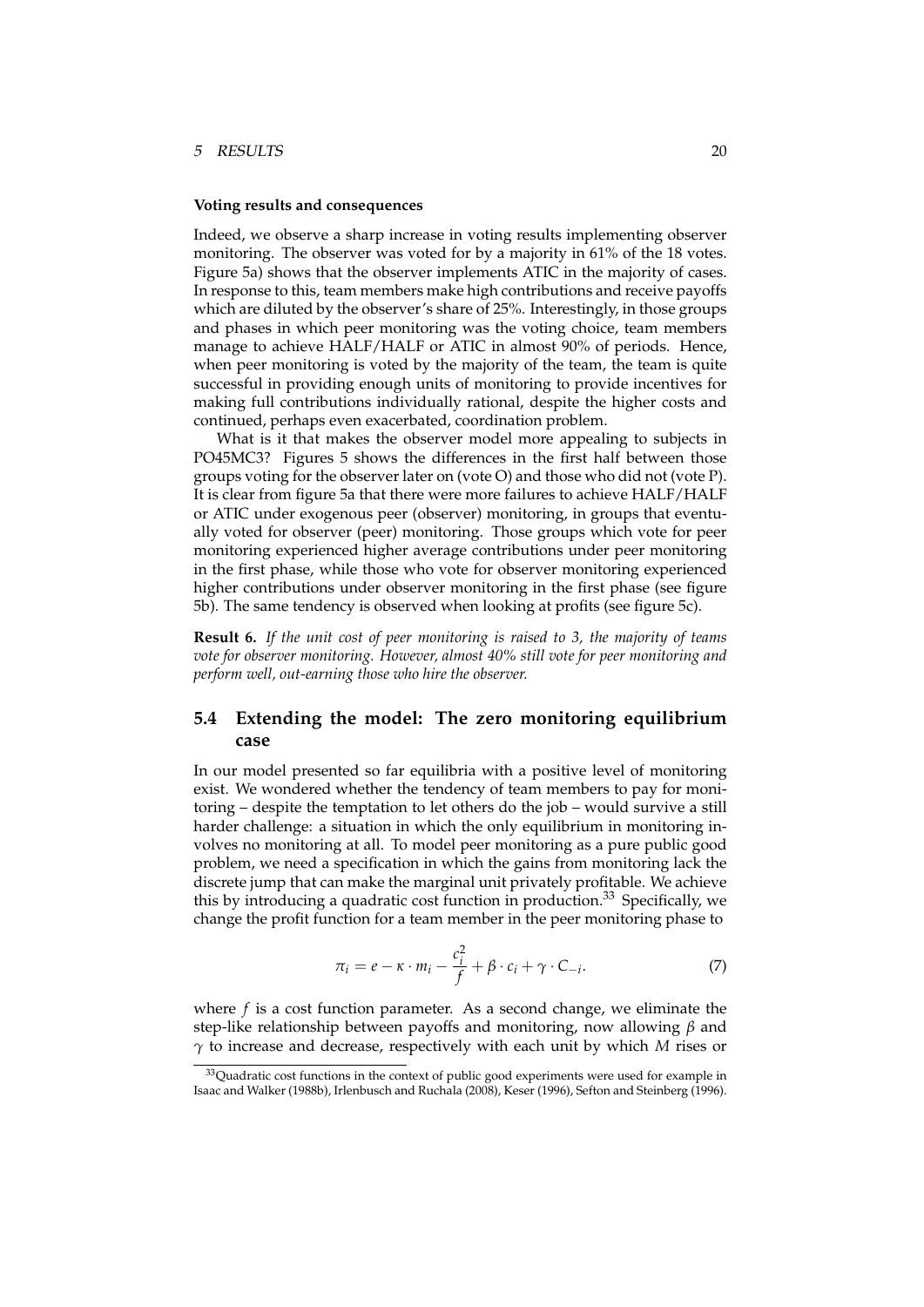

<span id="page-20-0"></span>Figure 5: **a)** Frequency of implemented division rules; displayed are averages over the observations in the first half of PO45MC3 comparing those groups voting for the observer (vote O) with those who voted for peer monitoring (vote  $\overline{P}$ ), the overall share of the rules in the first half (1st  $\overline{H}$ ) and the second half (2nd H). **b)** and **c)** averages of the contributions resp. profits over the first half of those groups voting later for the peer monitoring (vote P) or observer monitoring (vote O) plus the averages of the first and second half without the voting decision distinction.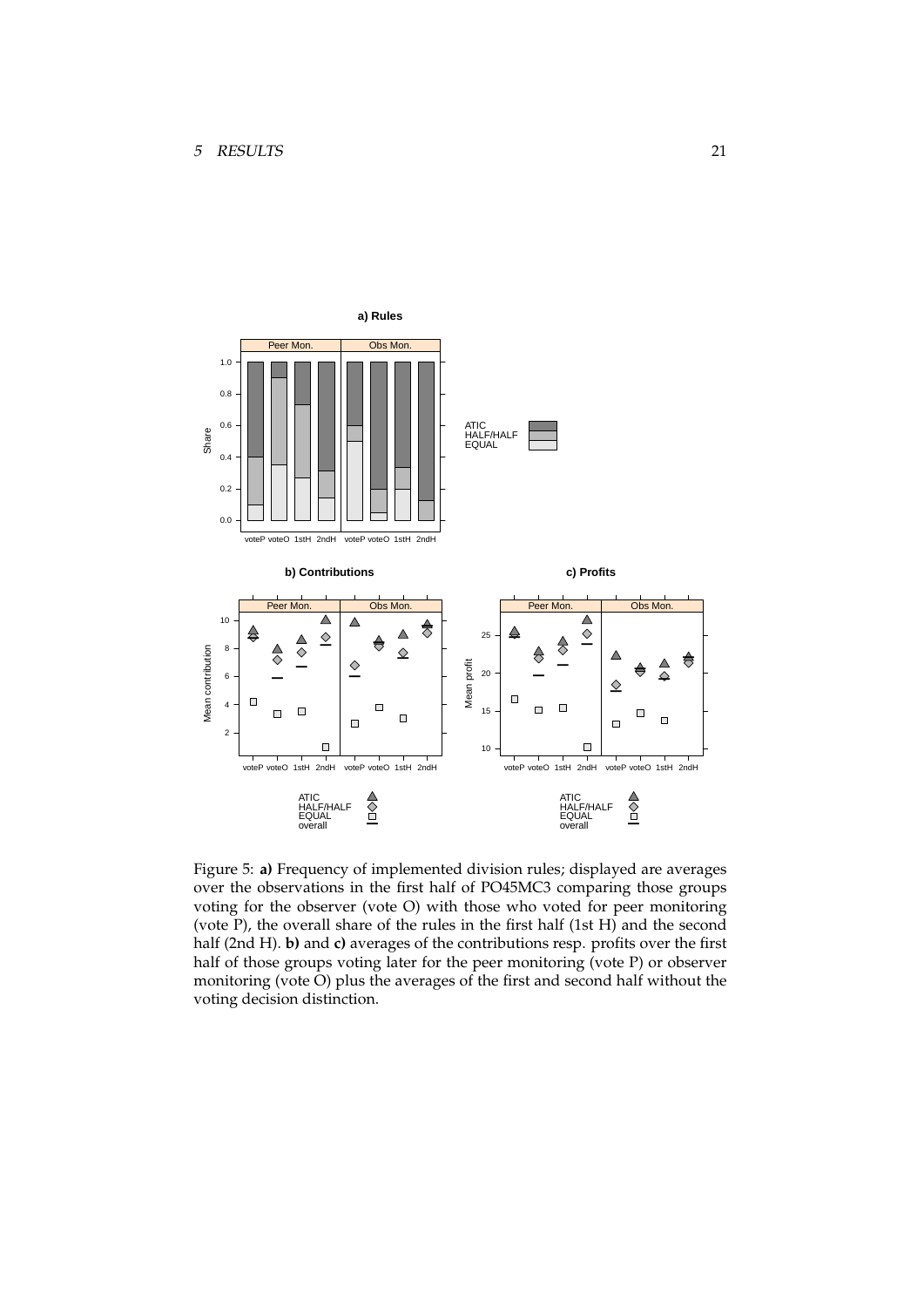declines.[34](#page-21-0) During the observer monitoring regime the *β* and the *γ* in equation [\(7\)](#page-19-2) are replaced by their by  $(1 - S)$  reduced counterparts  $\beta^S$  and  $\gamma^S$ . Again, the investment decision *m<sup>i</sup>* is binary.

The individual optimal contribution for the peer monitoring mechanism with the new model is

$$
c_i^*(M) = \frac{f}{2} \cdot \frac{N + M(N - 1)}{N^2} R = \frac{f}{2} \beta.
$$
 (8)

Since the monitoring decision of each subject is binary, profit-maximizing peers will never invest in monitoring as long as the profit difference  $\Delta \pi_{\text{invest}}$  between investing in monitoring and not investing in monitoring is at most zero. Let  $M_0$ be the arbitrary but fixed monitoring level of the other group members. Then the profit surplus from monitoring is:

$$
\Delta \pi_{\text{invest}} = \pi (c_i^*(M_0 + 1)) - \pi (c_i^*(M_0))
$$
  
= -\kappa +  $\frac{fR^2(N-1)^2(2N-1)}{4N^4} - \frac{fR^2(N-1)^2}{2N^4}M_0$  (9)

If, as in our parameterization of the game,  $\Delta \pi_{\text{invest}} \leq 0$ , no team member invests in monitoring (i.e. *M*<sup>∗</sup> = 0 ) and the individual optimal effort choice is  $c_i^N = \frac{fR}{2N}$  $\frac{fR}{2N}$  and thus smaller than the socially optimal  $c_i^{so} = \frac{fR}{2}$  $\frac{1}{2}$ <sup>2</sup>.<sup>[35](#page-21-1)</sup> Intuitively, the quadratic cost function causes the marginal return to effort to decline as monitoring induces more effort, rendering monitoring individually unprofitable at the margin despite the fact that an outcome with more monitoring and higher effort would be collectively preferable – a classic social dilemma. Hence, our game consists of the sequence of two social dilemmas: first the dilemma in monitoring and secondly the dilemma in contributing. Overcoming the monitoring-dilemma might change the contribution stage into an incentive compatible investment problem. However, in an equilibrium of profitmaximizing agents the players refrain from monitoring as well as from contributing.

We conducted two experimental sessions of the new treatment we dub QUAD for its quadratic cost function, collecting eight new independent observations (with 48 new subjects), testing the model with the parameters  $\kappa = 3.5$ ,  $f = 6.377$  and  $S = 20\%$ . The other parameters remain as before. Because ∆*π*invest ≤ 0, peer monitoring by profit-maximizing individuals should lead to *M*<sup>∗</sup> = 0. With the observer receiving 20% of the group production during those phases in which she is exogenously assigned or chosen by vote as the monitor, she is predicted to maximize earnings by selecting  $M^* = 5$ . These monitoring levels imply that team members maximize their individual earnings by each selecting effort levels  $c_i^* = 2$  under peer and  $c_i^* = 8$  under observer monitoring, with earnings of 15.37 and 19.16 respectively. The observer, in turn, earns a maximum of 12.5 when choosing  $M = 0$  and 30 when choosing  $M^* = 5$ , assuming that team members respond in privately optimal fashion. Since we did not find a significant effect of the order, all independent observations were conducted using first the peer and second the observer monitoring phase in the first half, as before preceded by a 5 period phase with no monitoring.

<span id="page-21-0"></span><sup>&</sup>lt;sup>34</sup>As prior to introducing the discrete version of the model of section [3,](#page-4-0)  $\gamma$  and  $\beta$  are again  $\gamma$  =  $\frac{R}{N_{2r}^2} \cdot (N - M)$  and  $\beta = \frac{R}{N^2} \cdot (N - M + N \cdot M)$ .

<span id="page-21-1"></span> $35$ See Appendix [B](#page-29-0) for a detailed discussion of the quadratic model.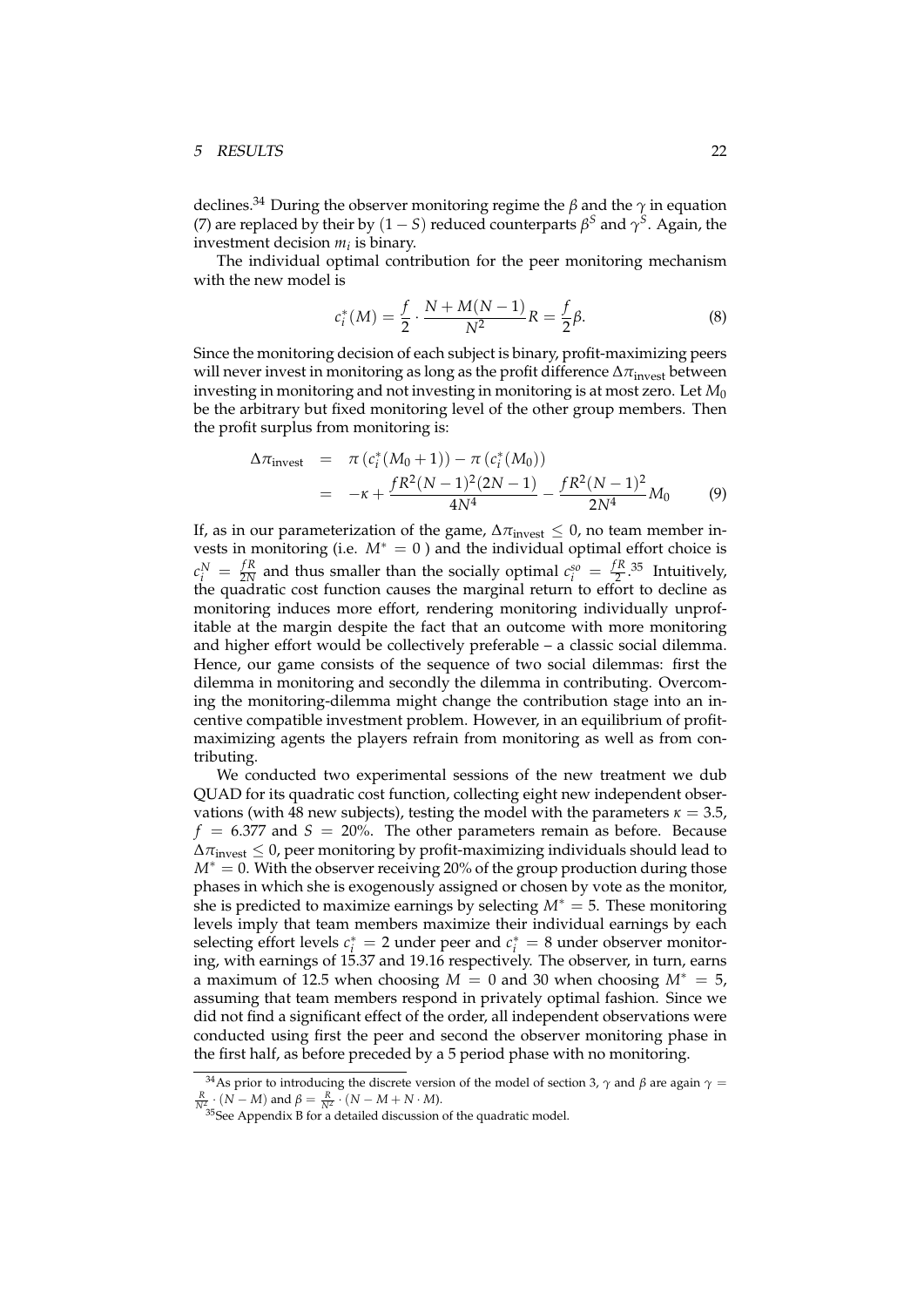

<span id="page-22-0"></span>Figure 6: **a)** average contribution and **b)** profit by monitoring investment level and overall; **c)** distribution of the monitoring investment levels.

#### **Results**

Even though the new parameters and cost function make monitoring more costly, reduce the gains from team production, and generate a pure free rider problem, the peers still manage to achieve high monitoring levels during the peer monitoring phase of the first half (periods 6 – 10), as can be seen in figure [6](#page-22-0) c), thereby ensuring high contribution levels. Mean contribution is 5.19 under first half peer monitoring, versus 6.51 under first half observer monitoring and 3.72 in the no monitoring periods of phase 1. The differences in contributions between the phases with peer (Phase II) or observer (Phase III) monitoring and the phase without monitoring (Phase I) are statistically significant as are those between the two first-half monitoring phases (II and III): $36$  Although observer monitoring in the first half achieves significantly higher contributions, peer monitoring is successful enough that given the 20% share that the observer claims, team members' profits are on average not significantly higher with Phase II peer than with Phase III observer monitoring as within group comparisons show ( $p = 0.641$  exact Wilcoxon signed-rank test conducted over the independent observations). Only 3 of the 8 groups have a higher payoff under observer monitoring. Together with some dislike of sharing with the observer this might explain why only 1 out of 8 groups vote for the observer mechanism at the first vote round in QUAD.

However after the first vote the monitoring level of the peers declines con-siderably, as shown in figure [6](#page-22-0) c).<sup>[37](#page-22-2)</sup> This causes much lower contributions and profits $38$  and leads to a growing tendency to choose the observer monitoring mechanism: 4 out of 8 groups vote for the observer in the 5th phase and 5 out of 8 groups do so in the last phase.

<span id="page-22-1"></span> $36 p = 0.008$  for public good vs. first half peer phase,  $p = 0.008$  public good vs. first half observer phase and  $p = 0.055$  for the comparison between first half peer and first half observer monitoring. (exact Wilcoxon signed rank test (two-sided))

<span id="page-22-3"></span><span id="page-22-2"></span><sup>&</sup>lt;sup>37</sup>Exact Wilcoxon signed rank test:  $p = 0.016$  (two-sided)

<sup>38</sup>Exact Wilcoxon signed rank tests: for the differences between contributions under peer in first half and those under peer in second half:  $p = 0.0555$ , between contributions under peer versus contributions under observer in second half  $p = 0.016$ , and the two parallel tests for profits:  $p = 0.383$  and  $p = 0.031$ , respectively (all two-sided).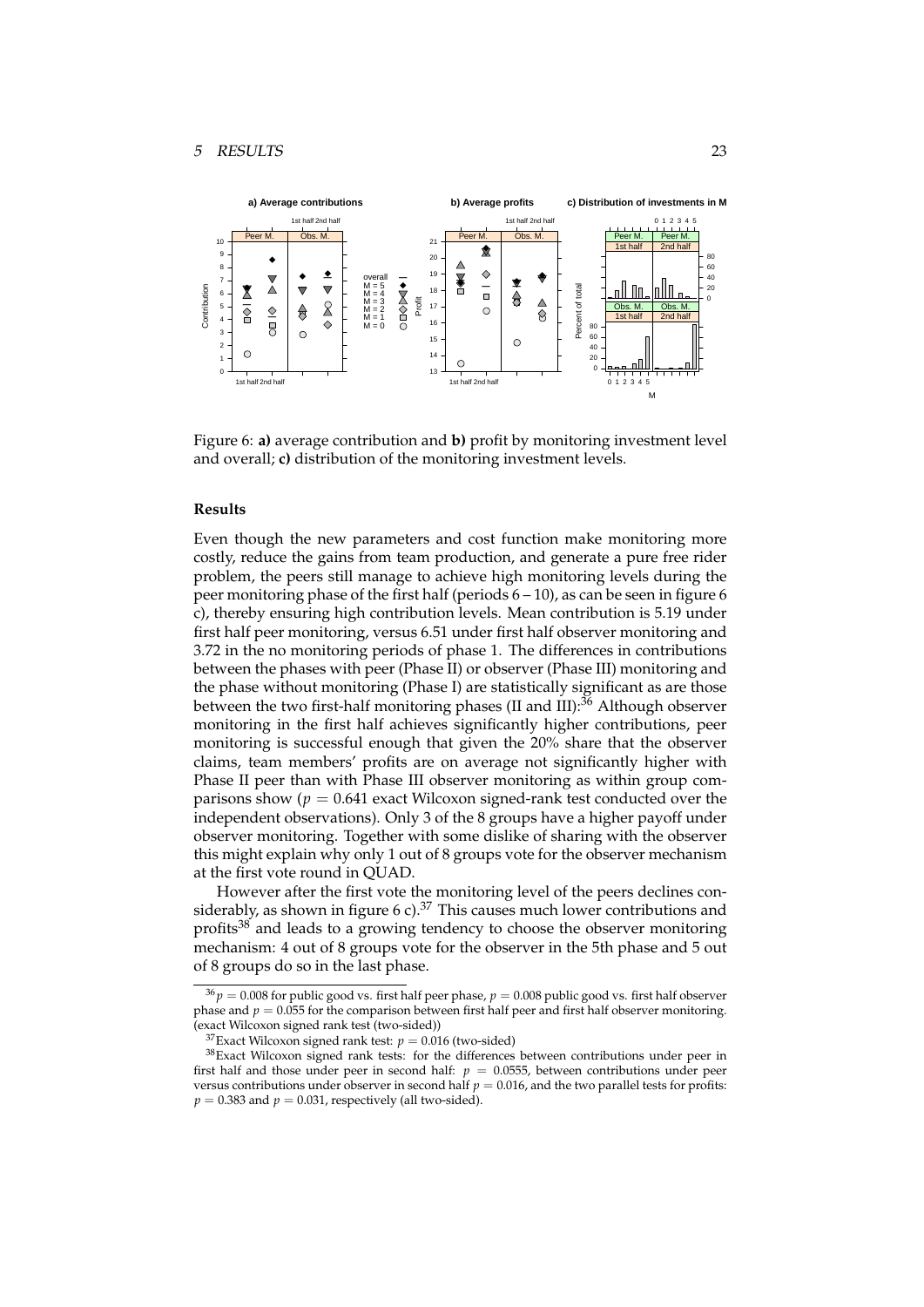#### 6 CONCLUSION 24

**Result 7.** *Although the introduction of a quadratic cost function which generates a pure free riding problem makes cooperation more difficult, peer monitoring is still substantial in Phase II and is favored by 7 of 8 groups in their initial votes. But investment in peer monitoring declines in Phases IV and V, leading to an increasing selection of the observer.*

The break-down of peer monitoring with repetition resembles the decline of contributions to a public good found in ordinary voluntary contribution experiments, which is not surprising since in the QUAD treatment peer monitoring is precisely such a public good. Thus, while the prediction of free riding from the outset is not supported either in the QUAD treatment or in standard finitely-repeated VCM experiments, a trend towards increased free riding over time can be observed, which in this case leads to the adoption of monitoring by a specialized residual-earning agent. The tendency that appears to emerge closely resembles that discussed by Alchian and Demsetz – i.e., insufficient incentives to engage in peer monitoring lead to the choice to organize the firm around a residual-claiming specialist monitor.<sup>[39](#page-23-1)</sup>

## <span id="page-23-0"></span>**6 Conclusion**

We modeled team production as a process that varies in incentive features from a pure public goods game with free riding incentives to a privately profitable opportunity with payment in proportion to contribution. Thus, the incentive to contribute was a function of costly investment in a process denoted monitoring. We compared two institutions: In observer monitoring the monitoring is provided by a specialist who is compensated with a share of the team output. In peer monitoring the monitoring is provided by the production team members, who benefit from providing monitoring insofar as the better incentives it brings about lead to more contributions to production and hence to higher earnings. We investigated the claim that monitoring is usually provided by a residualclaiming specialist because team members have insufficient incentives and/or ability to coordinate on the provision of monitoring, and thus fail to provide adequate incentives to contribute effort to team production.

In our main model and experiment, incentives for peer monitoring are potentially adequate, but there exists a severe coordination problem. In our quadratic cost extension, there is a corresponding but more daunting problem of incentives for peer monitoring, a pure collective action dilemma. These conditions make success in peer monitoring at least improbable and, in the pure dilemma case, strictly inconsistent with self-interested choice. Our experimental subjects were surprisingly successful in peer monitoring, eschewing the opportunity to use a specialist monitor almost every time they chose between the two options in treatments where monitoring was equally costly to both peers and observer. Only when monitoring costs of team members were raised dramatically or when quadratic costs rendered peer monitoring a pure public good were there a substantial number of peer monitoring failures and

<span id="page-23-1"></span> $39$ It has been shown elsewhere that the decline in contributions to a public good can be prevented, delayed, or slowed by devices such as (a) permitting costly punishment of free riders [\(Fehr](#page-25-2) [and Gächter](#page-25-2) [\(2000a\)](#page-25-2), [Page et al.](#page-27-10) [\(2005\)](#page-27-10), [Gürerk et al.](#page-26-14) [\(2006\)](#page-26-14)) and (b) allowing pre-play communication (e.g[.Brosig et al.](#page-25-3) [\(2003\)](#page-25-3)). If such devices also slow or prevent the decline in peer monitoring, they would perhaps prevent observer monitoring from coming to be favored in the long run.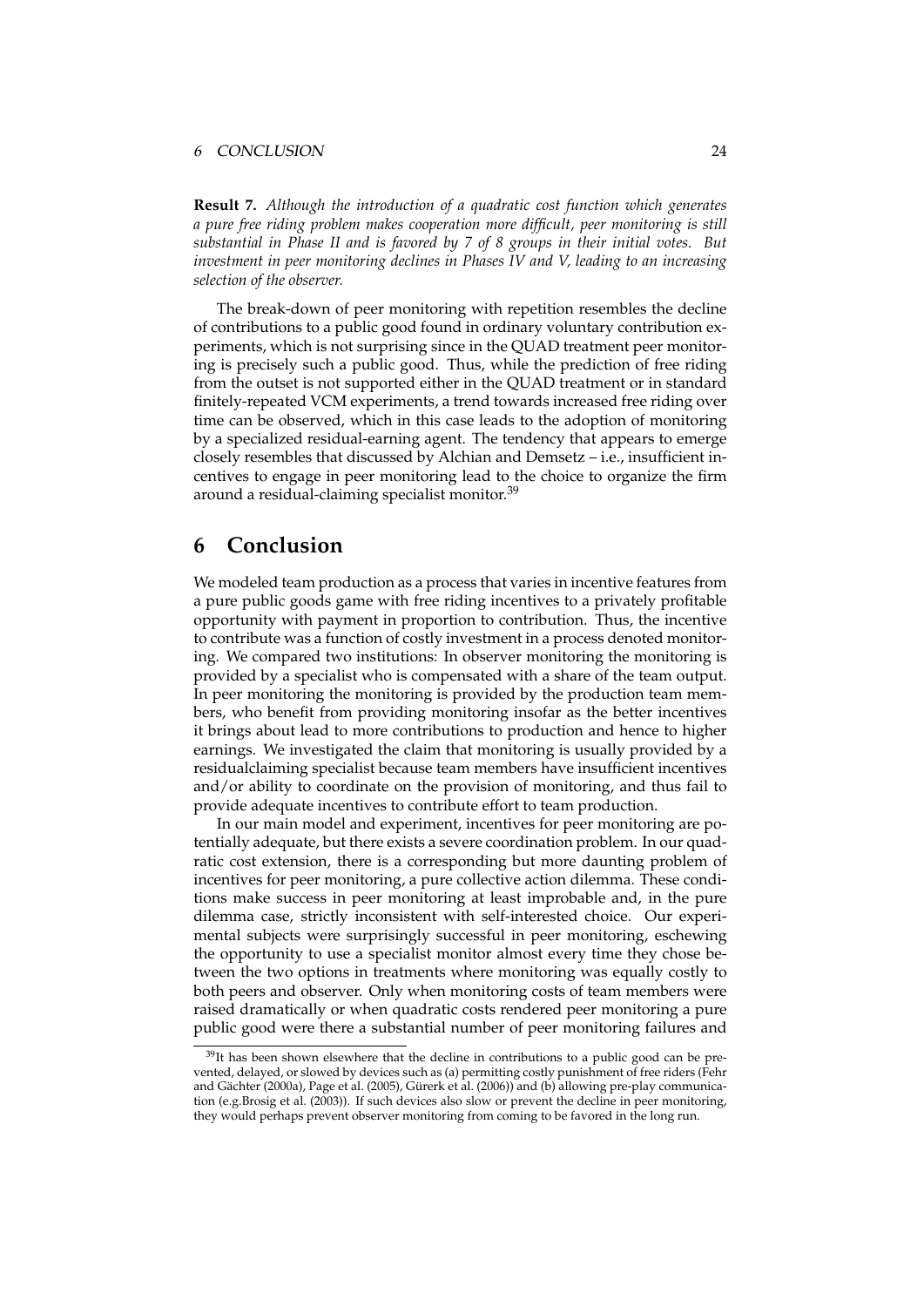#### 6 CONCLUSION 25

thus votes for a specialist monitor. Even in the treatment with higher monitoring costs for team members, some groups succeeded in peer monitoring and earned substantially more than those using a specialist, despite the higher cost. In the pure public good case, subjects showed hesitation to resort to specialist monitoring, but there were clear signs of evolution in that direction, rendering our laboratory a faithful incubator of firms with residual-claiming central monitors like those in Alchian and Demsetz's theory.

Our experiment is the first to nest the VCM or public goods game within a set of team incentive conditions, and to make the choice of organizational form or incentive regime an endogenous one. Our subjects behaved rationally in that they usually voted for the institution that gave them the highest earnings. However, their success at peer monitoring seems unlikely to be explained by individually rational behaviour of the kind modelled in standard theory. Given the severe difficulty of coordinating on efficient monitoring strategies, many subjects seemed to adopt an "over-provision" strategy which should in theory invite free riding but may not have done so in practice to the extent expected because of conditional willingness to cooperate. Conditional cooperation has been found among many subjects in recent VCM experiments, and it may have been enhanced in the present experiment by the desire to avoid ceding a significant share of output to a specialist monitor.

While our results cannot explain why mutual monitoring and profit- sharing is usually not relied upon as the main method of eliciting effort from workers in most actual firms, they are consistent with the fact that when profitsharing is introduced, it is often successful at raising productivity [\(Weitzman](#page-27-1) [and Kruse,](#page-27-1) [1990;](#page-27-1) [Craig and Pencavel,](#page-25-10) [1995\)](#page-25-10). A typical claim of writers on the topic is that despite the free-riding incentives that some associate with profitsharing [\(Baker et al.,](#page-25-16) [1988\)](#page-25-16), workers in many firms respond to it by mutually monitoring one another's effort and working harder [\(Kruse,](#page-26-15) [1993\)](#page-26-15) either because of a psychological identification with the firm's "bottom line", or to avoid the reproach of fellow workers [\(Kandel and Lazear,](#page-26-16) [1992\)](#page-26-16). Thus, although one of our treatments succeeded in validating the logic of Alchian and Demsetz, the conditions under which mutual monitoring fails may be somewhat special, and the facts that most residual claims are not held by workers and that firms employ substantial amounts of top-down monitoring may be better explained by factors other than an inclination of workers to free ride in the provision of monitoring.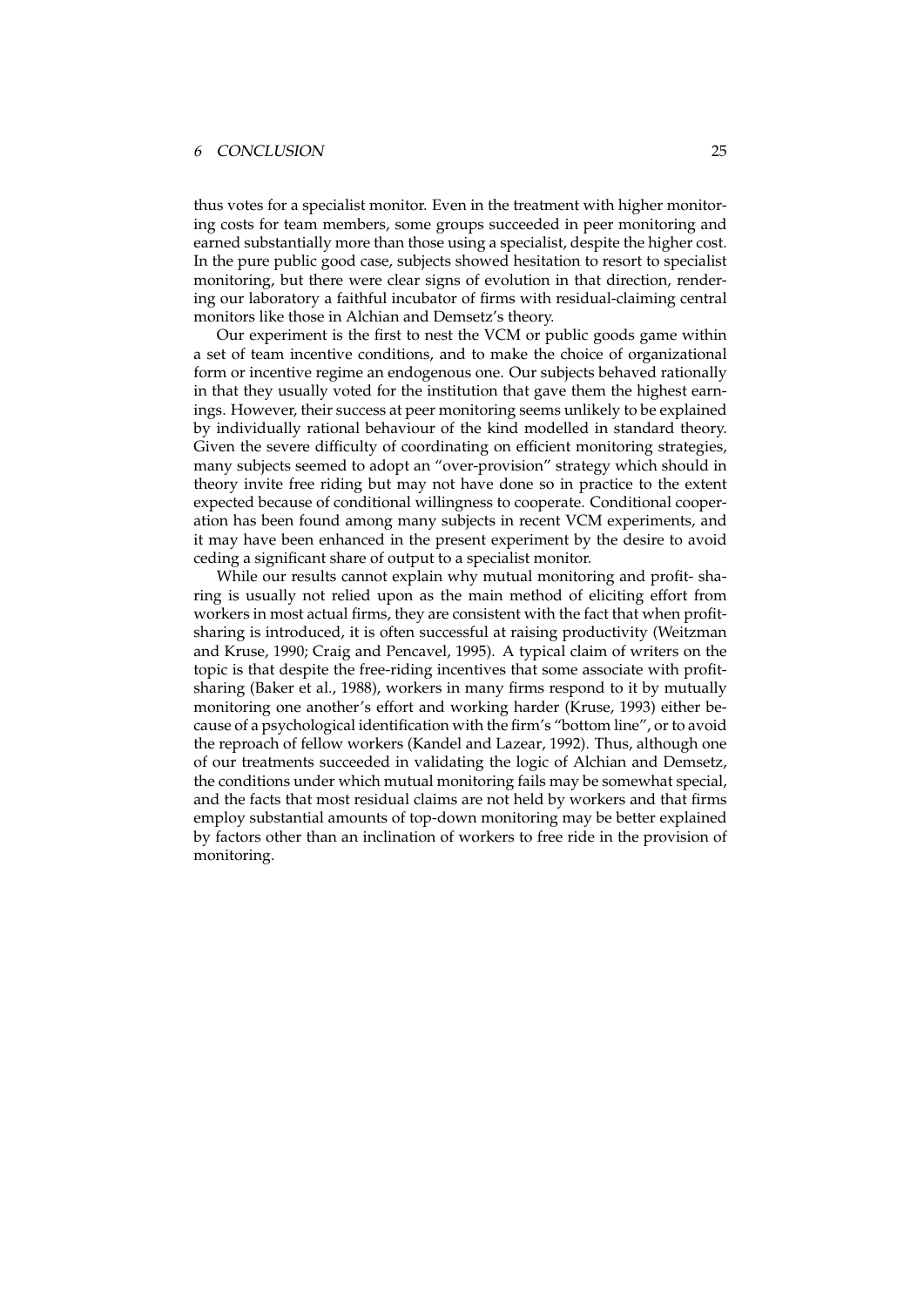#### REFERENCES 26

## **References**

- <span id="page-25-0"></span>Alchian, A. A. and Demsetz, H. (1972). Production, information costs, and economic organization. *The American Economic Review*, 62(4):777–795.
- <span id="page-25-16"></span>Baker, G. P., Jensen, M. C., and Murphy, K. J. (1988). Compensation and incentives: Practice vs. theory. *The Journal of Finance*, 43(3):593–616.
- <span id="page-25-6"></span>Banerjee, A. V. and Newman, A. F. (1993). Occupational choice and the process of development. *Journal of Political Economy*, 101(2):274–298.
- <span id="page-25-12"></span>Bowles, S. and Gintis, H. (1990). Contested exchange: New microfoundations of the political economy of capitalism. *Politics and Society*, 18(2):165–222.
- <span id="page-25-3"></span>Brosig, J., Weimann, J., and Ockenfels, A. (2003). The effect of communication media on cooperation. *German Economic Review*, 4(2):217–243.
- <span id="page-25-11"></span>Carpenter, J., Bowles, S., Gintis, H., and Hwang, S.-H. (2009). Strong reciprocity and team production: Theory and evidence. *Journal of Behavior & Organization*. forthcoming.
- <span id="page-25-10"></span>Craig, B. R. and Pencavel, J. (1995). Participation and productivity - a comparison of worker cooperatives and conventional firms in the plywood industry. *Brookings Papers on Economic Activity, Microeconomics Annual*, pages 121–160.
- <span id="page-25-13"></span>Croson, R. T. and Marks, M. B. (2000). Step returns in threshold public goods: A meta- and experimental analysis. *Experimental Economics*, 2:239–259.
- <span id="page-25-1"></span>Davis, D. D. and Holt, C. A. (1993). *Experimental Economics*. Princeton University Press.
- <span id="page-25-8"></span>Dow, G. K. (2003). *Governing the Firm: Workers Control in Theory and Practice*. Cambridge University Press, New York.
- <span id="page-25-7"></span>Dow, G. K. and Putterman, L. (2000). Why capital suppliers (usually) hire workers: what we know and what we need to know. *Journal of Economic Behavior & Organization*, 43(3):319–336.
- <span id="page-25-15"></span>Duffy, J., Ochs, J., and Vesterlund, L. (2007). Giving little by little: Dynamic voluntary contribution games. *Journal of Public Economics*, 91:1708–1730.
- <span id="page-25-9"></span>Estrin, S., Jones, D. C., and Svejnar, J. (1987). The productivity effects of worker participation - producer cooperatives in western economies. *Journal of Comparative Economics*, 11(1):40–61.
- <span id="page-25-4"></span>Eswaran, M. and Kotwal, A. (1984). The moral hazard of budget-breaking. *Rand Journal of Economics*, 15(4):578–581.
- <span id="page-25-5"></span>Eswaran, M. and Kotwal, A. (1989). Why are capitalists the bosses. *Economic Journal*, 99(394):162–176.
- <span id="page-25-2"></span>Fehr, E. and Gächter, S. (2000a). Cooperation and punishment in public goods experiments. *American Economic Review*, 90(4):980–994.
- <span id="page-25-14"></span>Fehr, E. and Gächter, S. (2000b). Fairness and retaliation: The economics of reciprocity. *Journal of Economic Perspectives*, 14(3):159–181.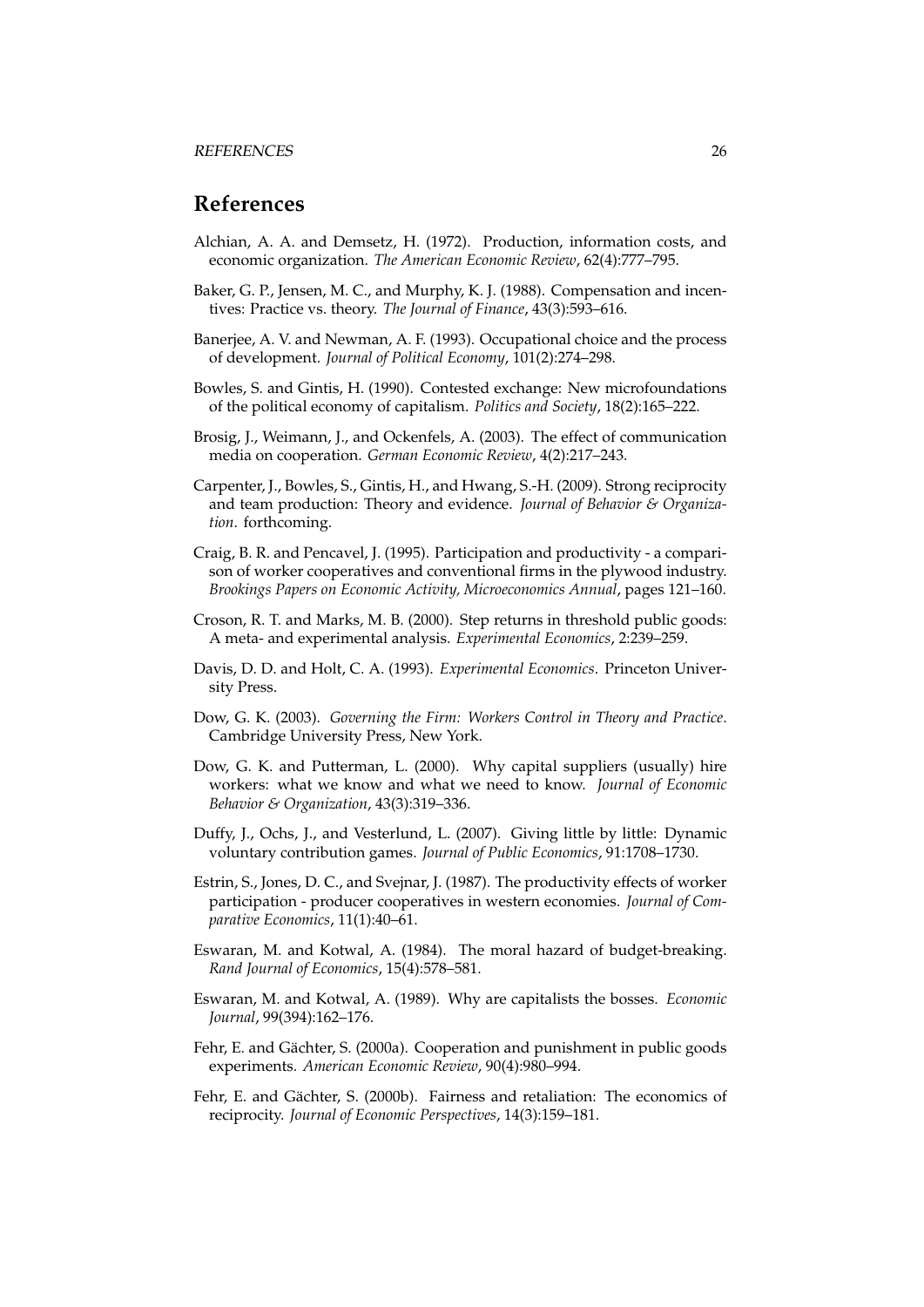#### REFERENCES 27

- <span id="page-26-8"></span>Fischbacher, U. (2007). z-tree: Zurich toolbox for ready-made economic experiments. *Experimental Economics*, 10(2):171–178.
- <span id="page-26-9"></span>Fischbacher, U., Gaechter, S., and Fehr, E. (2001). Are people conditionally cooperative? evidence from a public goods experiment. *Economic Letters*, 71(3):397–404.
- <span id="page-26-6"></span>Frohlich, N., Godard, J., Oppenheimer, J. A., and Starke, F. A. (1998). Employee versus conventionally-owned and controlled firms: an experimental analysis. *Managerial and Decision Economics*, 19(4):311–326.
- <span id="page-26-7"></span>Gradstein, M. and Nitzan, S. (1990). Binary participation and incremental provision of public goods. *Social Choice and Welfare*, 7:171–192.
- <span id="page-26-14"></span>Gürerk, O., Irlenbusch, B., and Rockenbach, B. (2006). The competitive advantage of sanctioning institutions. *Science*, 312:108–111.
- <span id="page-26-3"></span>Holmström, B. (1982). Moral hazard in teams. *Bell Journal of Economics*, 13(2):324–340.
- <span id="page-26-12"></span>Irlenbusch, B. and Ruchala, G. K. (2008). Relative rewards within team-based compensation. *Economic Inquiry*, 26:585–608.
- <span id="page-26-10"></span>Isaac, M. A. and Walker, J. M. (1988a). Group-size effects in public-goods provision - the voluntary contributions mechanism. *Quarterly Journal of Economics*, 103(1):179–199.
- <span id="page-26-11"></span>Isaac, M. R. and Walker, J. M. (1988b). Communication and free-riding behavior: The voluntary contributions mechanism. *Economic Inquiry*, 26:585–608.
- <span id="page-26-16"></span>Kandel, E. and Lazear, E. P. (1992). Peer pressure and partnerships. *The Journal of Political Economy*, 100(4):801–817.
- <span id="page-26-13"></span>Keser, C. (1996). Voluntary contributions to a public good when partial contribution is a dominant strategy. *Economics Letters*, 50(3):359–366.
- <span id="page-26-2"></span>Kihlstrom, R. E. and Laffont, J.-J. (1979). A general equilibrium entrepreneurial theory of firm formation based on risk aversion. *Journal of Political Economy*, 87(4):719–747.
- <span id="page-26-1"></span>Knight, F. H. (1921). *Risk, Uncertainty and Profit*. Hart, Schaffner & Marx; Houghton Mifflin Company, Boston.
- <span id="page-26-5"></span>Kremer, M. (1997). Why are worker cooperatives so rare? *NBER Working Paper*, 6118.
- <span id="page-26-15"></span>Kruse, D. L. (1993). *Profit Sharing: Does it Make a Difference?* Kalamazoo, MI: Upjohn Institute for Employment Research.
- <span id="page-26-0"></span>Ledyard, J. O. (1995). Public goods: A survey of experimental research. In Kagel, J. and Roth, A., editors, *Handbook of Experimental Economics*, pages 111–194. Princeton University Press.
- <span id="page-26-4"></span>MacLeod, W. B. (1988). *Equity, Efficiency and Incentives in Cooperative Teams*, volume 3. JAI Press, Greenwich.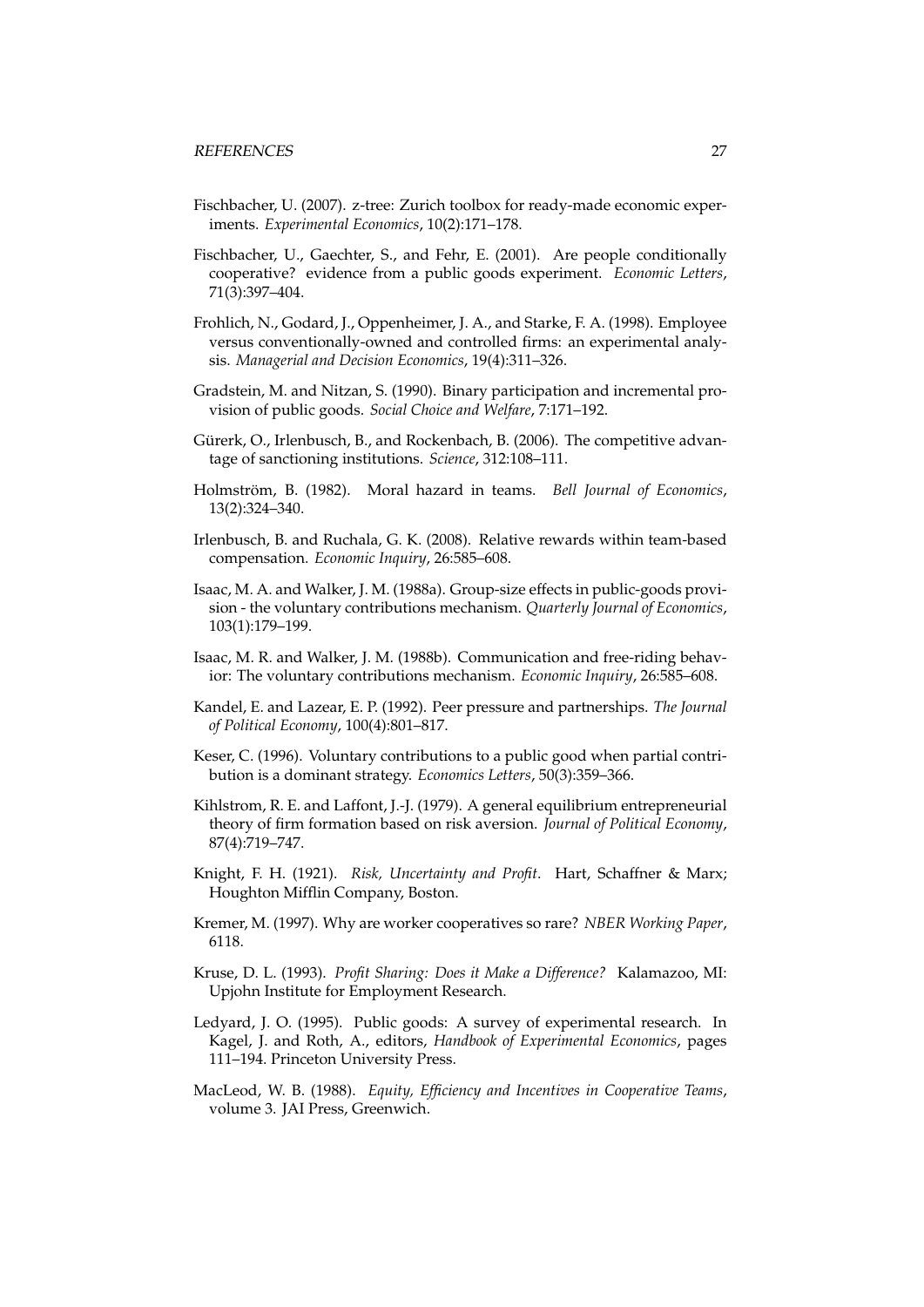#### REFERENCES 28

- <span id="page-27-0"></span>Marglin, S. (1974). What do bosses do? the origins and functions of hierarchy in capitalist production. *Review of Radical Political Economics*, 6:60–112.
- <span id="page-27-5"></span>Marx, L. M. and Matthews, S. A. (2000). Dynamic voluntary contribution to a public project. *Review of Economic Studies*, 67:327–358.
- <span id="page-27-3"></span>Nalbantian, H. R. and Schotter, A. (1997). Productivity under group incentives: An experimental study. *American Economic Review*, 87(3):314–341.
- <span id="page-27-8"></span>Offerman, T., Schram, A., and Sonnemans, J. (1998). Quantal response models in step-level public good games. *European Journal of Political Economy*,  $14(1):89 - 100.$
- <span id="page-27-6"></span>Offerman, T., Sonnemans, J., and Schram, A. (1996). Value orientations, expectations and voluntary contributions in public goods. *The Economic Journal*, 106(437):817–845.
- <span id="page-27-10"></span>Page, T., Putterman, L., and Unel, B. (2005). Voluntary association in public goods experiments: Reciprocity, mimicry and efficiency. *The Economic Journal*, 115:1032–1053.
- <span id="page-27-2"></span>Potters, J., Sefton, M., and van der Heijden, E. (2009). Hierarchy and opportunism in teams. *Journal of Economic Behavior and Organization*, 69(1):39–50.
- <span id="page-27-9"></span>Sefton, M. and Steinberg, R. (1996). Reward structures in public good experiments. *Journal of Public Economics*, 61:263–287.
- <span id="page-27-4"></span>Shapiro, C. and Stiglitz, J. E. (1984). Equilibrium unemployment as a worker discipline device. *American Economic Review*, 74(3):433–444.
- <span id="page-27-7"></span>van de Kragt, A. J., Orbell, J. M., and Dawes, R. M. (1983). The minimal contributing set as a solution to public goods problems. *The American Political Science Review*, 77(1):112–122.
- <span id="page-27-1"></span>Weitzman, M. and Kruse, D. (1990). *Profit Sharing and Productivity*. Brookings Institution, Washington, DC.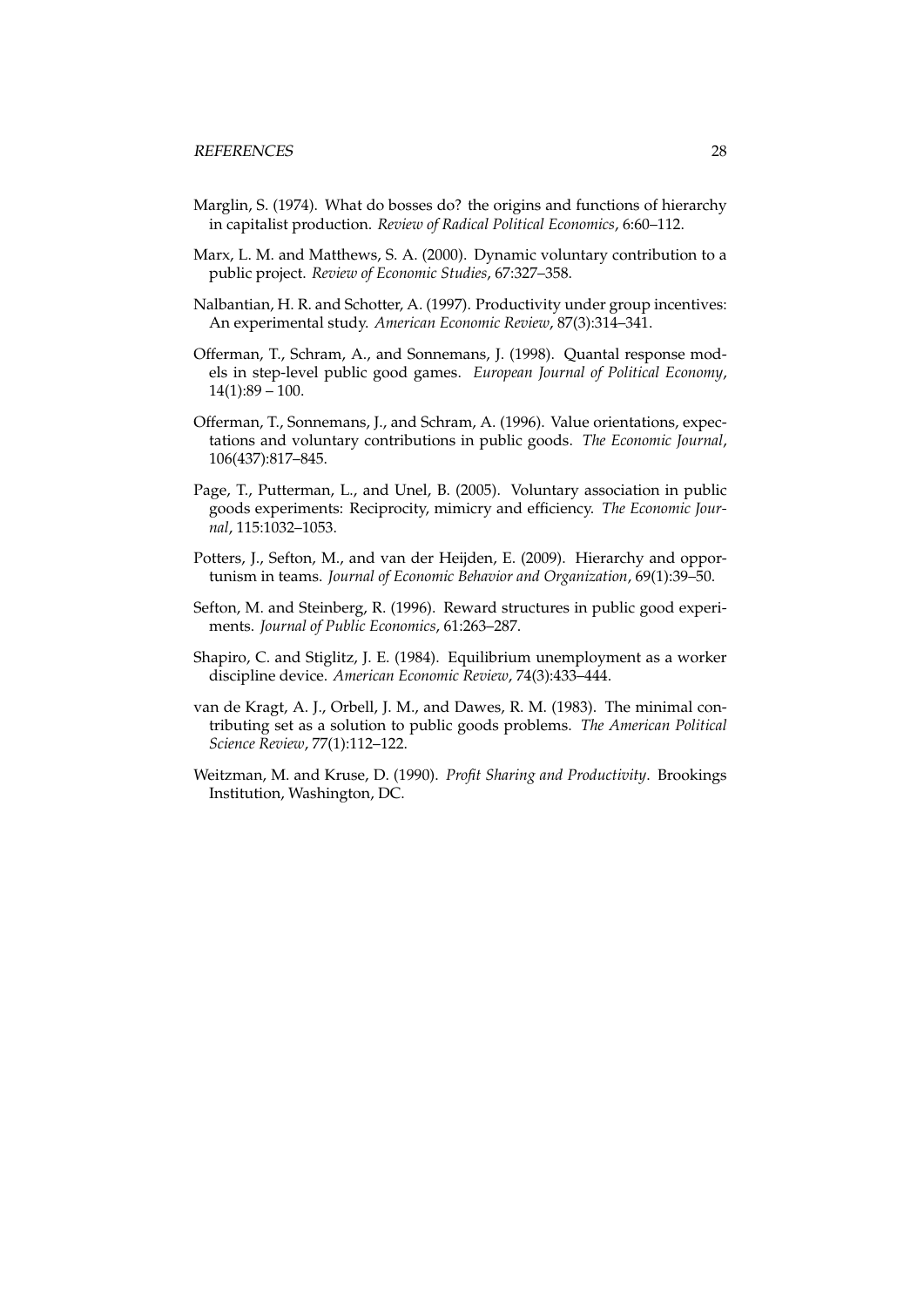## **Appendix**

## <span id="page-28-0"></span>**A Symmetric mixed strategy equilibrium in the discrete version of the model**

Let  $M^*$  be the lowest threshold of monitoring with  $\beta > 1$  (i.e. individual rationality of full contributions) and *p* be the probability of investing in monitoring. Thus for any player the probability that exactly *k* other players invest is  $\binom{N-1}{k} p^k (1-p)^{N-1-k}.$ 

Case 1: If  $M < M^* - 1$  even by the investment of one player the threshold is not met. Then the payoff from investing in monitoring  $\pi_{\text{invest}} = e - \kappa$  and the payoff from not investing in monitoring  $\pi_{\text{not invest}} = e$  just differ by the costs of monitoring, because in both cases all players contribute  $c^* = 0$  in the equilibrium of the contribution subgame. Thus,  $\pi_{\text{invest}} - \pi_{\text{not invest}} = -\kappa$ . The probability of  $M < M^* - 1$  is given by  $Pr(M < M^* - 1) = \sum_{k=0}^{M^* - 2} {N-1 \choose k} p^k (1-p)^k$ *p*) *N*−1−*k* .

Case 2: If  $M > M^* - 1$  the threshold is already reached. An extra investment of another team member would decrease the team member's profit by the cost of investing in monitoring, because even without the extra investment all players already contribute their entire endowment in the contribution subgame. Thus  $\pi_{\text{invest}} = e - \kappa + (R - 1)e = R \cdot e - \kappa$ ,  $\pi_{\text{not invest}} = e + (R - 1)e =$ *R* · *e* and  $\pi$ <sub>*invest* −  $\pi$ <sub>*not invest* = −*κ*. The probability of *M* > *M*<sup>\*</sup> − 1 is *Pr*(*M* ></sub></sub>  $M^* - 1$ ) =  $\sum_{k=M^*}^{N-1} {N-1 \choose k} p^k (1-p)^{N-1-k}$ .

<u>Case 3</u>: If  $\overline{M} = \overline{M^*} - 1$  then an investing player is pivotal, i.e. by his/her investment the player enables the team to exactly meet the threshold. Without the pivotal player's investment, all team members contribute 0 in the equilibrium of the contribution subgame, while with the pivotal player's investment all team members contribute the complete endowment in the equilibrium of the contribution subgame. Therefore,  $\pi_{\text{invest}} = R \cdot e - \kappa$ ,  $\pi_{\text{not invest}} = e$  and  $\pi_{\text{invest}} - \pi_{\text{not invest}} = (R-1)e - \kappa$ . The probability of  $M = M^*$  is  $Pr(M =$  $M^* - 1 = {N-1 \choose M^* - 1} p^{M^* - 1} (1 - p)^{N - M^*}.$ 

For the symmetric mixed strategy equilibrium the expected payoff from investing has to equal the expected payoff from not investing, i.e.:

$$
\sum_{k=0}^{M^*-2} {N-1 \choose k} p^k (1-p)^{N-1-k} \cdot (-\kappa) + \dots
$$
  
+ 
$$
\sum_{k=M^*}^{N-1} {N-1 \choose k} p^k (1-p)^{N-1-k} \cdot (-\kappa) + \dots
$$
  
+ 
$$
{N-1 \choose M^*-1} p^{M^*-1} (1-p)^{N-M^*} \cdot ((R-1)e - \kappa) = 0
$$
 (10)

This equivalently transforms into

$$
\sum_{k=0}^{N-1} {N-1 \choose k} p^{k} (1-p)^{N-1-k} \cdot \kappa = {N-1 \choose M^*-1} p^{M^*-1} (1-p)^{N-M^*} \cdot (R-1)e^{jN-M^*}
$$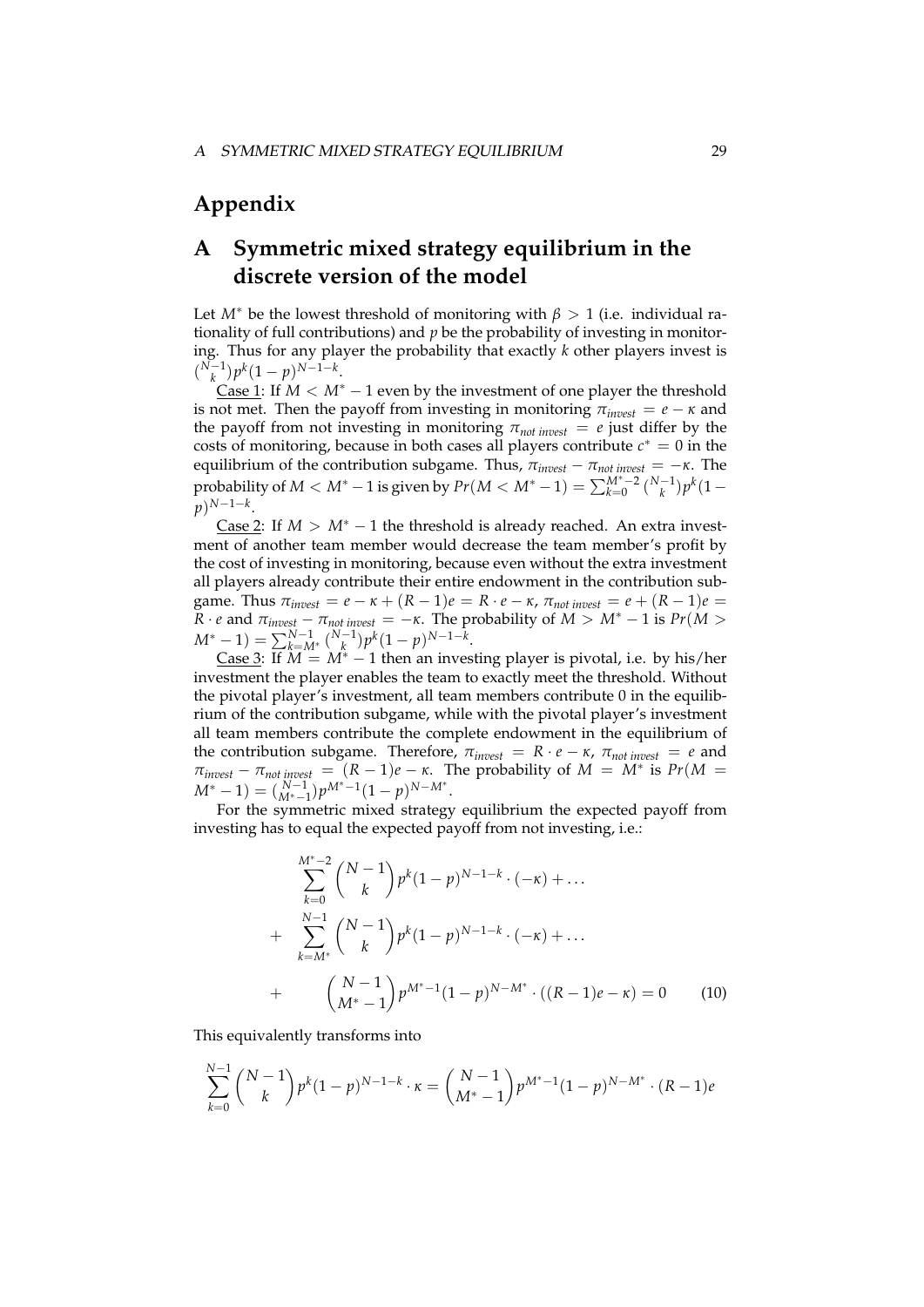which reduces further to

$$
\frac{1 \cdot \kappa}{(R-1)e} = {N-1 \choose M^*-1} p^{M^*-1} (1-p)^{N-M^*}.
$$
 (11)

## <span id="page-29-0"></span>**B Quadratic model**

When team work is modelled as a linear public goods problem the investment in monitoring resembles a coordination problem with equilibria incorporating positive monitoring expenses. Observing peer monitoring might thus be the result of equilibrium play or the attempt to do so. In order to raise the bar for peer monitoring we developed a model of team production in which the investment in monitoring itself is another public goods problem with free-riding incentives and thus lacks any equilibria with positive monitoring expenses. This cannot be done with linear costs of contributions. The intuition is that in that case there always exist strategy combinations in which the player's contribution causes an increase of the MPCR above 1. This transfers the public into a private good and makes the investment so profitable that positive investments in monitoring become individually rational. Therefore we reformulated the team production problem into one with a quadratic contribution cost model, generating the following individual profit for player *i*:

$$
\pi_i = e - \kappa \cdot m_i - \frac{c_i^2}{f} + \beta \cdot c_i + \gamma \cdot C_{-i}.
$$
\n(12)

The joint payoff level of all team members is:

$$
\Pi = \sum_{i=1}^{N} \pi_i = N \cdot e - \sum_{i=1}^{N} \frac{c_i^2}{f} - \kappa \cdot M + R \cdot C.
$$
 (13)

leading to player *i*'s socially optimal contribution of

<span id="page-29-1"></span>
$$
c_i^{so} = \frac{fR}{2} \tag{14}
$$

What about the individual incentives for monitoring and contributing? For given investments in monitoring *m<sup>j</sup>* we derive the individually optimal contribution *c<sup>i</sup>* as:

<span id="page-29-2"></span>
$$
c_i^*(M) = \frac{f}{2} \cdot \frac{N + M(N-1)}{N^2} R = \frac{f}{2} \beta
$$
 (15)

Hence, the individually optimal contribution only depends on the sum of all monitoring expenses *M*. Obviously, for  $N = M$  the socially and the individually rational contribution levels coincide ([\(14\)](#page-29-1) equals [\(15\)](#page-29-2)). Hence, full monitoring ensures that a payoff-maximizing subject contributes the socially optimal contribution.

But is it in the self interest of individuals to invest in peer monitoring? An individual invests in peer monitoring if – ceteris paribus – the payoff difference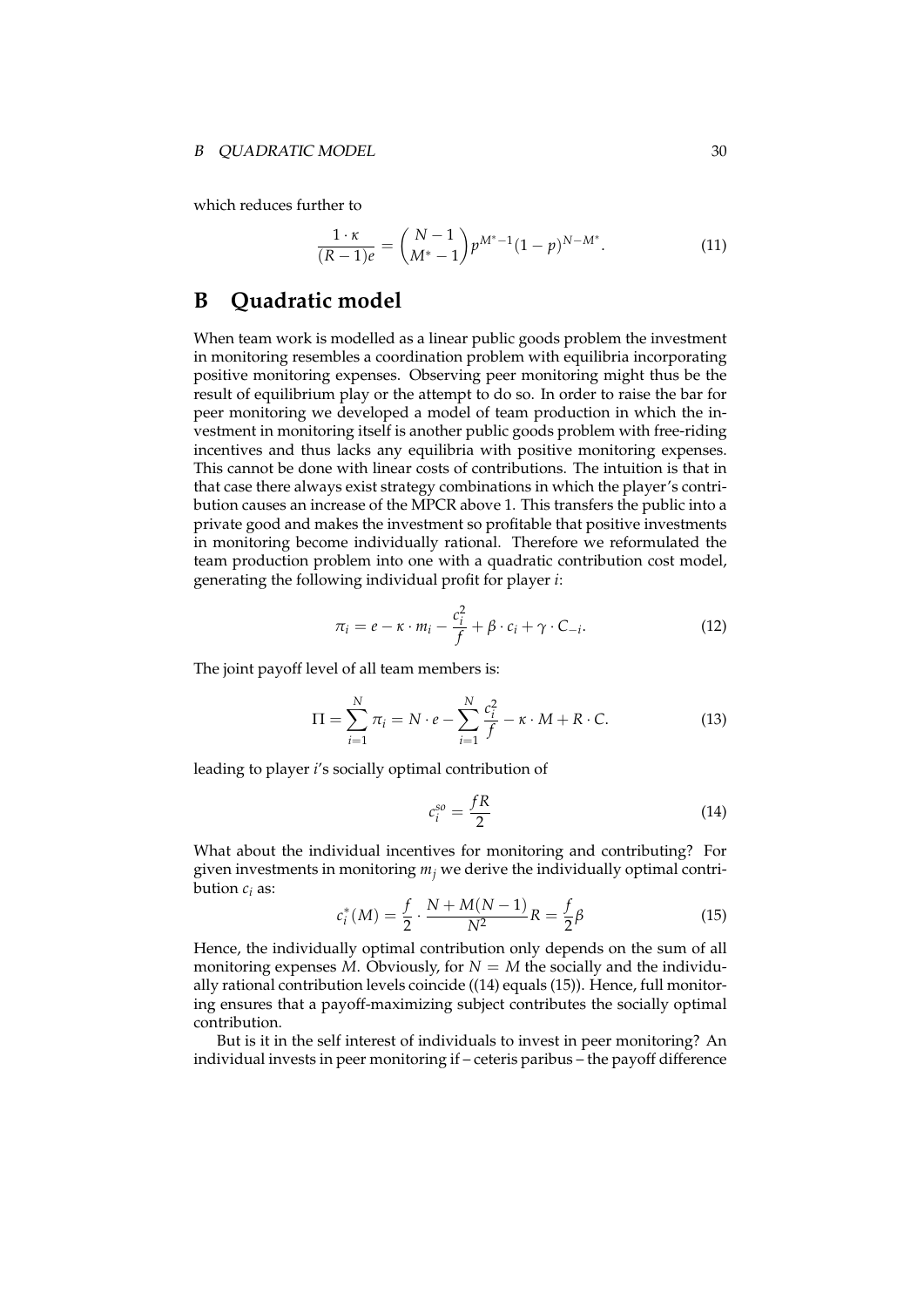between the optimal contribution level with and without monitoring investment is positive, i.e.:

$$
\Delta \pi_{\text{invest}} = \pi_i (c_i^* (M_0 + 1)) - \pi_i (c_i^* (M_0))
$$
  
\n
$$
= -\kappa - \frac{f}{4} R^2 \left[ \left( \frac{N + (N - 1)(M_0 + 1)}{N^2} - 1 \right)^2 - 1 \right] + \dots
$$
  
\n
$$
+ \frac{f}{4} R^2 \left[ \left( \frac{N + (N - 1)M_0}{N^2} - 1 \right)^2 - 1 \right]
$$
  
\n
$$
= -\kappa - \frac{f}{4} R^2 \left[ \left( \frac{N + (N - 1)(M_0 + 1)}{N^2} - 1 \right)^2 - \dots
$$
  
\n
$$
- \left( \frac{N + (N - 1)M_0}{N^2} - 1 \right)^2 \right]
$$
  
\n
$$
= -\kappa - f R^2 \frac{(N - 1)^2 (2M_0 - 2N + 1)}{4N^4}
$$
  
\n
$$
= -\kappa + \frac{f R^2 (N - 1)^2 (2N - 1)}{4N^4} - \frac{f R^2 (N - 1)^2}{2N^4} M_0
$$
 (16)

If  $\Delta \pi_{\text{invest}} \leq 0$  (which will be the case with our parameterization) no team member invests in monitoring and there will be no monitoring in equilibrium. If the level of monitoring is zero, then the equilibrium contribution is  $c_i = \frac{fR}{2N}$  $\frac{1}{2N}$ lower than socially optimal.

What are the incentives of the observer in that model? The payoff of the observer during the observer monitoring phase is  $\pi_o = e_o - \kappa_o \cdot M_o + S \cdot R \cdot C$ . The peers' payoff under observer monitoring is  $\pi_i^o = e - \frac{c_i^2}{f} + (1-S)(\beta \cdot c_i + \gamma \cdot \beta)$ *C*−*i*). For a given monitoring level *M<sup>o</sup>* the team members' optimal contribution  $\text{level is } c_i^{o*}(M_o) = \frac{f}{2} \frac{N + M_o(N-1)}{N^2}$  $\frac{I_o(N-1)}{N^2}(1-S)R = \frac{f_o}{2}$  $\frac{f}{2}$ β<sup>S</sup>. This contribution level gives the observer the payoff of

$$
\pi_o(c_i^{o*}(M_o))=e_o-\kappa_o\cdot M_o+S\cdot R\cdot N\cdot c_i^{o*}(M_o).
$$

Is it in the self interest of the observer to invest in peer monitoring? The observer will invest in monitoring if – ceteris paribus – the payoff difference between the optimal contribution level with and without monitoring investment is positive. The first difference in the observer's payoff of the monitoring level  $M<sub>o</sub>$  is

$$
\Delta_{\pi_o(M_o)} = \pi_o(c_i^*(M_o + 1)) - \pi_o(c_i^*(M_o))
$$
  
= -\kappa\_o + \frac{1}{2}fR^2(S - S^2) \left(1 - \frac{1}{N}\right). (17)

As we see, if  $\kappa_o < f\frac{R^2}{2}$  $\frac{\mathcal{R}^2}{2}(S-S^2)\left(1-\frac{1}{N}\right)$  the observer will choose full monitoring (i.e.  $M = N$ ), while with  $\kappa_o > f \frac{R^2}{2}$  $\frac{\mathcal{R}^2}{2}(S-S^2)\left(1-\frac{1}{N}\right)$  the observer will not monitor at all (i.e.  $M = 0$ ).

If the observer fully invests in monitoring, the individually rational contribution levels of the team members are higher than in the equilibrium of peer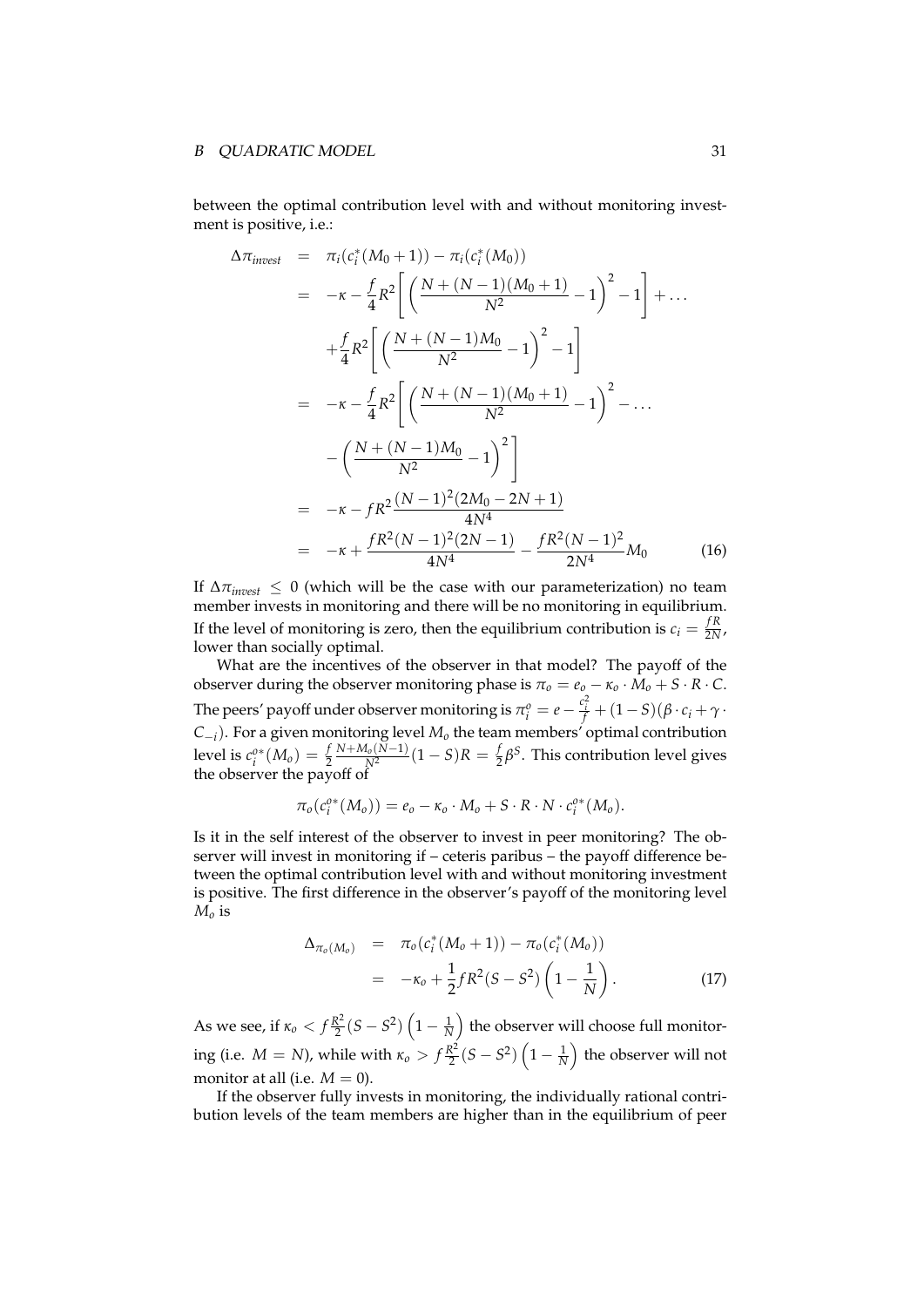#### C INSTRUCTIONS PO45MC1 32

monitoring with  $\Delta \pi_{\text{invest}} \leq 0$ :  $c_i^{O*}(M_o = N) = (1 - S) \frac{fR}{2} > c_i^N = \frac{fR}{2N}$  $\frac{fN}{2N}$  as long as  $(1 - S) > \frac{1}{N}$  (equivalentely  $S < (1 - \frac{1}{N})$ ). For  $\Delta \pi_{\text{invest}} \leq 0$  invest the efficiency under peer monitoring in the Nash equilibrium is lower than the efficiency under observer monitoring as long as the same condition  $S < (1 - \frac{1}{N})$  $\frac{1}{2}$  holds. The efficiency under peer monitoring is  $\frac{4e+fR^2(-1/N^2+2/N)}{4e+fR^2}$ , while the  $\frac{(1+i)(1+i)(1+i)}{4e+fR^2}$ , while the efficiency under observer monitoring (including the observer) is  $\frac{4e+fR^2(1-S^2)}{4e+fR^2}$  $\frac{f(x+2)}{4e+fR^2}$ . The team member Nash equilibrium profit in peer monitoring would be  $\pi_i^N =$  $e - \frac{fR^2}{4}$  $\frac{R^2}{4} \cdot \left(-\frac{1}{N^2} + \frac{1}{N}\right)$  and for the observer monitoring  $\pi_i^0 = e - \frac{fR^2}{4}$  $rac{R^2}{4} \cdot (1 - S)^2$ . Thus the team members' profit is higher with observer monitoring than with peer monitoring as long as  $S < 1 - \frac{\sqrt{2N-1}}{N}$ .

To sum up, in the parameter framework of our experimental study of the quadratic model the team members have no incentive to monitor and thus team production remains a voluntary contribution problem. In the subgame with observer monitoring, however, there will be full monitoring in equilibrium. This results in team members' payoffs which are – despite the observers' share – higher than under peer monitoring. Hence team members have an incentive to enter the subgame, i.e. to hire the observer.

## **C Instructions for the linear production function, treatment PO25MC1**

## **Instructions to the Experiment**

### **General Information**

At the beginning of the experiment you will be randomly assigned to one of **4 groups**. During the whole experiment you will interact only within your group. Each group contains **5 members** and **1 observer**. You will be informed whether you are a member or an observer. You keep your role during the whole experiment. The instructions explain the actions and payoffs of both the members and the observer.

#### **Course of action**

The experiment consists of **30 rounds** which are divided into 6 phases of 5 rounds each.

#### **Payoff**

The total payoff from the experiment consists of the sum of round payoffs of 30 rounds. At the end of the experiment your total payoff will be converted at an exchange rate of EUR 3 per 100 tokens.

## **Please note**

Communication is not allowed during the whole experiment. If you have some question please raise your hand out of the cabin. All decisions are made anony-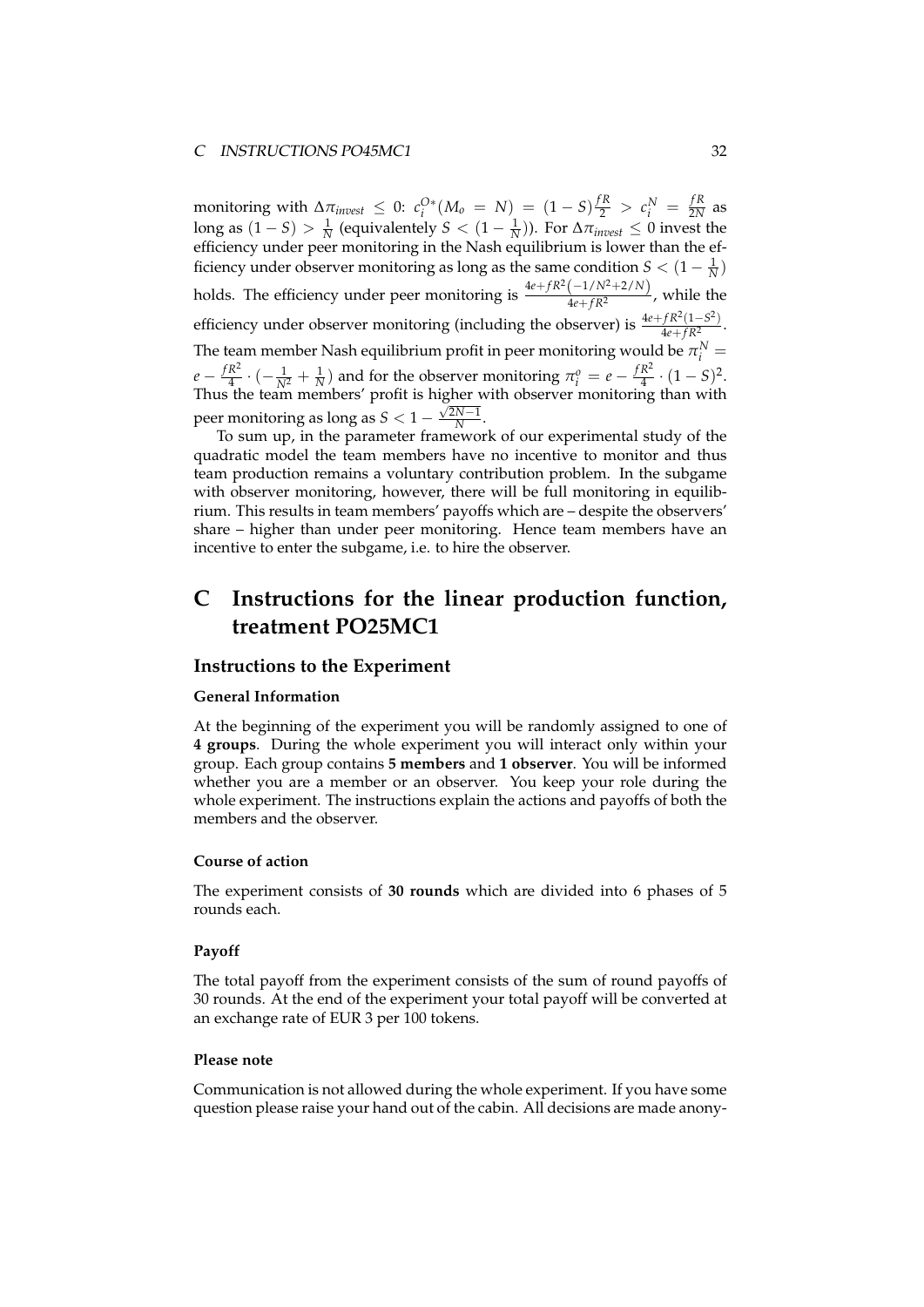## C INSTRUCTIONS PO45MC1 33

mously, i.e. no other participant learns the identity of the other decision makers. The payment is anonymous and takes place immediately after the experimental session.

## **Phase 1 Group Project**

## *Member*

In each round of phase 1, every group member receives an **endowment of 10** tokens. You have to decide how many of these 10 tokens you contribute to the group project. The remaining tokens are assigned to your private account. The tokens contributed to the group project are **tripled** and equally distributed among all group members, while the tokens in the private account solely benefit the member.

### **Calculation of a** *member's round* **payoff in phase 1**

A member's round payoff consists of two parts:

- **earnings from the group project** =  $3 \times$  sum of the contributions of all group members/ number of group members
- **tokens in the private account** = endowment member's contribution to the project

Round **payoff of a member in phase 1**: 10 – member's contribution to the project +  $+ 3x$  sum of the contributions of all group members / 5

| Member's<br>contributions | Sum of con-<br>tributions | $3x$ sum of con-<br>ributions/5 | Member's payoff = $10 -$<br>contribution $+3x$ sum<br>contributions of all groups<br>members/5 (equal shares) |
|---------------------------|---------------------------|---------------------------------|---------------------------------------------------------------------------------------------------------------|
|                           | 25                        | 15                              | 25                                                                                                            |
| 3                         | 25                        | 15                              | 22                                                                                                            |
| 5                         | 25                        | 15                              | 20                                                                                                            |
|                           | 25                        | 15                              | 18                                                                                                            |
| 10                        | 25                        | 15                              | 15                                                                                                            |

#### Here is an **example**:

## *Observer*

In each round of phase 1 the observer is asked to guess the sum of the contributions of "his/her" group.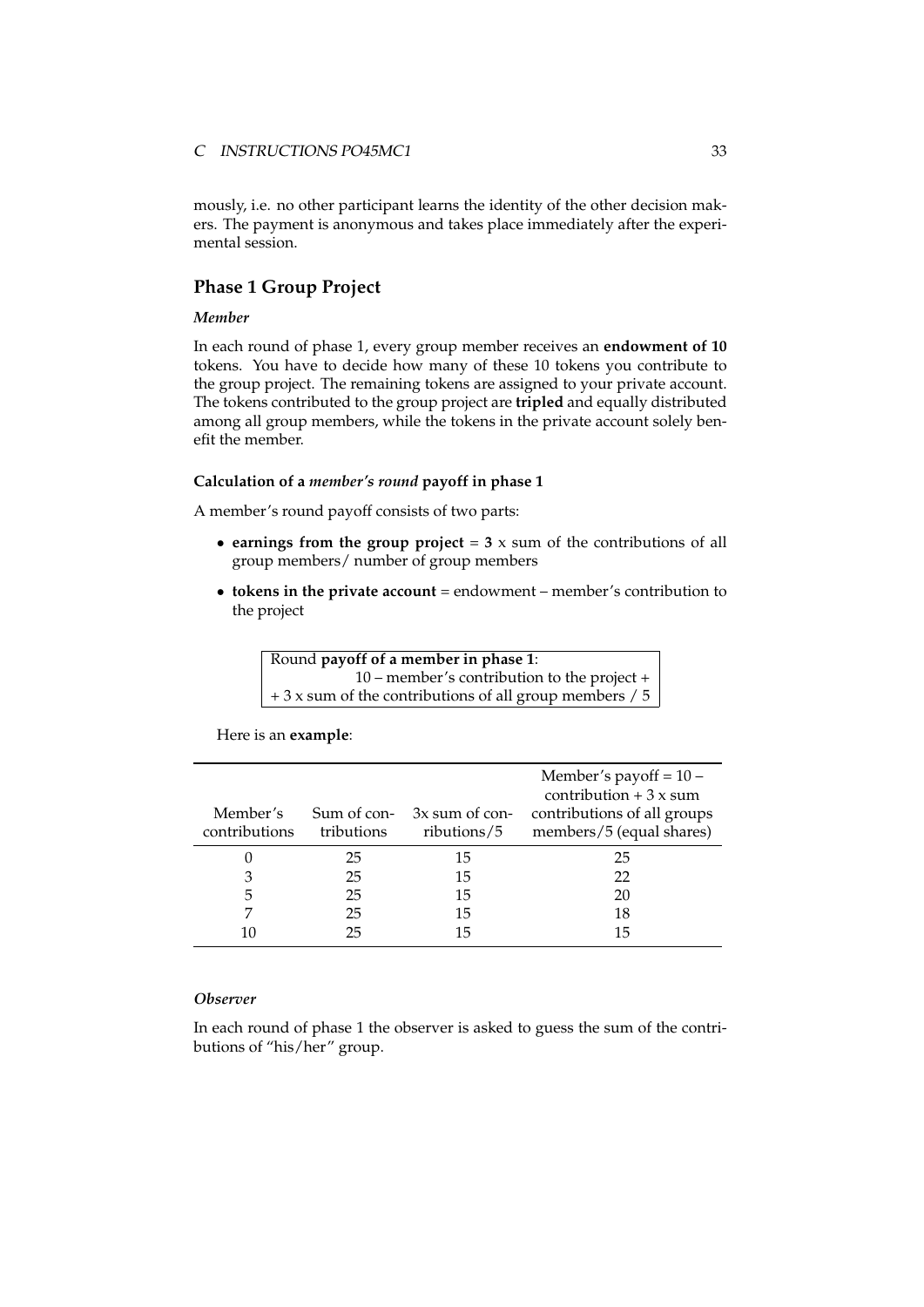## **Calculation of the** *observer's round* **payoff in phase 1**

The observer's payoff depends on the correctness of his/her guess. The closer the observer's guess is to the actual sum of contributions the higher is the observer's payoff.

The following example illustrates this:

| Sum of contributions                                                     | 25. | 25   |       | 25 25 25 | 25    | 25     |                                                 |
|--------------------------------------------------------------------------|-----|------|-------|----------|-------|--------|-------------------------------------------------|
| Observer's guess                                                         |     | $-5$ | 10 20 |          | 25 30 | -35    | - 50                                            |
| Observer's guessing error $25 \quad 20 \quad 15 \quad 5 \quad 0 \quad 5$ |     |      |       |          |       | - 10 - | -25                                             |
| Observer's profit                                                        |     |      |       |          |       |        | 13.33 15.00 17.14 24.00 30.00 24.00 20.00 13.33 |

Notice that the maximum which the observer can earn is 30 token and that the amount that the observer looses for guessing errors is the same for guessing too high a number as for guessing too low a number.

## **Information at the end of the round**

At the end of the round each member as well as the observer is informed about the sum of the group members' contributions. The members are additionally informed about their individual payoff. The observer is additionally informed about the error in his/her guess and the resulting payoff.

## **Phase 2 Investment in verification by group members**

## **Member**

In each round of phase 2 every group member receives an endowment of 10 tokens. Prior to the contribution decision each member may invest zero or one token in **verification** which will be deducted at the end of the period. The total investment in verification of all group members influences the way in which the earnings from the group (the tripled sum of contributions) project will be divided. There are three possibilities:

- **Sharing rule 1 "Equal shares":** As in phase 1 the earnings from the group project will be divided **equally among all members if** 0 or 1 member invested in verification (like phase 1)
- **Sharing rule 2 "Half/half": Half** of the earnings of the group project will be divided **equally among the group members** and the other **half in proportion to the individual contributions** of the group members **if** 2, 3, or 4 members invested in verification
- **Sharing rule 3 "Proportionate":** The **entire earnings** from the group project will be allocated **in proportion to the individual contributions if** all 5 members invested in verification

After each member has completed his / her investment in verification each member as well as the observer is informed on the sharing rule to be applied. Then group members decide how many of their endowment of 10 tokens to invest in the group project (as in phase 1).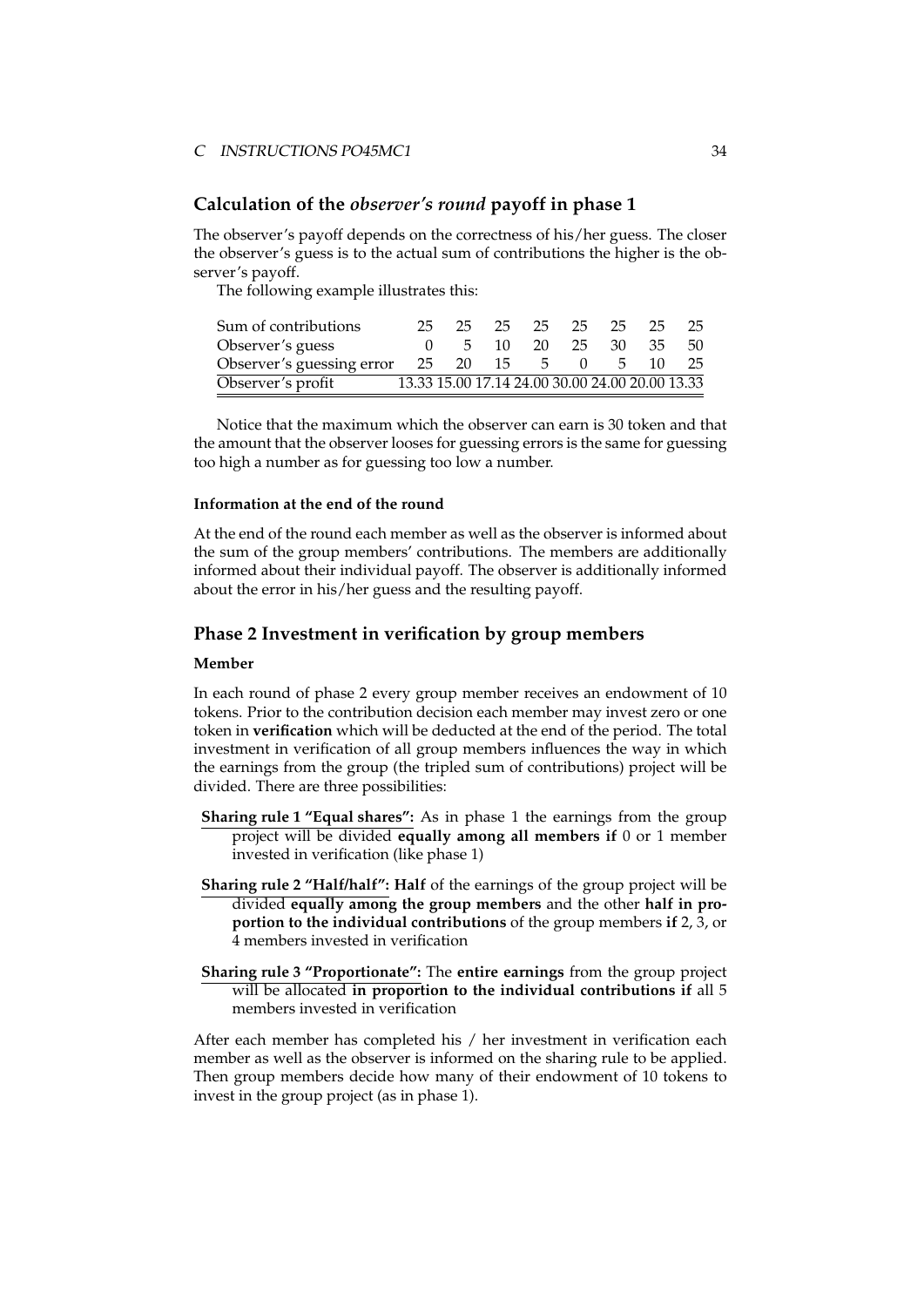## C INSTRUCTIONS PO45MC1 35

### **Calculation of a** *member's* **round payoff in phase 2**

A member's payoff in phase 2 depends is calculated according to:

| 10                          | Equal shares of the tripled sum of contribu-      |
|-----------------------------|---------------------------------------------------|
| -contribution               | tions if total investment in verification: 0 or 1 |
|                             | half in equal shares + half in proportionate      |
| -verification investment+ < | if total investment in verification: 2, 3 or 4    |
|                             | member's contribution tripled (propotionate)      |
|                             | if total investment in verification: 5            |

## Here is an **example**:

|           | $3x$ sum of   | Payoff <sup>*</sup> according to |                |                |  |  |
|-----------|---------------|----------------------------------|----------------|----------------|--|--|
| Member's  | contribu-     | Sharing rule 1                   | Sharing rule 2 | Sharing rule 3 |  |  |
| contribu- | tions/ $5$    | "Equal-                          | "Half/half"    | "Proportio-    |  |  |
| tions     | (Equal share) | shares"                          |                | nate"          |  |  |
| 0         | 15            | 25                               | 17.5           | 10             |  |  |
| 3         | 15            | 22                               | 19.0           | 16             |  |  |
| 5         | 15            | 20                               | 20.0           | 20             |  |  |
|           | 15            | 18                               | 21.0           | 24             |  |  |
| 10        | 15            | 15                               | 22.5           | 30             |  |  |

∗ the payoff still has to be reduced by the members' investment in verification

#### *Observer*

In each round of phase 3 the observer has to decide how many tokens he/she wants to invest in verification of "his/her" group. The calculation of the observer's payoff is as in phase 1.

## **Information at the end of the round**

At the end of the round each member as well as the observer is informed about the sum of the group members' contributions. The members are additionally informed about their individual payoff. The observer is informed about the error in his/her guess and the resulting payoff.

## **Phase 3: Verification by the** *observer*

In phase 3 the **observer decides upon the level of verification**. The observer receives an endowment of 5 tokens and may invest from 0 up to 5 tokens in verification and keep the rest. Unlike the previous phases, the observer is not asked to guess the sum of the members' contributions. Instead, the observer receives **25%** of the **tripled** amount of the sum of all members' contributions. The remaining **75%** of the **tripled** amount of the sum of all members' contributions are distributed among the group members.

As in phase 2 the investment in verification influences the way in which the earnings from the group project (that is, 75% of the tripled amount, or  $2\frac{1}{4}$  times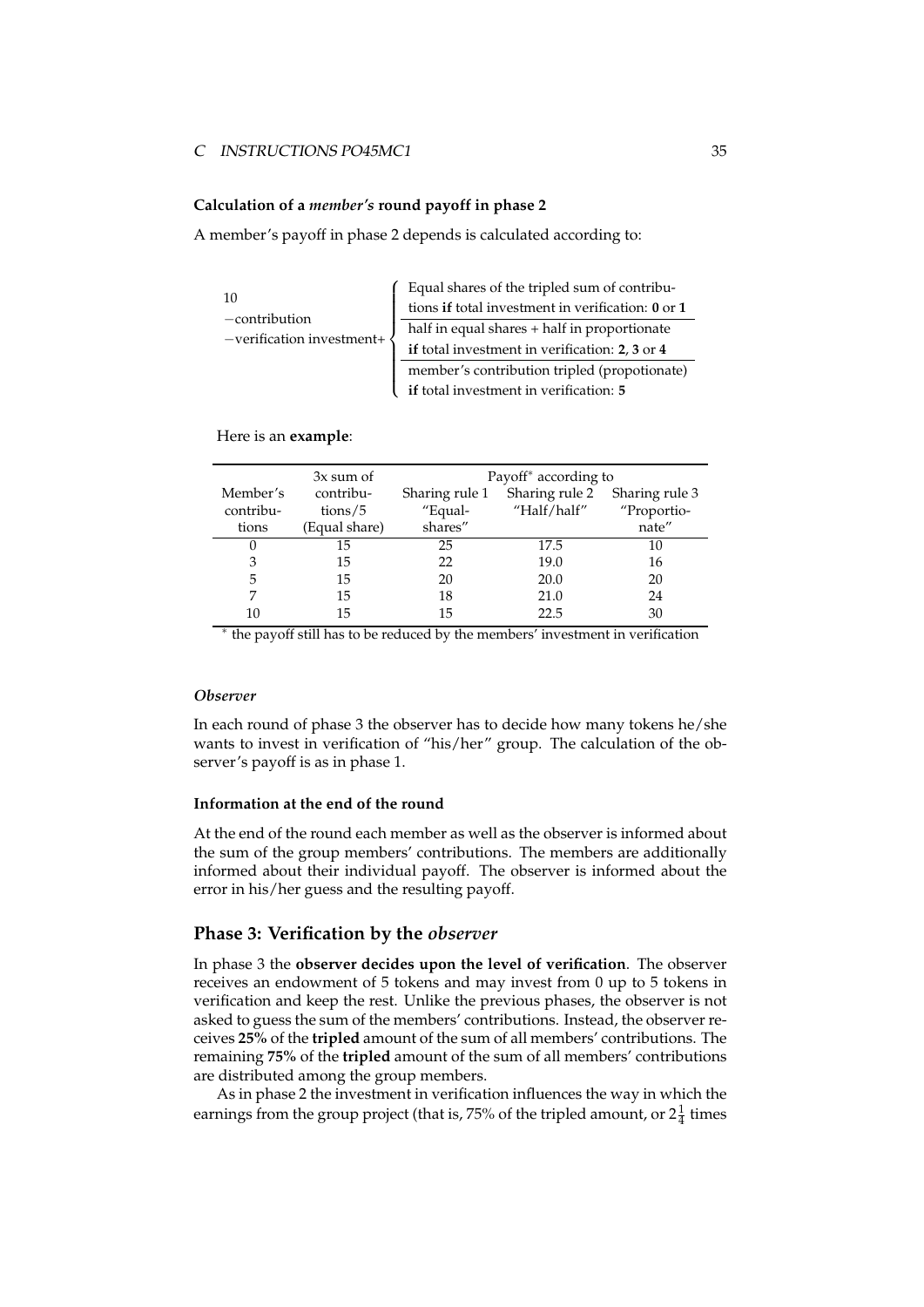## C INSTRUCTIONS PO45MC1 36

the sum of the contributions) will be divided among the members. Again the three sharing rules described above are possible:

|                                                                           | <b>Sharing rule 1 "Equal shares"</b> if the observer invests 0 or 1 tokens in<br>verification |
|---------------------------------------------------------------------------|-----------------------------------------------------------------------------------------------|
| Sharing rule 2 "Half/half"                                                | if the observer invests 2, 3, or 4 tokens<br>in verification                                  |
| <b>Sharing rule 3 "proportionate"</b> if the observer invests 5 tokens in | verification                                                                                  |

## **Member**

The members are informed on the sharing rule to be applied according to the observer's investment in verification. The members decide how many of their 10 tokens they invest into the group project.

## **Calculation of a** *member's* **round payoff in phase 3**

|                      | $\frac{3}{4}$ of equal shares of the tripled sum of contribu-         |
|----------------------|-----------------------------------------------------------------------|
| 10                   | tions if the observer invested ${\bf 0}$ or ${\bf 1}$ in verification |
|                      | $\frac{3}{4}$ (half in equal shares + half in proportionate share)    |
| $-$ contribution $+$ | if the observer invested $2,3$ or $4$ in verification                 |
|                      | $\frac{3}{4}$ of member's contribution tripled (propotionate          |
|                      | share) if the observer invested 5 in verification                     |

### Here is an **example**:

|           | $3x$ sum of   |                | Payoff according to |                |
|-----------|---------------|----------------|---------------------|----------------|
| Member's  | contribu-     | Sharing rule 1 | Sharing rule 2      | Sharing rule 3 |
| contribu- | tions/ $5$    | "Equal-        | "Half/half"         | "Proportio-    |
| tions     | (Equal share) | shares"        |                     | nate"          |
| $\theta$  | 15            | 21.25          | 15.63               | 10.00          |
| 3         | 15            | 18.25          | 16.00               | 13.75          |
| 5         | 15            | 16.25          | 16.25               | 16.25          |
| 7         | 15            | 14.25          | 16.50               | 18.75          |
| 10        | 15            | 11.25          | 16.88               | 22.50          |

## *Observer*

In each round of phase 3 the observer has to decide how many tokens he/she wants to invest in verification of "his/her" group.

## **Calculation of an** *observer's* **round payoff in phase 3**

The payoff of the observer in phase 3 consists of the endowment of 5 minus his/her investment in verification plus 25% of the tripled amount of the sum of all members' contributions: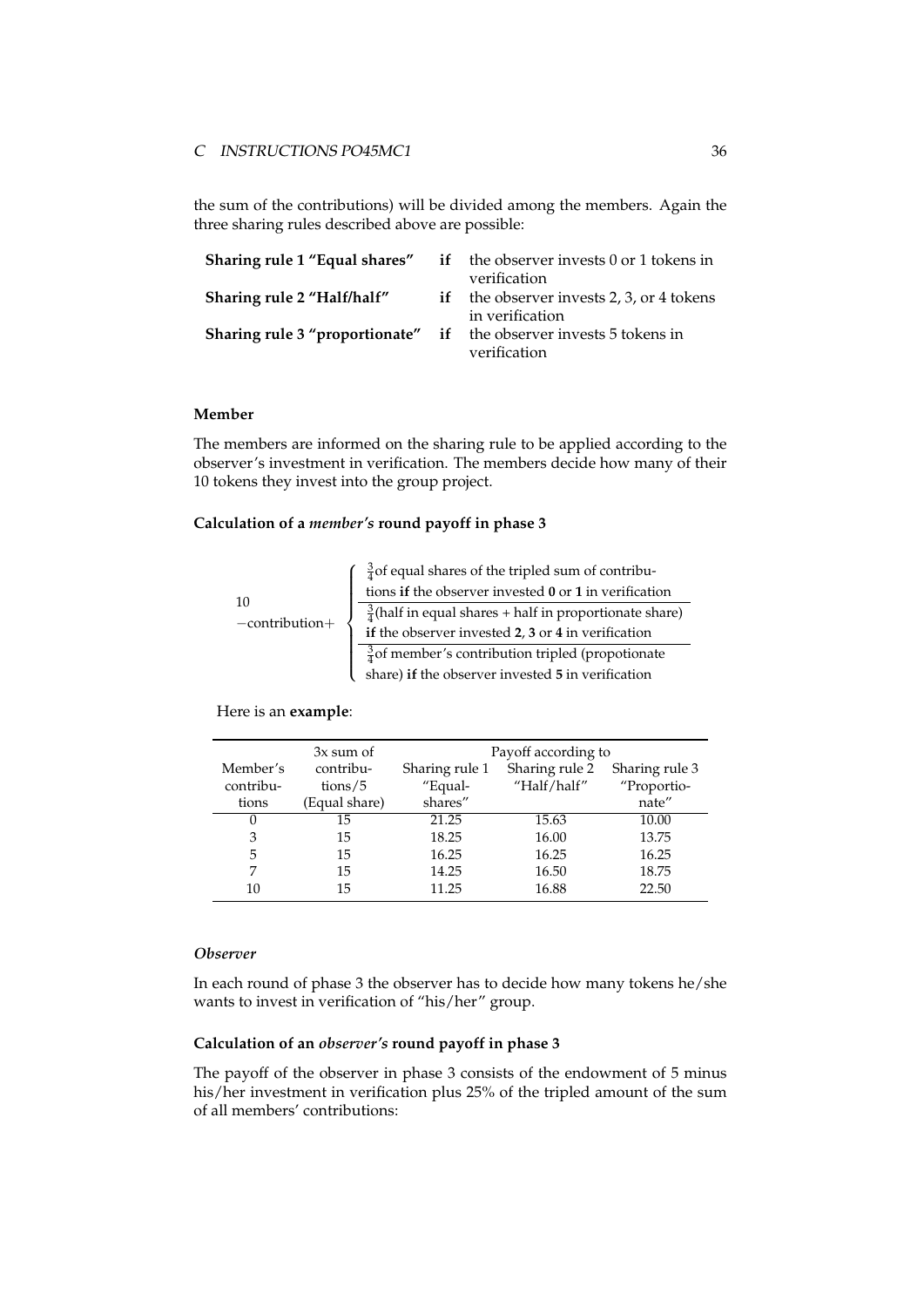| Round payoff of an observer in phase 3: |                                                   |  |  |  |  |  |  |
|-----------------------------------------|---------------------------------------------------|--|--|--|--|--|--|
| $=$                                     | $5$ – investment in verification +                |  |  |  |  |  |  |
|                                         | $\frac{1}{4}$ x 3 x sum of member's contributions |  |  |  |  |  |  |

## **Information at the end of the round**

At the end of the round each member as well as the observer is informed about the sum of the group members' contributions. The members are additionally informed about their individual payoff. The observer is additionally informed about the sum of the profits and the resulting payoff.

#### **Phase 4-6: Voting for the verification system**

At the beginning of phases 4, 5, and 6 group members vote for one of two possibilities: verification by the group members (as in phase 2) or verification by the observer (as in phase 3). For the next 5 rounds the verification type which was preferred by the majority of the group members is implemented. In other words, group members have the choice whether they want to implement the mechanism of phase 2 (that is, provide their own verification, if any) or the mechanism of phase 3 (that is, "hire the observer", who provides verification, if any) again for each of these sets of 5 rounds. The observer cannot vote.

### **We wish you success!**

**NOTE: The other materials (examples and overview scheme) are on the internet at** <http://data.cereb.eu/monitoring.html>

## **D Instructions quadratic production function**

## **Instructions**

## **General Information**

At the beginning of the experiment you will be randomly assigned to one of **4 groups**. During the whole experiment you will interact only within your group. Each group has **5 members** plus **1 observer**, 6 in total. You will be informed whether you are a member or an observer. You keep your role during the whole experiment.

### **Course of Action**

The experiment consists of 60 periods which are divided into 6 phases of 10 periods each.

## **Payoff**

The total payoff from the experiment consists of the sum all 60 period payoffs. At the end of the experiment your total payoff will be converted at an exchange rate of EUR 1 per 100 tokens.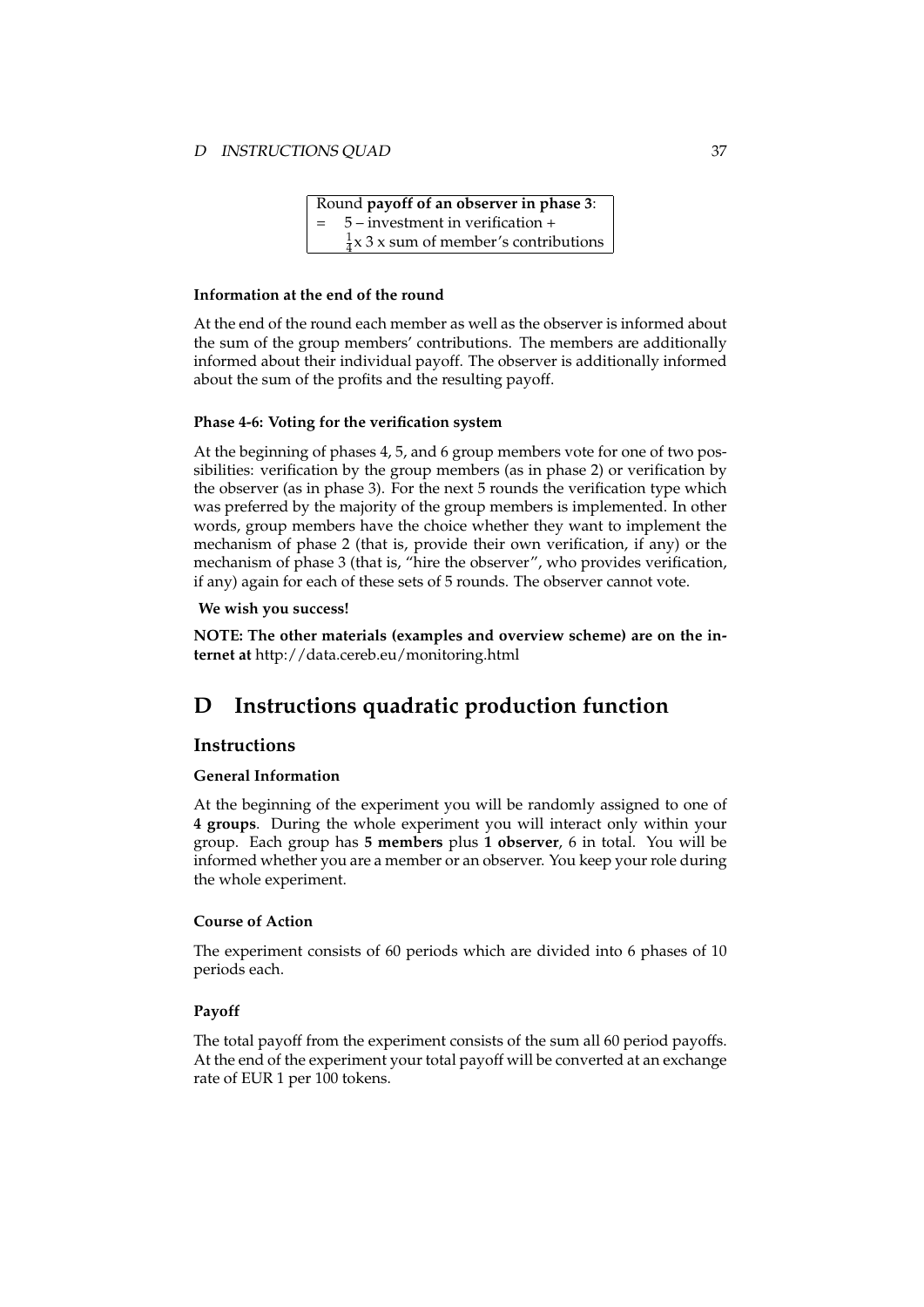#### D INSTRUCTIONS QUAD 38

#### **Please note:**

During the whole experiment communication is not allowed. Please switch off your cell phone. If you have any question, please raise your hand out of the cabin. All decisions are made anonymously, i.e. no other participant gets to know the identity of the other decision makers. Payments are made anonymously and take place immediately after the experimental session.

## **Phase 1: Group project**

## **Team member**

In each period of Phase 1 each group member receives an **endowment of 10 tokens**. A discretionary amount out of these tokens can be contributed to the group project. Every contribution to the group project causes a **cost** for the contributing team member which are calculated as follows:

| Contributions $0 \t1 \t2 \t3 \t4 \t5$                                  |  |  |  | 6 7 |  |  |
|------------------------------------------------------------------------|--|--|--|-----|--|--|
| Total costs of                                                         |  |  |  |     |  |  |
| contributions: 0.0 0.16 0.63 1.41 2.51 3.92 5.65 7.68 10.04 12.7 15.68 |  |  |  |     |  |  |

If you contribute for example 2 this will cost 0,63 token and you will keep  $10 - 0.63 = 9.37$  token of the original endowment of 10. The costs can be lower or higher than the contribution. The tokens that are contributed to the group project will be **multiplied by 3** and divided equally among the group members, notwithstanding whether they contributed or not.

## **Calculation of a** *group member's* **period payoff in Phase 1**

| minus<br>plus | Endowment<br>Costs of contribution<br>Earnings from the group project | 10<br>According to the table above<br>3x sum of contributions of all group<br>members/number of group members |
|---------------|-----------------------------------------------------------------------|---------------------------------------------------------------------------------------------------------------|
| $=$           | Group member payoff                                                   |                                                                                                               |

You can gather more detailed payoffs from the attached table 1 (phase 1).

### **Observer**

In each period of Phase 1 the observer will be asked to guess the sum of contributions of his group.

#### **Calculation of the** *observers* **period payoff of Phase 1**

The observer's payoff **depends on the precision of his/her guess**. The closer the observer's guess is to the actual sum of contributions the higher is the observer's payoff. The following examples illustrate this:

Notice that the maximum the observer can earn is 15 and that the amount of the payoff is symmetric: it does not matter if the guessing was too high or too low, only the size of the error matters.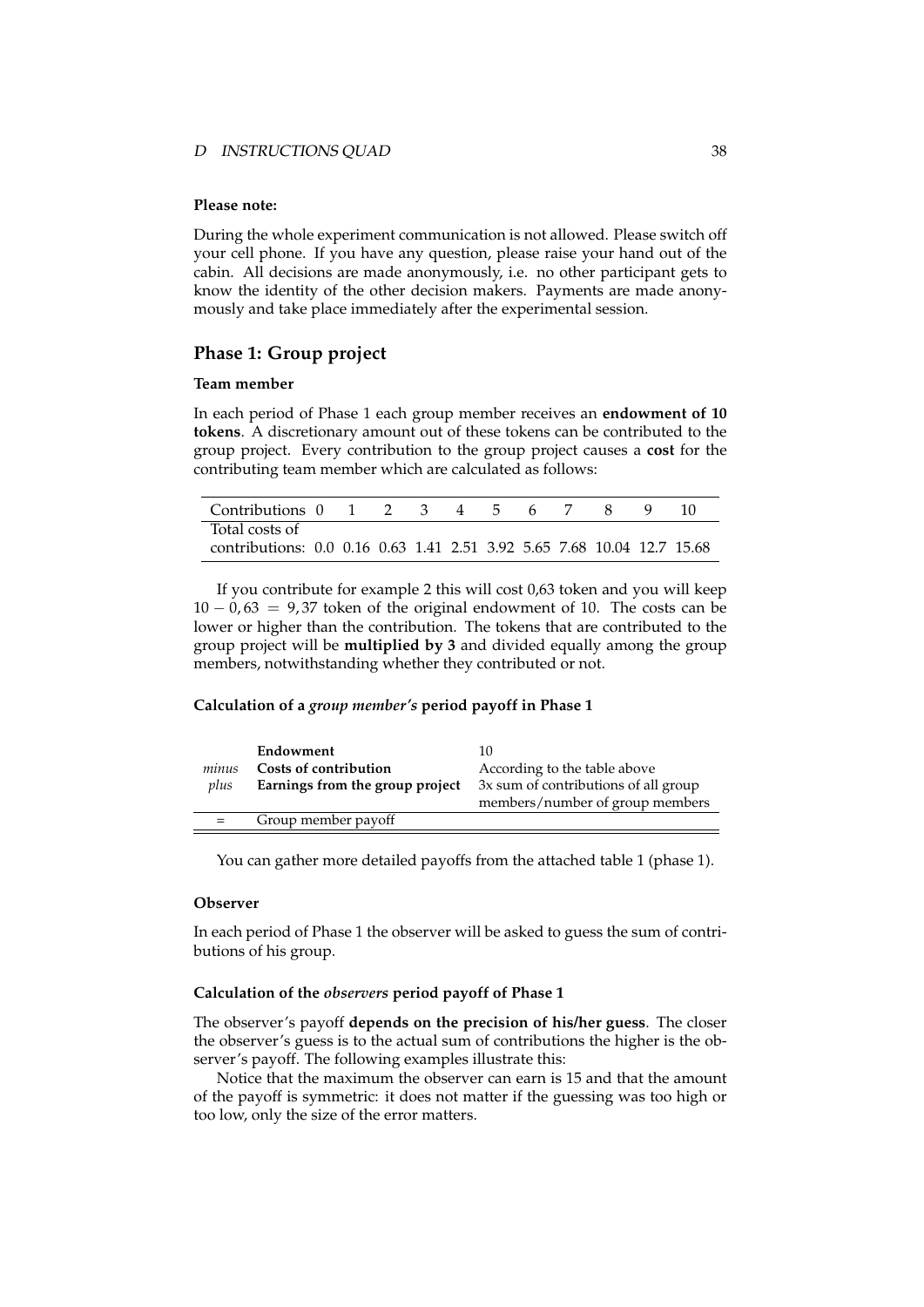| Sum of contributions | 25 | 25  | 25 | 25             | 25 | 25                                  | 25 | -25  |
|----------------------|----|-----|----|----------------|----|-------------------------------------|----|------|
| Observer's guess     |    | - 5 | 10 | 20             | 25 | -30                                 | 35 | - 50 |
| Error of the guess   | 25 | 20  | 15 | $\overline{5}$ |    | $-5$                                | 10 | -25  |
| Payoff               |    |     |    |                |    | 6.7 7.5 8.6 12.0 15.0 12.0 10.0 6.7 |    |      |

### **Information at the end of the period**

At the end of each period, the group members and the observer will be informed about the sum of contributions of all group members, as well as their respective payoffs.

#### **Quiz**

- 1. a) What is your payoff if you contribute 2 and the other team members contribute 2 tokens on average? b) What is your payoff if you contribute 7 instead?
- 2. If the other group members contribute 10 tokens on average, a) what is your payoff when con tributing 10, and b) what is your payoff when you contribute 2?

## **Phase 2: Investment in verification by the group members**

### **Team members**

In each period of Phase 2 each group member receives an **endowment of 10 tokens**. There are 2 consecutive decisions each member has to make:

- 1. Whether the group member invests in **verification of the contributions of the other group members** or not. The investment costs 3.5 tokens which will be deducted at the end of the period.
- 2. How many of the 10 tokens the group member will contribute to the group project (analogous to phase 1)

The total investment of all group members influences how the payment from the group project will be distributed. There are two "pots": the "*equal-distribution-pot*" and the "*according-to-contribution-pot*". The contents of the *equal-distribution-pot* will be divided in equal shares among the group members. The contents of the *according-to-contribution-pot* will be distributed directly according to the individual contribution.

**Importance of the Verification Mechanism** The investment in the verification mechanism determines the division of the payoffs from the group between the two pots:

- If no one invests in the verification mechanism all earnings from the team project go to the *equal-distribution-pot*
- If all group members invest in the verification mechanism all earnings from the team project will go in the *according-to-contribution-pot*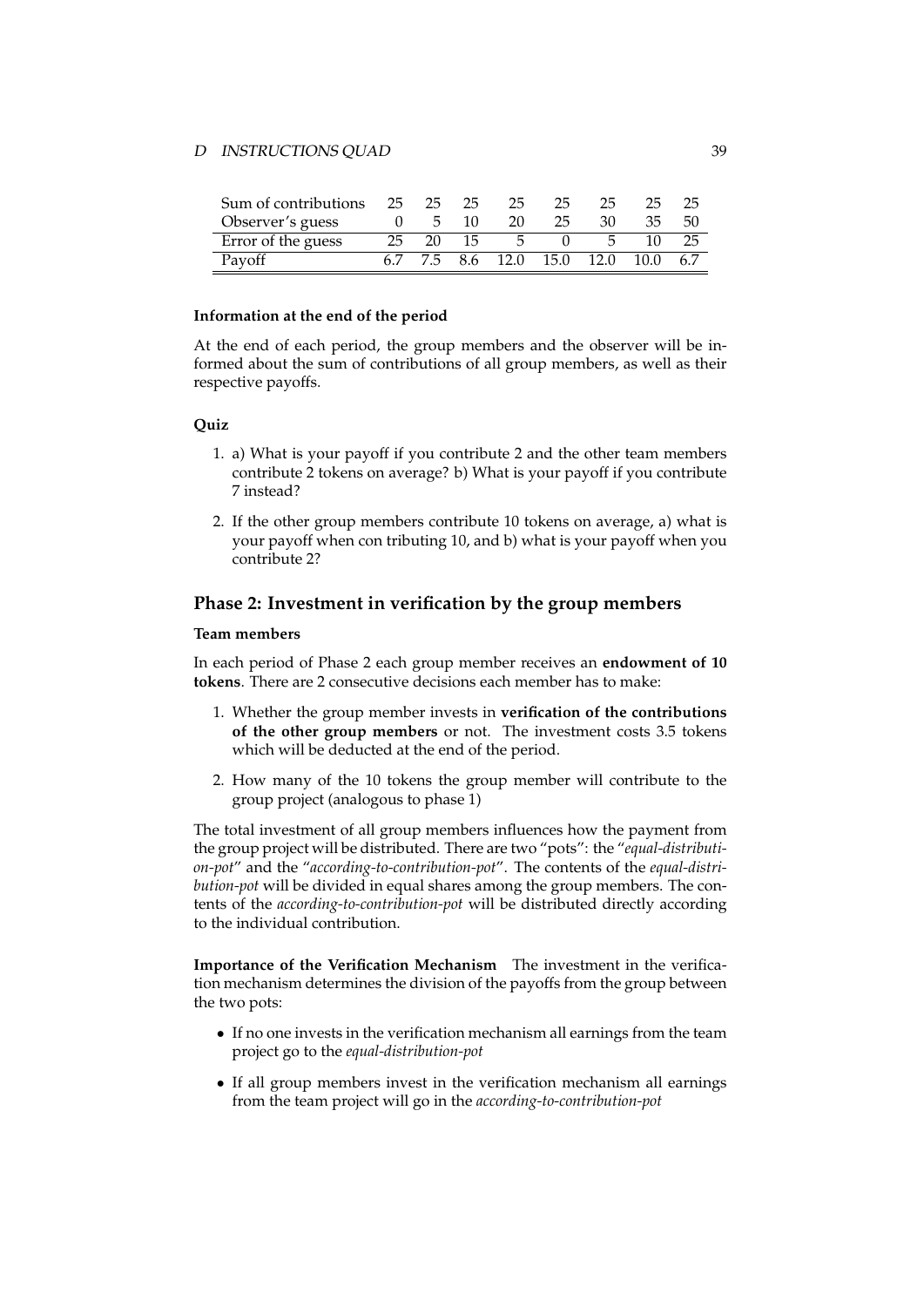## D INSTRUCTIONS QUAD 40

• In all other cases the earnings from the group project will be divided between the pots according to the investments in the verification mechanism (number invested/total number=share of the *according-to-contribution-pot*). For example if 2 out of 5 group members invest in the verification mechanism 2/5= 40% of the payoff will go to the *according-tocontribution-pot* and the remaining 60% to the *equal-distribution-pot* (for all)

You can gather more detailed payoffs from the attached table 2 (phase 2). **NOTE** that you have to deduct the 3.5 tokens costs of the investment in verification there if you have invested in the verification mechanism. In other words, the table shows the earnings before deducting the cost of your investment in verification; if you are one of those who make that investment, your earnings are 3.5 tokens less than the number in the table.

## *Observer*

In each period of phase 2, the observer is asked  $-$  as in phase  $1 -$  to guess the sum of the group contributions. His payoff is calculated accordingly.

### **Information at the end of the period**

At the end of the period each member and the observer will be informed about the number of investments in the verification mechanism, the sum of contributions, the distribution to the pots and their period payoff. The observer will be additionally informed about his guess and the resulting payoff.

## **Quiz**

- 1. Compare the table 2 with no investment in verification with table 1 is there a difference?
- 2. If 3 group members invest in the verification mechanism, what percent is divided equally and what percent is divided according to individual contributions
- 3. Suppose all members invest in the verification mechanism. What is your payoff as a team member a) if you contributed 5 and the others contributed 5 on average? What is your payoff b) if you contributed 10 and the others contributed 5 on average?
- 4. Now, suppose the others contribute 7 on average, how do the payoffs in question 3 change?

## **Phase 3: Investment in the verification mechanism by the observer**

In phase 3 the observer will not be asked for his guess. Instead **the observer** determines by his investment the degree of verification of the contributions of the group members. For this purpose she will receive an endowment of 5 token. Her investment thus specifies the **division between the two pots**. The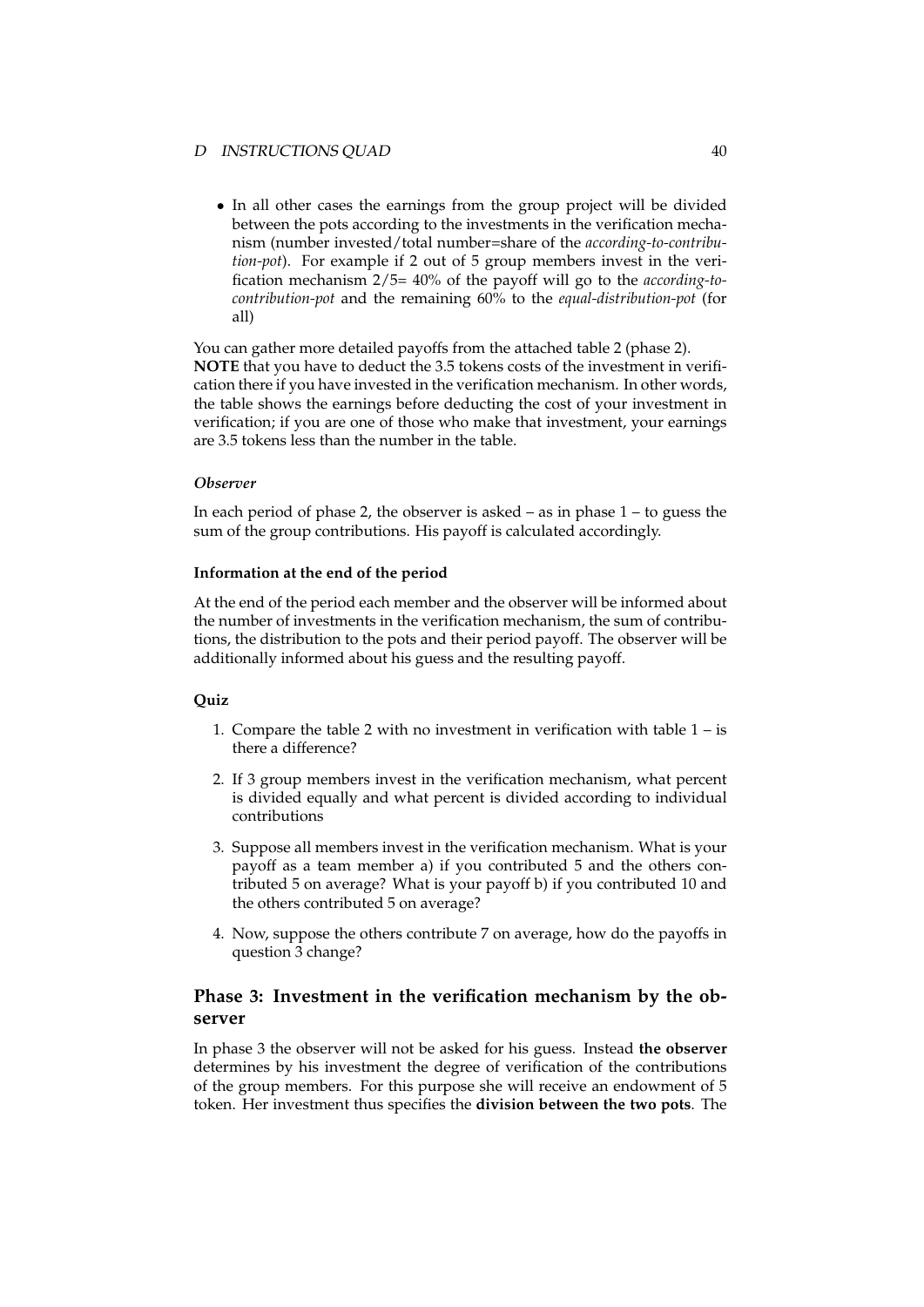more the observer invests in the verification mechanism, the greater is the share of the *according-to-contribution-pot* of the earnings. The observer will receive 20% of the group projects' earnings. The remaining 80% will be distributed between the pots for the distribution among the group members according to the observer's investment in the verification:

- If she does not invest in the verification mechanism, all earnings from the team project go to the *equal-distribution-pot*
- If she invests her complete endowment in the verification mechanism, all earnings from the team project will go to the *according-to-contribution-pot*
- In all other cases, the earnings from the group project will be *divided between the pots* according to the investments in the verification mechanism. For example, if he invests 2 tokens in the verification mechanism 2/5 = 40% of the payoff will go to the *according-to-contribution-pot* and the remaining 60% to the *equal-distribution-pot*

You can gather more detailed payoffs from the attached table 3 (phase 3).

#### *Team members*

Team members will be informed about the investment of the observer. The investment of the observer in verification determines the division of the payoffs from the project. Each team member decides how much of his or her 10 token endowment to invest in the group project. Contributions lead to the same costs as in phase 1.

## **Observer**

The observer decides in each period of phase 3 how many of his tokens he or she will invest in the verification mechanism of his/her group. The observer receives an endowment of 5 tokens. She is allowed to spend any amount between 0 and 5. The observer will keep tokens she does not invest. The observer will receive a share of 20% of the group project payoff.

### **Information at the end of the period**

At the end of each period each member and the observer will be informed about the sum of contributions. The members additionally will be informed about the composition of their payoff. The observer additionally will be informed about the resulting payoff.

## **Quiz**

- 1. If the observer invests 3 tokens in the verification mechanism, a) how many percent will a group member receive from the *according-to-contribution-pot* and b) how many from the *equal-distribution-pot*?
- 2. Suppose the observer invests 5 tokens in the verification mechanism. What is the payoff of a group member if the others invest on average 5 tokens and he or she invests 10 tokens? What if a group member invests 5 tokens?